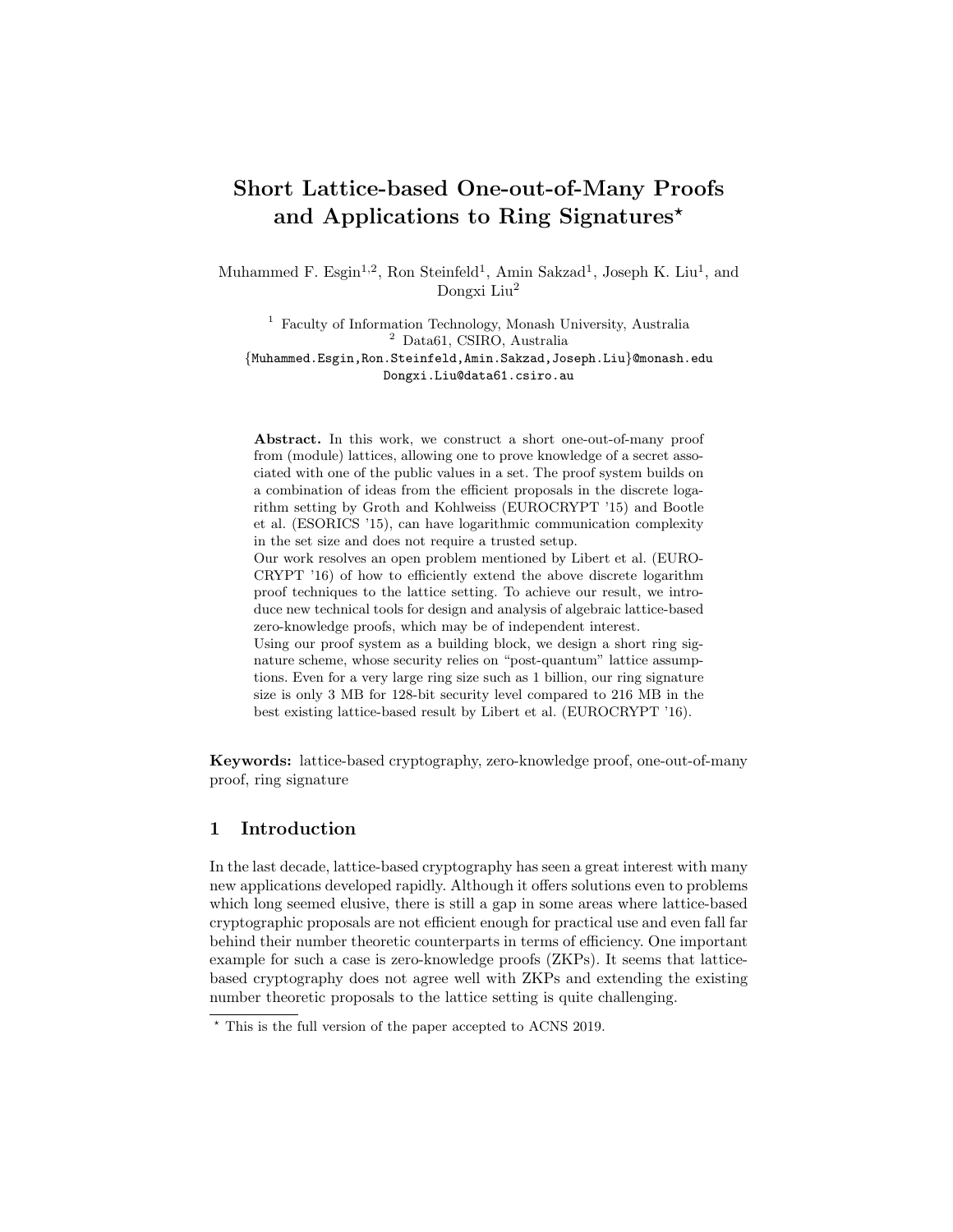A particular example is one-out-of-many proofs where the prover's goal is to prove knowledge of an opening of a commitment within a set of commitments without revealing which one he has. Groth and Kohlweiss [15] and Bootle et al. [8] gave very efficient constructions with logarithmic (log) communication complexity in the size of the set of commitments based on decisional Diffie-Hellman assumption. Their protocols also lead to very efficient ring signatures without trusted setup<sup>3</sup>, where a signatory signs a message on behalf of a group of users (referred as a ring). The idea behind obtaining a ring signature from a one-outof-many proof works as follows. Users commit to their secret keys, resulting in the users' public keys. Then, the signatory proves (in a non-interactive fashion using Fiat-Shamir heuristic) that he knows an opening (i.e., the secret key) of one of the commitments (i.e., the corresponding public keys) used to create the ring signature. Ring signatures are important tools used in e-voting systems and cryptocurrencies to provide anonymity. Especially in the case of cryptocurrencies, an important aspect is the ring signature size, which makes the schemes in [15, 8] very attractive on a large scale. However, these proposals in [15, 8] do not offer post-quantum security as they are in the discrete logarithm (DL) setting.

On the side of lattice-based cryptography, a promising candidate for postquantum security, efficient designs targeting the same problems do not currently exist. There has not been a successful extension of the ideas in [15, 8] to the lattice setting, and other approaches proposed so far resulted in very inefficient schemes that are far from offering practical usability. To illustrate, while [8] gives constructions in the order of a few KB even for very large ring sizes, the current shortest log-sized ring signature from lattices by Libert et al. [19] results in a ring signature of size 75MB for around a thousand ring members and a security level of 128 bits. It is therefore tempting to realise the ideas in [15, 8] using lattice-based techniques, but, as we discuss next, this is far from trivial. In this work, we tackle this problem and design short one-out-of-many proofs and ring signatures from (module) lattices by introducing new tools for the design and analysis of algebraic lattice-based ZKPs (see Section 3).

For some practical applications, one requires *linkability* between ring signatures generated using the same secret key. This is often referred to as a linkable ring signature [21], which is useful in e-voting systems (e.g., see [12]) and blockchain confidential transactions (e.g., see [27, 31, 32]). Our ring signature can be extended to provide linkability using the same technique as in [35, 4].

#### 1.1 Technical difficulties

The starting point of our protocol is the works by Groth and Kohlweiss [15] and Bootle et al. [8], instantiated using Pedersen commitment as a core ingredient. As also noted in [19] and [4], it is not straightforward to design lattice-based one-out-of-many proofs and ring signatures from the ideas in [15, 8]. One can see [35] for an attempt to design a (linkable) lattice-based ring signature based

<sup>&</sup>lt;sup>3</sup> There are some constructions of ring signatures that give a constant size signature but require a trusted setup.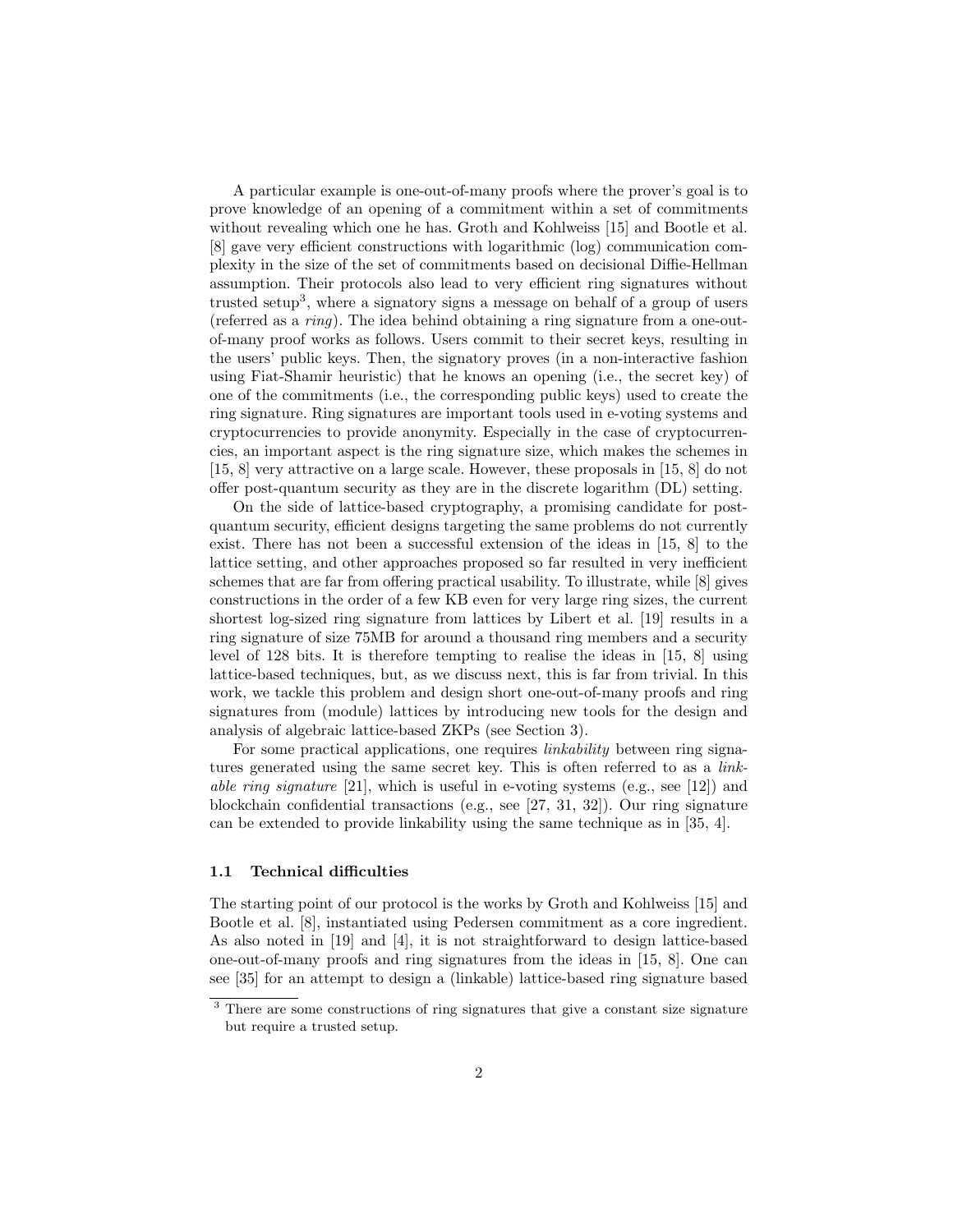on [15]. The authors of [35] claim that the anonymity and unforgeability of their scheme follow from the framework of [15], provided that a perfectly hiding and computationally binding commitment scheme is used. However, as we show here, there are many issues to be addressed if one aims to use the ideas from [15, 8] in the lattice setting, whereas [35] did not go into details of how these issues are to be solved. To begin with, the valid input space of lattice-based commitment schemes is a proper subset of  $\mathbb{Z}_q^v$  for some  $v \geq 1$  (or the underlying polynomial ring  $R_q^v = \mathbb{Z}_q[X]/(X^d + 1)$  in the case of ring variants) consisting of vectors of small elements unlike their number-theoretic counterparts such as Pedersen commitment accepting any element in  $\mathbb{Z}_q^v$ . This restriction prevents straightforward adaptation of number-theoretic results, and in fact there is a crucial difference between the relations of the lattice-based and DDH-based oneout-of-many proofs (see Remark 1 in Section 4). Furthermore, extending [15] alone does not yield *efficient* lattice-based ring signatures even if the security issues in the lattice setting are addressed properly.

Let us briefly discuss the main technical difficulties our new techniques enable us to overcome in extending [15, 8] to the lattice setting. We denote the public set size for one-out-of-many proof (or the ring size for the ring signature) by N, and  $C = \text{Com}_{ck}(m; r)$  as a commitment to a message m with randomness r using a commitment key ck. A pair of acceptable values  $(m', r')$  such that  $C = \text{Com}_{ck}(m'; r')$  is called an opening of C. The reader unfamiliar with the general concepts of  $\Sigma$ -protocols is referred to Section 2.4.

- 1. Growth of extracted witness size: As mentioned previously, lattice-based commitment schemes accept only elements of bounded size as valid openings. We show that the sizes of extracted witnesses, which will be openings of some commitments, grow rapidly with the size of challenge difference inverses in the framework of [15, 8] (see Section 3.2). In particular, we show that if one works over a ring  $R_q = \mathbb{Z}_q[X]/(X^d+1)$ , the growth can be made to be of the form  $\Gamma = d^{\log N}$  (see Section 5). Letting  $d = 2^{10}$  with  $N = 2^{20}$  users,  $\Gamma$  (and, in turn,  $q$ ) reaches 200 bits without any additional considerations.
- 2. (Small) challenge space size: In connection with the above difficulty, we need to find a challenge space where the sizes of challenge difference inverses are guaranteed to be small. Unfortunately, we cannot find such a space with exponentially many elements, restricting us to a small challenge space. A simple (commonly used) possible option is to use binary challenges. However, the scheme presented in [8] requires at least 3 distinct challenges to extract a witness, making that option ineligible. In fact, the main protocols in [15, 8] even require up to  $\log_2 N + 1$  challenges for witness extraction, which means that several forkings are required in the unforgeability proof of the ring signature. This fact combined with a small challenge space causes major issues in the unforgeability proof (see proof of Theorem 3). For example, one cannot simply rely on a commonly used Forking Lemma from [10].
- 3. Proof of commitment to a binary value over  $R_q$ : When working over the ring  $R_q = \mathbb{Z}_q[X]/(X^d + 1)$ , the following statement, which is typically used to prove that a value is binary, does not necessarily hold:  $x(x - 1) = 0$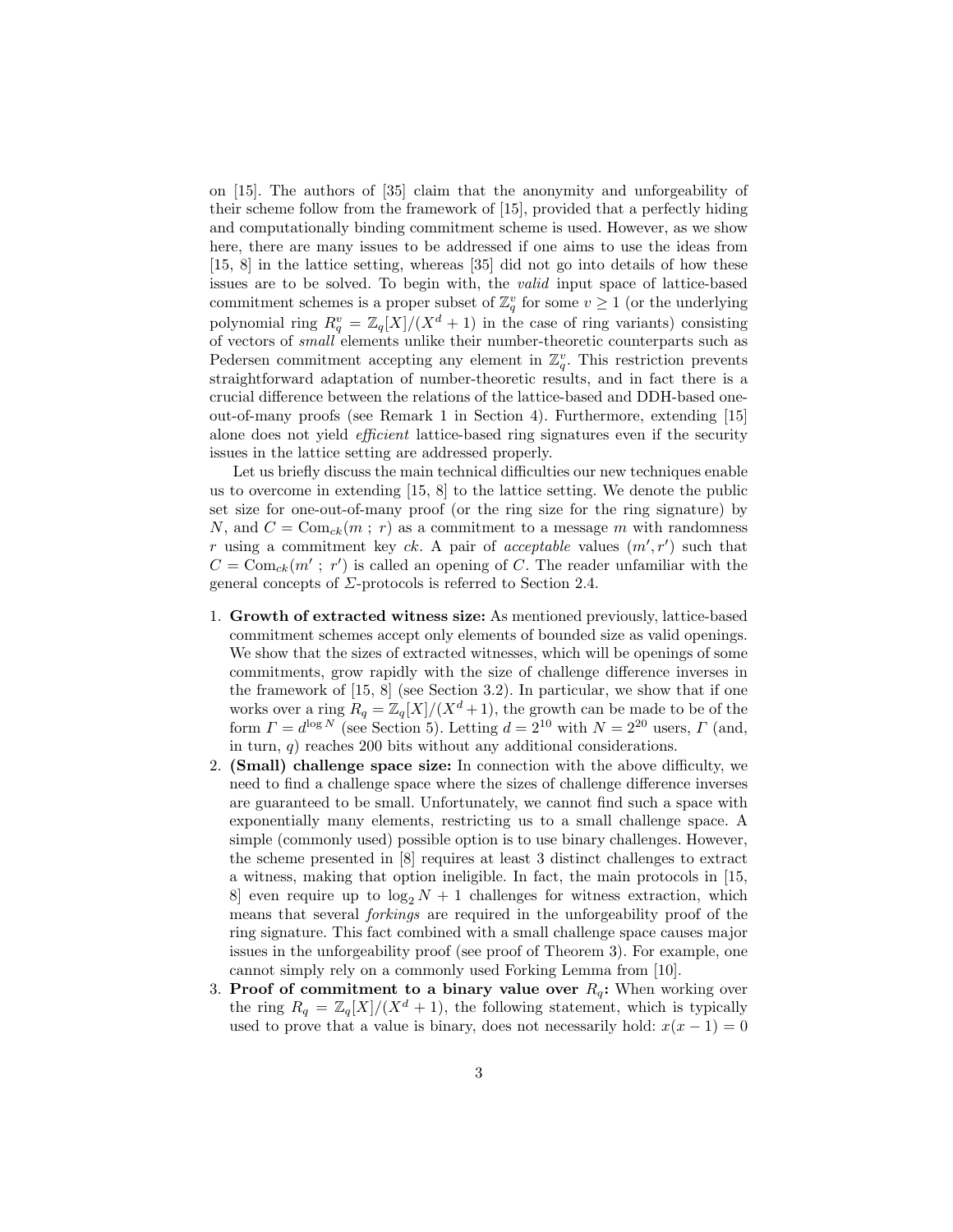Table 1: Comparison of ring signature sizes at  $\lambda = 128$ -bit security with N ring members. For [19], we use the same system parameters given in [19] for 80-bit security, but only increase the number of protocol repetitions to reach  $2^{-128}$ soundness error. See Section 6.1 for detailed parameter setting.

|                                                                       |  |  |  | $N  $ $2^6$   $2^8$   $2^{10}$   $2^{12}$   $2^{16}$   $2^{20}$   $2^{30}$ |  |
|-----------------------------------------------------------------------|--|--|--|----------------------------------------------------------------------------|--|
| [19] (sign. size in KB)  47294 61438 75582 89726 118014 146303 217023 |  |  |  |                                                                            |  |
| Our Work (sign. size in KB) 774 881 1021 1178 1487 1862 3006          |  |  |  |                                                                            |  |

 $\implies x \in \{0,1\}.$  This is because there exist zero divisors in  $R_q$  (unlike the field  $\mathbb{Z}_q$  used in DL-based schemes). Hence, straightforward proofs of  $x(x-1) = 0$ does not guarantee that  $x$  is binary (see Section 3.1).

4. Soundness gap: In common with some other lattice-based proofs, our protocol has the so-called soundness gap unlike DL-based schemes. That is, the extractor recovers the openings of  $\gamma$  Com<sub>ck</sub> $(m, r)$  instead of the actual commitments of the form  $Com_{ck}(m ; r)$ . This makes things more complicated in the soundness proofs (see the proofs of Theorems 1 and 2) and requires one to be careful in protocol's application to a ring signature as the extractor is never guaranteed to recover the openings of the actual commitments used in the protocol (see the proof of Theorem 3).

#### 1.2 Our contributions

New technical tools for algebraic protocols and design of short latticebased one-out-of-many proofs and ring signatures. By now, it is clear that extending the works [15, 8] to the lattice setting is far from being trivial, which was indeed stated as an open problem in [19, 4]. Our main contributions in this work are the introduction of new technical tools for the design and analysis of algebraic protocols from lattices (Section 3) and the design of short (sublinearsized) one-out-of-many proofs and ring signature schemes from (module) lattices (Sections 5 and 6). It is worth emphasising that our proposal is not a direct adaptation of either [15] or [8], but rather carefully combines ideas from both in a way suitable in the lattice scenario, and also that the technical difficulties mentioned in Section 1.1 do not allow straightforward extension of [15] or [8].

As shown in Table 1, our ring signature achieves a dramatic improvement in terms of length over the shortest existing log-sized result from lattices by Libert et al. [19], where the improvement is almost two orders of magnitude.<sup>4</sup> Moreover, an important feature of our constructions is that a modulus  $q$  of a special form (such as  $q \equiv 17 \mod 32$  as in [13]) is not required, which allows the use of fast computation algorithms such as Number Theoretic Transform (NTT).

A series of previous proposals of group/ring signatures (e.g., [19, 18, 20]) rely on combinatorial Stern-like protocols [30]. Even though these protocols offer a

<sup>4</sup> Our scheme, like [19], is only analyzed in the classical random oracle model (ROM) (rather than quantum ROM). Also, note that the linear-sized ring signature schemes are inherently long for large ring sizes.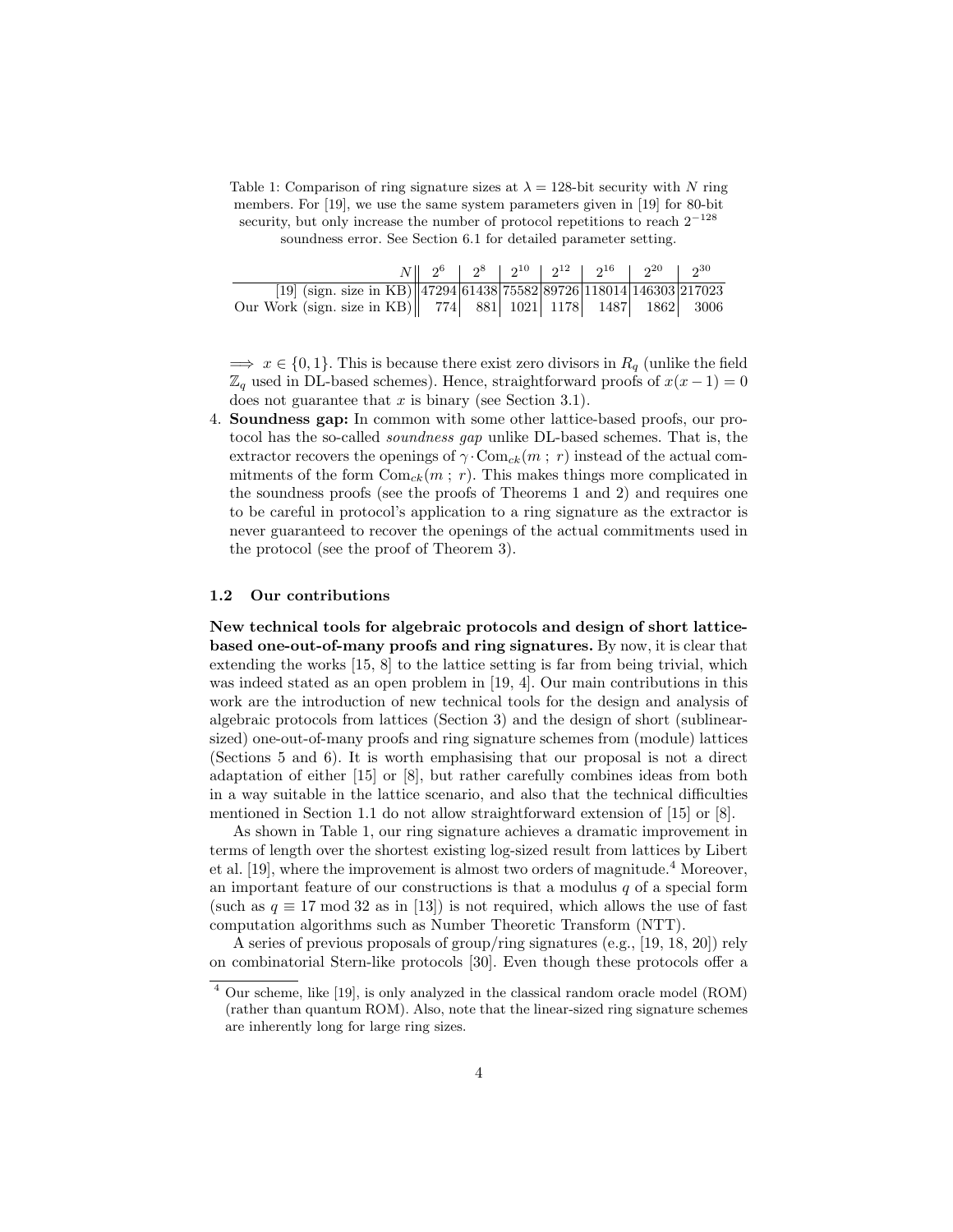range of functionalities, all of them have very long signature sizes that seem too large for practical use. Our new technical tools developed in Section 3 introduce new directions for efficient applications of algebraic lattice-based techniques to areas where lattice-based proposals fall behind their number-theoretic counterparts. The protocol structure, for whose construction our new tools provide efficient techniques, is also involved in advanced ZKPs such as arithmetic circuit arguments [9] and Bulletproofs [11]. Hence, our new tools may be of independent interest, especially for the extension of other advanced ZKPs in the DL setting to the lattice setting. In fact, the issues in [35] can be fixed using our techniques, but the revised scheme is unlikely to be more efficient than our work.

Exploiting module variants of standard lattice assumptions for efficiency purposes. Another contribution of our work is to show that the use of Module-SIS (M-SIS) problem [17] (over SIS or Ring-SIS) opens the door for significant efficiency improvements by allowing us to tradeoff extracted witness size growth (and hence signature length) against computational efficiency. To the best of our knowledge, this is the first time a lattice-based ZKP has been instantiated based on M-SIS to gain such an efficiency improvement.<sup>5</sup>

In the Ring-LWE setting, monomial challenges,  $X^i \in R = \mathbb{Z}[X]/(X^d + 1)$ , was introduced in [6] to enable a challenge space of size 2d with the property that the doubled inverse of the difference of such challenges have small norm. The three methods introduced in Section 3 provide an in-depth analysis of the use of monomial challenges in a more generalized setting of  $(k+1)$ -special sound protocols. We believe that the combination of using monomial challenges together with M-SIS to fine-tune the parameters for efficiency purposes holds great potential to be investigated through further research in lattice-based cryptography.

Paper Organization. Section 2 discusses some preliminaries. Our new tools for the design and analysis of algebraic protocols from lattices are introduced in Section 3. Section 4 and Section 5 cover our binary proof and one-out-of-many proof, respectively. Our compact lattice-based ring signature is then provided in Section 6. We provide a brief discussion on the issues in [35] in Appendix A, more detailed related work in Appendix B, and rigorous definitions of ring signatures in Appendix D. Some of the proofs of our new results are deferred to Appendix E.

# 2 Preliminaries

#### 2.1 Notation

Throughout the manuscript, bold-face lower-case letters like  $x$  are used to denote column vectors and bold-face capital letters like  $A$  to denote matrices with  $I_n$ being the *n*-dimensional identity matrix.  $(x, y)$  denotes appending the vector y to the vector  $x$ .  $\mathbb{Z}_q = \mathbb{Z}/q\mathbb{Z}$  denotes the ring of integers modulo q represented

 $5$  M-SIS is used usually (e.g. in [13]) to fix the ring dimension  $d$  and to avoid the need for a change of it to accommodate new security parameters. It does not have a significant effect on efficiency due to extracted witness norm unlike in our case.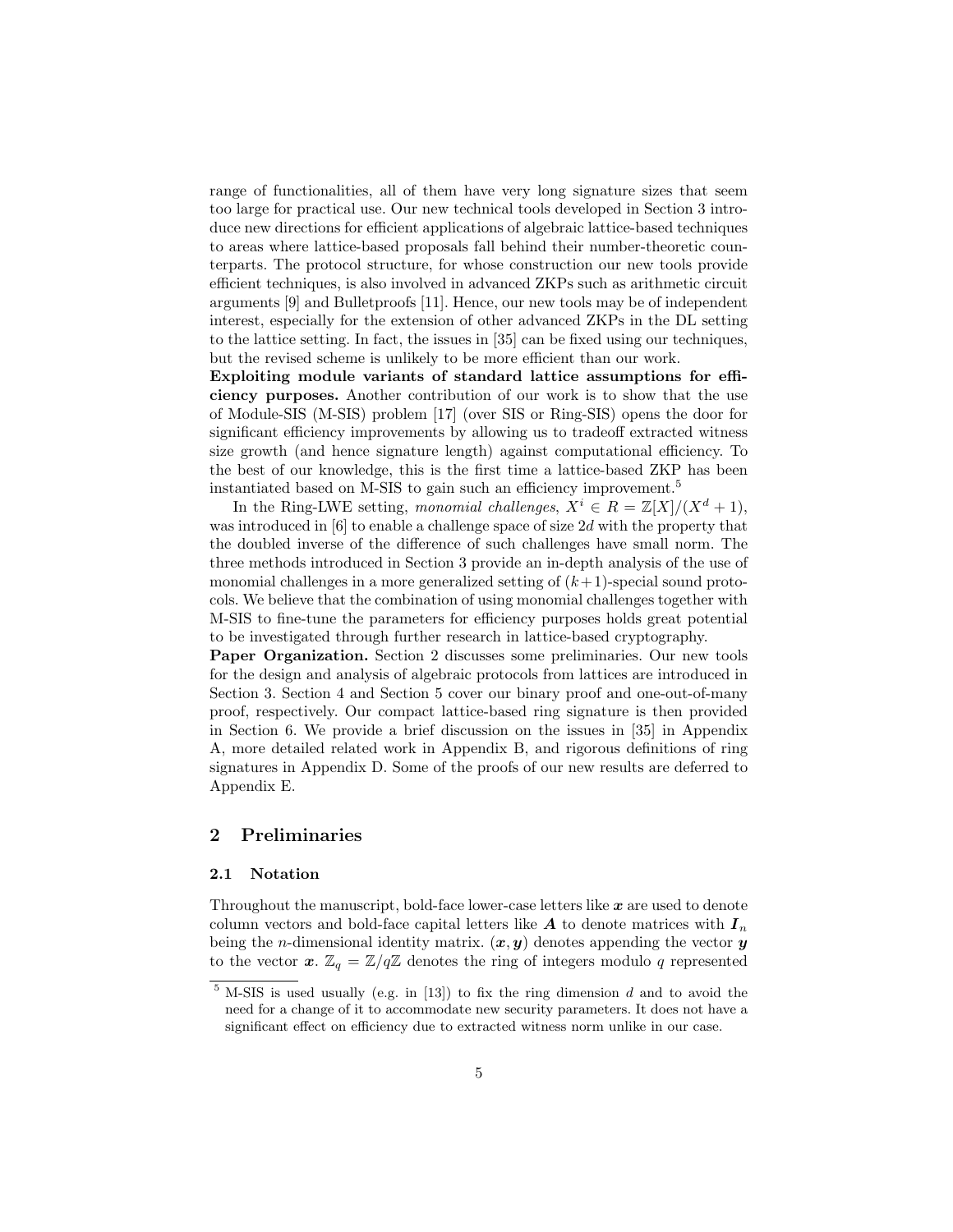by the range  $\left[-\frac{q-1}{2}, \frac{q-1}{2}\right]$  where q is an odd positive integer. We usually work with the Euclidean norm denoted by  $\left\|\cdot\right\|$  unless otherwise stated. For a vector  $x = (x_0, \ldots, x_{n-1})$  and a polynomial  $p(X) = a_0 + a_1X + \cdots + a_{n-1}X^{n-1}$  in variable X, the Euclidean norm is defined as  $||x|| = \sqrt{\sum_{i=0}^{n-1} x_i^2}$  and  $||p|| =$  $\sqrt{\sum_{i=0}^{n-1} a_i^2}$ , respectively. The infinity norm of p is  $||p||_{\infty} = \max_i |a_i|$ . For a vector  $\boldsymbol{p}=(p_0,\ldots,p_{m-1})$  of polynomials,  $\|\boldsymbol{p}\|=\sqrt{\sum_{i=0}^{m-1}\|p_i\|^2}$ . Also, we denote the main security parameter by  $\lambda$  and adapt  $\lambda = 128$  when instantiating parameters.  $a \leftarrow \mathcal{Z}$  means a is chosen uniformly from a set  $\mathcal{Z}$ . We use the same notation to sample a from a distribution  $\mathcal{Z}$ . In the case that  $\mathcal{Z}$  is an algorithm, the same notation is used to denote that the algorithm outputs a. Logarithms are base 2 unless explicitly specified otherwise.  $S_c$  defines the set of all polynomials in  $R$ with infinity norm at most  $c \in \mathbb{Z}^+$ . We write  $p \leftarrow S^{md}$  to indicate that  $p \in R^m$ is a vector of  $m$  polynomials where each coefficient is sampled from a set  $S$  (i.e., md coefficients are sampled in total). We say that a function  $\nu(\lambda)$  is negligible (denoted by  $\nu = \text{negl}(\lambda)$ ) if  $\nu(\lambda) < 1/\lambda^c$  for any  $c > 0$  and all sufficiently large  $\lambda$ . [a, b] denotes the set of integers  $\{a, a+1, \ldots, b-1, b\}.$ 

#### 2.2 Module-SIS, Module-LWE problems and commitment scheme

In our schemes, we work over a ring  $R_q$  and rely on the hardness of Module-SIS  $(M-SIS)^6$  and Module-LWE (M-LWE) problems [17] defined below.

**Definition 1** (M-SIS<sub>n,m,q, $\theta$ ). Let  $R_q = \mathbb{Z}_q[X]/(X^d+1)$ . Given  $A = [I_n || A'] \in$ </sub>  $R_q^{n \times m}$  where each component of  $A'$  is chosen independently from the uniform distribution, find  $\boldsymbol{z} \in R_q^m$  such that  $\boldsymbol{A}\boldsymbol{z} = \boldsymbol{0} \bmod q$  and  $0 < ||\boldsymbol{z}|| \leq \theta$ .

For simplicity, we consider a special case of M-LWE problem where each error and secret key coefficient is sampled uniformly from  $\{-\beta, \ldots, \beta\}$  for some  $\mathcal{B} \in \mathbb{Z}^+$ . A more special case of  $\mathcal{B} = 1$  is commonly practised in recent latticebased proposals [3, 23, 14], and our results can be easily extended to a case with a discrete Gaussian distribution.

**Definition 2 (M-LWE**<sub>n,m,q,B</sub>). Let  $R_q = \mathbb{Z}_q[X]/(X^d + 1)$  and  $s \leftarrow S_{\mathcal{B}}^n$  be a secret key. Define LWE<sub>q,s</sub> as the distribution obtained by sampling  $e \leftarrow S_B$ ,  $a \leftarrow R_q^n$  and returning  $(a, \langle a, s \rangle + e)$ . Given m samples from either LWE<sub>q,s</sub> or  $\mathcal{U}(R^{n}_{q}, \hat{R}_{q}),$  the problem asks to distinguish which is the case.

We use the following lattice-based commitment scheme that allows commitment to multiple messages, and is additively homomorphic. Following the standard notions, hiding property requires that it is hard to distinguish between commitments to two distinct message-randomness pairs, and strong binding property (which is stronger than the standard binding property) dictates that it is hard to find two distinct valid openings (message-randomness pairs) of a commitment. In common with similar lattice-based commitment schemes (see, e.g., [3]

 $6$  As in [3], we define M-SIS in "Hermite normal form", which is equivalent to M-SIS with completely random  $\boldsymbol{A}$ .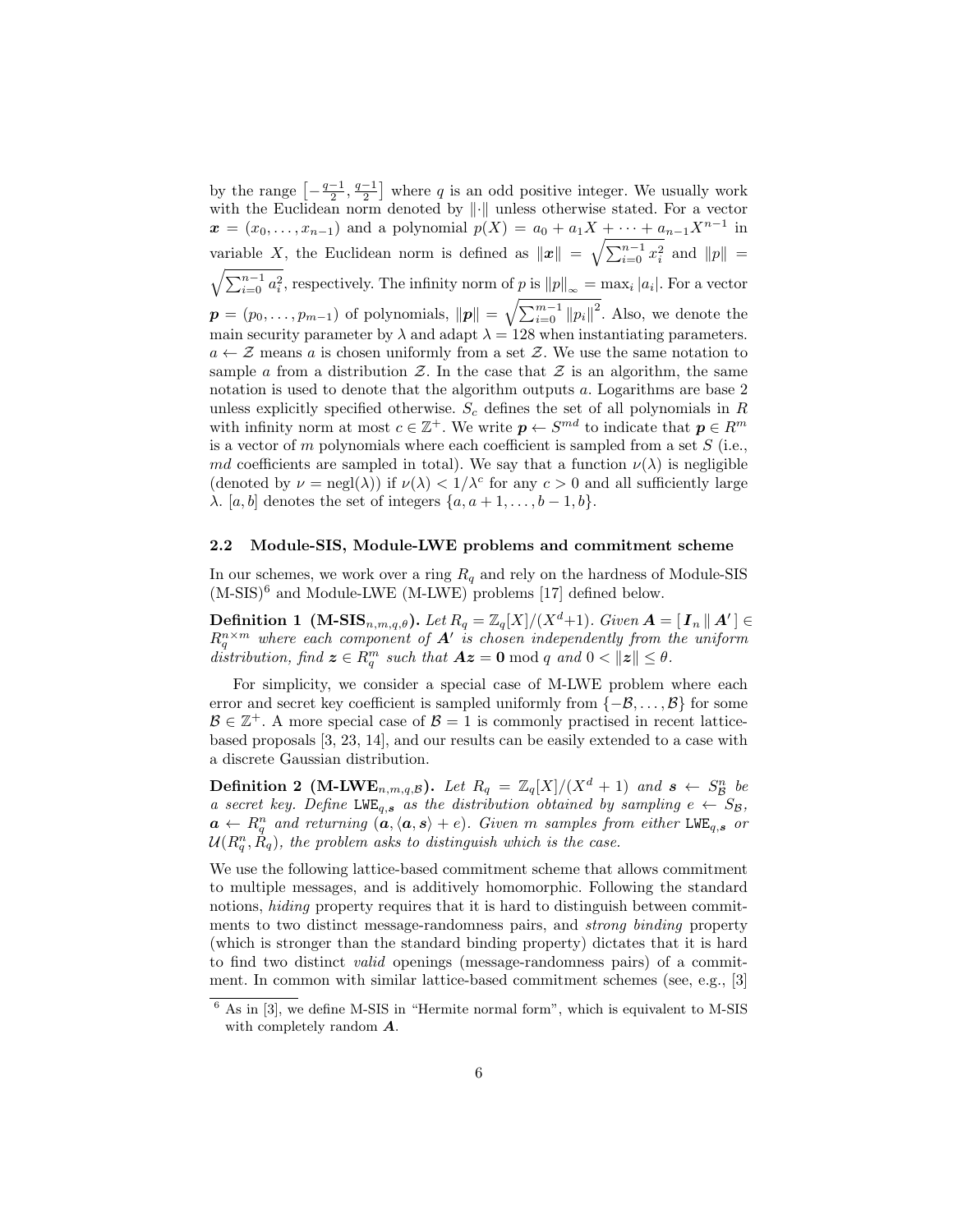for more discussion), the opening algorithm of the commitment scheme has an additional input  $y \in R_q$ , called the relaxation factor, and the opening messagerandomness pair is required to have a bounded norm. The latter is needed to relate the binding property to the M-SIS problem (as given in Lemma 1). Thus, we introduce a parameter  $T_{\text{com}} \in \mathbb{R}^+$  and say  $T_{\text{com}}$ -binding where  $T_{\text{com}}$  serves as an upperbound on the norm of a valid opening message-randomness pair.

- CKeygen(1<sup> $\lambda$ </sup>): Pick  $\boldsymbol{G}'_r \leftarrow R_q^{n \times (m-n)},$   $\boldsymbol{G}_m \leftarrow R_q^{n \times v}$  and set  $\boldsymbol{G}_r = [\boldsymbol{I}_n \, \| \, \boldsymbol{G}'_r\,].$ Output  $ck = \boldsymbol{G} = [\boldsymbol{G}_r \,|\, \boldsymbol{G}_m \,] \in R_q^{n \times (m+v)}$ .
- $\bullet$  Commit $_{ck}(m)$ : Pick  $r \leftarrow S^m_{\mathcal{B}}.$  Output Com $_{ck}(m \; ; \; r) = \bm{G} \cdot (\bm{r}, m) = \bm{G}_r \cdot r + \bm{G}_r$  $G_m \cdot m$ .
- Open<sub>ck</sub> $(C, (y, m', r'))$ : For  $y \in R_q$ , if  $Com_{ck}(m' ; r') = yC$  and  $|| (r', m') || \le$  $T_{\text{com}}$ , return 1. Otherwise, return 0.

Lemma 1. The commitment scheme defined above is computationally hiding if M-LWE<sub>m-n,n,q,B</sub> is hard. It is also computationally strong  $T_{com}$ -binding with respect to the same relaxation factor y if  $M\text{-}SIS_{n,m+v,q,2T_{com}}$  problem is hard.

The proof is deferred to Appendix E, and more discussion about the commitment scheme is given in Appendix C.

#### 2.3 Technical definitions and general lemmas

**Singular Values.** For a rank-n matrix  $A \in \mathbb{R}^{m \times n}$ , there exists orthogonal matrices  $U, V$  and a diagonal matrix  $\Lambda$  with the non-negative diagonal entries  $\sigma_1 \geq \cdots \geq \sigma_n$  such that  $\tilde{A} = UAV^{\top}$ . The values  $\sigma_1(A)$  and  $\sigma_n(A)$  are called the largest and the least singular values of A, respectively.

**Fact 1** For square matrices  $A, A_1, \ldots, A_s \in \mathbb{R}^{n \times n}$ ,  $s \geq 1$ , and  $c \in \mathbb{R}$ , the following holds

- $-\sigma_1(A_1\cdots A_s) \leq \sigma_1(A_1)\cdots\sigma_1(A_s)$ , and  $\sigma_n(A_1\cdots A_s) \geq \sigma_n(A_1)\cdots\sigma_n(A_s)$ ,
- $-\sigma_1(cA) = |c| \cdot \sigma_1(A)$  and  $\sigma_n(cA) = |c| \cdot \sigma_n(A)$ ,
- $\sigma_1(A \otimes I_m) = \sigma_1(A)$  and  $\sigma_n(A \otimes I_m) = \sigma_n(A)$  for any  $m \geq 1$  where  $\otimes$ denotes the Kronecker product,
- **A** and  $A^{\top}$  have the same singular values.

Discrete Gaussian Distribution. In this work, we always consider Gaussian distributions centered at zero, and thus we restrict our definitions to that case. Let  $\mathbf{S} \in \mathbb{R}^{m \times n}$  be a rank-n matrix. Define the *ellipsoid Gaussian func*tion on  $\mathbb{R}^n$  centered at zero with parameter S (and covariance matrix  $S^{\top}S$ ) as  $\rho_{\mathcal{S}}(\bm{x}) = e^{-\pi\bm{x}^\top(\bm{S}^\top\bm{S})^{-1}\bm{x}}$  for all  $\bm{x} \in \mathbb{R}^n$ . The ellipsoid discrete Gaussian distribution over  $\mathbb{Z}^n$  centered at zero with parameter S is then defined by the probability mass function  $\mathcal{D}_{\mathbf{S}}^n(\mathbf{x}) = \rho_{\mathbf{S}}(\mathbf{x})/\rho_{\mathbf{S}}(\mathbb{Z}^n)$  where  $\rho_{\mathbf{S}}(\mathbb{Z}^n) = \sum_{\mathbf{z} \in \mathbb{Z}^n} \rho_{\mathbf{S}}(\mathbf{z})$  is a normalisation factor. If the parameter  $S = sI_n$  for  $s \in \mathbb{R}^+$ , then we obtain the *spherical* discrete Gaussian distribution, denoted by  $\mathcal{D}_s^n$ . We denote by  $D_{\sigma}^n$ the discrete normal distribution with standard deviation  $\sigma$ , defined as  $\mathcal{D}_s^n$  with  $s = \sigma \sqrt{2\pi}.$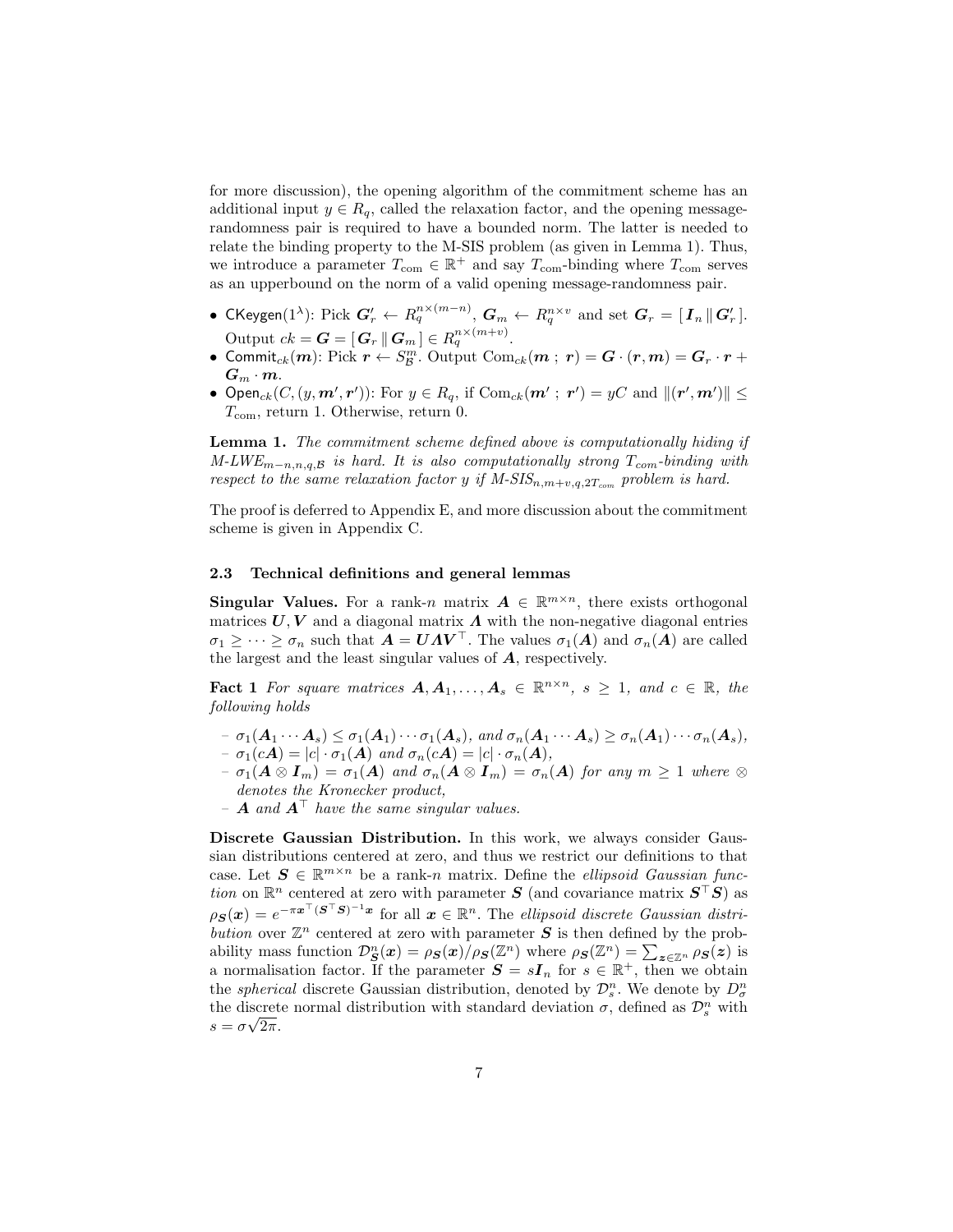Fact 2 (A result of [1, Fact 2]) For an invertible  $n \times n$  matrix  $X, X \cdot \mathcal{D}_S^n =$  $\mathcal{D}_{\mathbf{S} \mathbf{X}^{\top}}^n$ . That is, the distribution induced by sampling  $\mathbf{v} \leftarrow \mathcal{D}_{\mathbf{S}}^n$  and outputting  $y = Xv$  is the same as  $\mathcal{D}_{\boldsymbol{S} \boldsymbol{X}^{\top}}^n$ .

As defined in [25], for a lattice L and real  $\epsilon > 0$ , the smoothing parameter,  $\eta_{\epsilon}(L)$ , of L is the smallest s such that  $\rho_{1/s}(L^* \setminus \{0\}) \leq \epsilon$  where  $L^*$  is the "dual lattice". We skip the details, but for our purposes the following facts are enough.

Fact 3 ([25, Lemma 3.3])  $\eta_{\epsilon}(\mathbb{Z}^n) < 6$  for  $\epsilon = 2^{-128}$  and any  $1 \le n \le 2^{32}$ .

**Lemma 2** ([1, Lemma 3]). Let  $\sigma_1(S)$  and  $\sigma_n(S)$  be the largest and the least singular values of a rank-n matrix  $S$ , respectively. If  $\sigma_n(S) \geq \eta_{\epsilon}(\mathbb{Z}^n)$ ,

$$
\Pr_{\boldsymbol{v}\leftarrow \mathcal{D}_S^n} \left[ \|\boldsymbol{v}\| \geq \sigma_1(\boldsymbol{S})\sqrt{n} \right] \leq \frac{1+\epsilon}{1-\epsilon} \cdot 2^{-n}.
$$

We also summarise some known results related to the norms in the next lemma, which is followed by another lemma used for concrete parameter setting.

**Lemma 3.** For  $a, b \in R_q = \mathbb{Z}_q[X]/(X^d + 1)$ , we have the following relations

$$
||a|| \le \sqrt{d} \cdot ||a||_{\infty}
$$
,  $||a \cdot b|| \le \sqrt{d} \cdot ||a|| \cdot ||b||$ , and  $||a \cdot b||_{\infty} \le ||a|| \cdot ||b||$ .

Lemma 4 ([22, Lemma 4.4]).

- 1. For any  $\alpha > 0$ ,  $Pr[|z| > \alpha \cdot \sigma : z \leftarrow D_{\sigma}] \leq 2 \cdot \exp(-\frac{\alpha^2}{2})$  $\frac{\chi^2}{2}),$
- 2. For any  $\alpha > 1$ ,  $Pr[\Vert z \Vert > \alpha \sigma \sqrt{t} : z \leftarrow D_{\sigma}^t] < \alpha^t e^{\frac{1-\alpha^2}{2}t}$ . In particular,
- $\Pr[|z| > 12\sigma : z \leftarrow D_{\sigma}] < 2^{-100},$
- $-$  Pr[ $||z|| > 2\sigma$  $\begin{array}{l} \begin{array}{l} \hbox{if $t \geq 2$} \end{array} & \begin{array}{l} \hbox{if $t \geq 86$, and} \ \hbox{if $t \geq 86$, and} \end{array} \end{array}$
- $Pr[\|\boldsymbol{z}\| > 5\sigma]$  $\begin{array}{rcl} \nabla t & : & \mathbf{z} \leftarrow D_{\sigma}^t] < 2 \quad \text{for} \quad \mathbf{y} \; t \geq 8t \\ \nabla \bar{t} & : & \mathbf{z} \leftarrow D_{\sigma}^t] < 2^{-100} \quad \text{if} \; t \geq 7. \n\end{array}$

The lemma below recalls the norm bound of monomial challenge differences.

**Lemma 5 ([6, Lemma 3.1]).** For  $0 \leq i, j \leq 2d-1$ , all the coefficients of  $2(X^{i}-X^{j})^{-1} \in R$  are in  $\{-1,0,1\}$ . This implies that  $||2(X^{i}-X^{j})^{-1}|| \leq \sqrt{d}$ .

Rejection sampling. Algorithm 1 summarizes the result of the rejection sampling technique from [22] with its result given in Lemma 6.

**Lemma 6 ([22]).** Let  $c \leftarrow h$  and  $\phi > 0$  for a probability distribution h over  $V \subseteq \mathbb{Z}^s$  (s  $\geq 1$ ) where all the elements have norm less than K. Consider a procedure F that samples  $y \leftarrow D^s_\sigma$  and outputs  $Rej(z, c, \phi, K)$  (Algorithm 1) for  $z = y + c$ . Then, for  $\mu(\phi) = e^{i2/\phi + 1/(2\phi^2)}$ , the probability of F outputting 1 is within  $2^{-100}$  of  $1/\mu(\phi)$ , and conditioned on the output being 1, z is distributed within the statistical distance at most  $2^{-100}$  of  $D^s_{\sigma}$ .

Representative matrices. For a vector  $p = (p_0, \ldots, p_{m-1})$  of polynomials in R with  $m \geq 1$ , we denote the vector of all coefficients in  $p$  by  $\text{Coeff}(p) \in \mathbb{Z}^{md}$ . For any  $f, g \in R$ , there exists a matrix  $Rot(f)$ , called the *Rot matrix*, of f such that  $\text{Rot}(f) \cdot \text{Coeff}(g) = \text{Coeff}(f \cdot g)$ . This notion generalizes to the case where  $(\text{Rot}(f) \otimes I_m) \cdot \text{Coeff}(p) = \text{Coeff}(f \cdot p)$  for  $f \in R$  and  $p \in R^m$  for  $m \ge 1$  where ⊗ denotes the Kronecker product.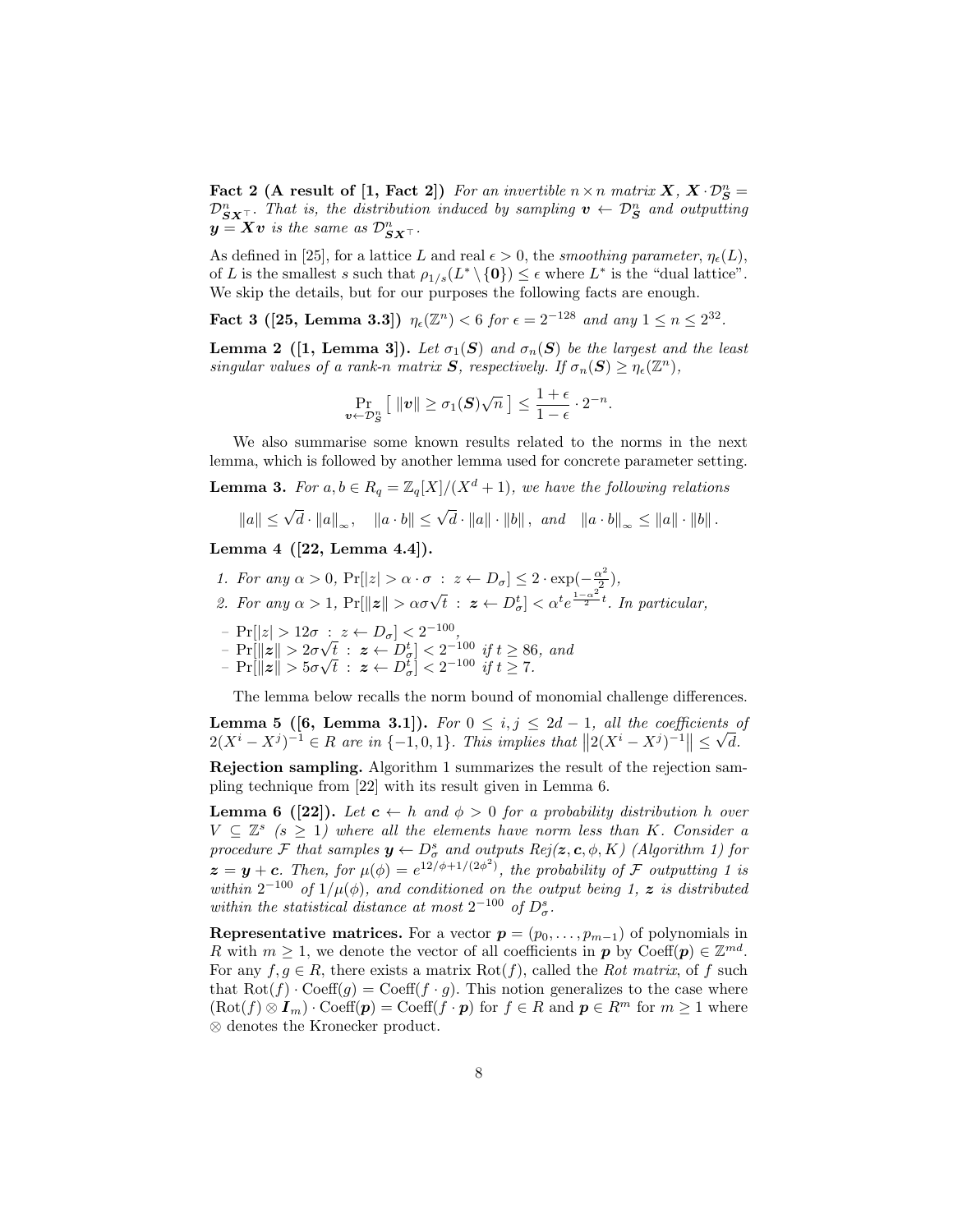Algorithm 1 Rej $(z, c, \phi, K)$ 

1:  $\sigma = \phi K$ ;  $\mu(\phi) = e^{12/\phi + 1/(2\phi^2)}$ ;  $u \leftarrow [0, 1)$ 2: if  $u > (\frac{1}{\mu(\phi)}) \cdot \exp \left( \frac{-2 \langle z, c \rangle + ||c||^2}{2\sigma^2} \right)$  $\frac{\langle \bm{c} \rangle + \|\bm{c}\|^2}{2\sigma^2}$  $\triangleright$  indicates 'abort protocol'. 3: else return 1

## 2.4 Σ-protocols

Σ-protocols are a type of zero-knowledge proofs between two parties: the prover and the verifier. A language  $\mathcal{L} \subseteq \{0,1\}^*$  is said to have a witness relationship  $\mathcal{R} \subseteq \{0,1\}^* \times \{0,1\}^*$  provided  $v \in \mathcal{L}$  if and only if there exists  $w \in \{0,1\}^*$  such that  $(v, w) \in \mathcal{R}$ . The quantity w is referred to as a witness for v. The definition of  $\Sigma$ -protocols from [6] generalises the well-known notion of  $\Sigma$ -protocols. We further extend it to allow  $(k + 1)$ -special soundness as in [15, 8].

Definition 3 (Extension of Definition 2.5 in [6]). Let  $(\mathcal{P}, \mathcal{V})$  be a twoparty protocol where  $V$  is a PPT algorithm, and  $\mathcal{L}, \mathcal{L}'$  be languages with witness relations  $\mathcal{R}, \mathcal{R}'$  with  $\mathcal{R} \subseteq \mathcal{R}'$ . Then,  $(\mathcal{P}, \mathcal{V})$  is called a  $\Sigma$ -protocol for  $\mathcal{R}, \mathcal{R}'$  with completeness error  $\alpha$ , a challenge set C, public input v and private input w, if it satisfies the following conditions:

- **Three-move form:** The protocol has the following form. On input  $(v, w)$ ,  $P$  computes initial commitment t and sends it to  $V$ . On input v,  $V$  draws a challenge  $x \leftarrow C$  and sends it to P. The prover sends a response s to V. The verifier accepts or rejects depending on the protocol transcript  $(t, x, s)$ . The transcript  $(t, x, s)$  is called accepting if the verifier accepts the protocol run.
- **Completeness:** Whenever  $(v, w) \in \mathcal{R}$ , the honest verifier accepts with probability at least  $1 - \alpha$  when interacting with an honest prover.
- $(k + 1)$ -special soundness: There exists a PPT algorithm  $\mathcal E$  (called the extractor) which takes  $(k + 1)$  accepting transcripts  $(t, x_0, s_0), \ldots, (t, x_k, s_k)$ with pairwise distinct  $x_i$ 's  $(0 \leq i \leq k)$  as inputs, and outputs w' satisfying  $(v, w') \in \mathcal{R}'$ . We call this procedure witness extraction, and say that the protocol has a soundness error  $\frac{k}{|C|}$ .<sup>7</sup>
- **Special honest-verifier zero-knowledge (SHVZK):** There exists a  $PPT$ algorithm S (called the simulator) that takes  $v \in \mathcal{L}$  and  $x \in \mathcal{C}$  as inputs, and outputs  $(t, s)$  such that  $(t, x, s)$  is indistinguishable from an accepting protocol transcript generated by a real protocol run.

## 3 New Technical Tools for Lattice-based Proofs

In this section, we present a collection of technical tools we use in our constructions. These new tools may be of independent interest for future works on algebraic lattice-based zero-knowledge proofs and signatures.

<sup>7</sup> We refer to Section 2.2 of [7] for further discussion on soundness error.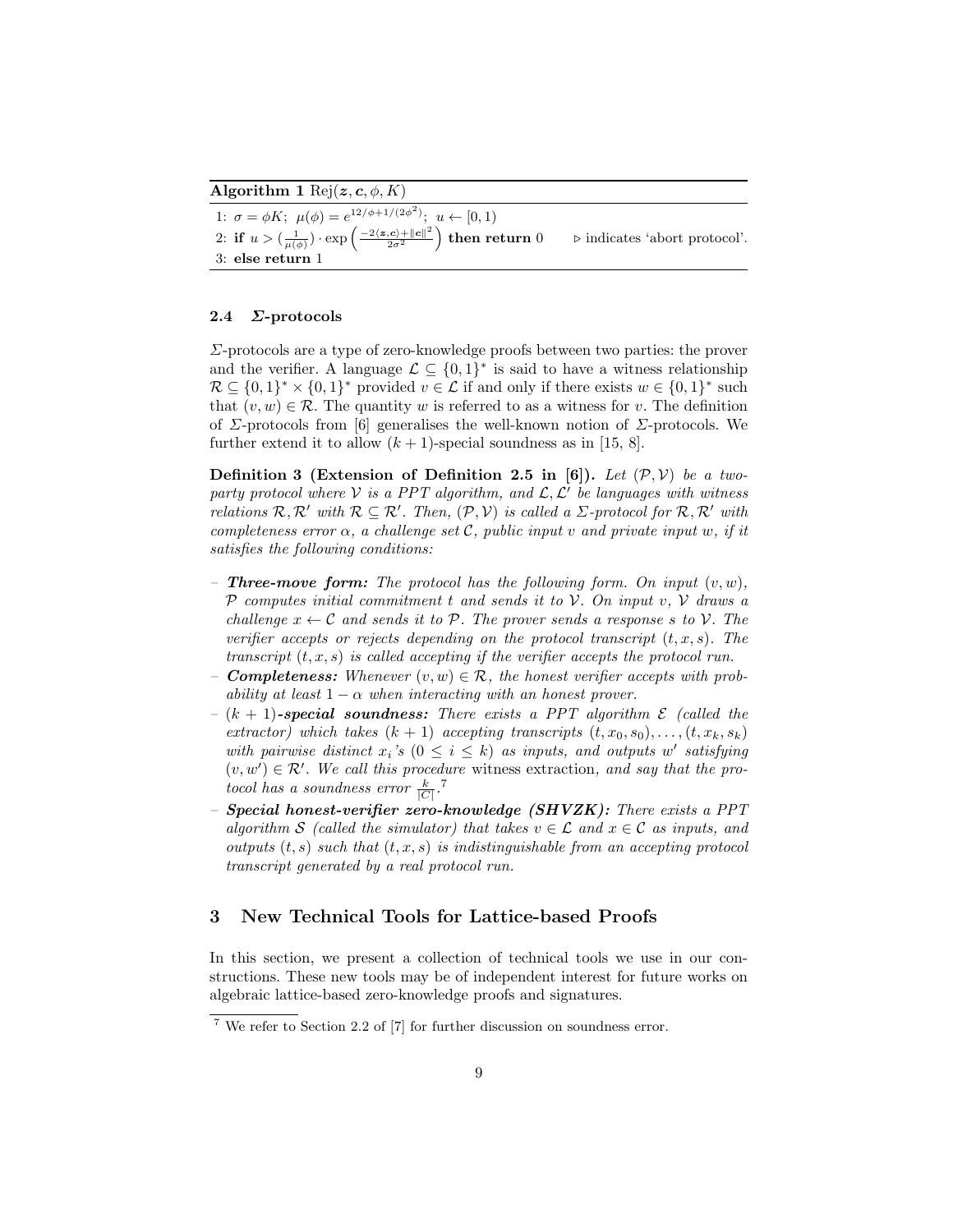#### 3.1 Proving a value binary in  $R_q$

We show a lemma (see Appendix E for the proof) that, in particular, enables us to guarantee that  $b \in R_q$  is a bit when the equation  $b \cdot (1 - b) = 0$  holds over  $R_q$ . Our lemma does not put any additional assumption on q but its size, which enables one to use fast computation algorithms such as the number-theoretic transform (NTT) with  $q \equiv 1 \mod 2d$ . In particular, we do not need number theoretic conditions on  $q$  that makes NTT less efficient. For example, such a condition is imposed in [13] to ensure the invertibility of small elements in  $R_q$ .

**Lemma 7.** For  $b \in R_q$ , if  $b \cdot (\alpha - b) = 0$  over  $R_q$  for some positive integer  $\alpha$ , and  $||b|| + \alpha < \sqrt{q}$ , then  $b \in \{0, \alpha\}.$ 

#### 3.2 Bounding the extracted witness norm for monomial challenges

Consider a  $\Sigma$ -protocol where the prover's initial commitments are  $A_0, A_1, \ldots, A_k$  $(k \geq 1)$ , and he responds with  $(f_x, r_x)$  for a given challenge x by the verifier. Then, the verifier checks whether  $A_0 + A_1x + A_2x^2 + \cdots + A_kx^k = \text{Com}(\boldsymbol{f}_x; \boldsymbol{r}_x)$ holds where Com is a homomorphic commitment scheme. Now, suppose  $A_k$  is the commitment of prover's witness and that the extractor obtains  $k + 1$  accepting protocol transcripts for the same initial commitments, represented as follows.

$$
\begin{pmatrix} 1 & x_0 & x_0^2 & \cdots & x_0^k \\ 1 & x_1 & x_1^2 & \cdots & x_1^k \\ \vdots & \vdots & \vdots & \vdots & \vdots \\ 1 & x_k & x_k^2 & \cdots & x_k^k \end{pmatrix} \cdot \begin{pmatrix} A_0 \\ A_1 \\ \vdots \\ A_k \end{pmatrix} = \begin{pmatrix} \text{Com}(\bm{f}_{x_0}; \bm{r}_{x_0}) \\ \text{Com}(\bm{f}_{x_1}; \bm{r}_{x_1}) \\ \vdots \\ \text{Com}(\bm{f}_{x_k}; \bm{r}_{x_k}) \end{pmatrix}.
$$

Here, the matrix on the very left is a Vandermonde matrix  $V$ , and the extractor can recover a *possible* opening of  $A_k$  via multiplying both sides by  $V^{-1}$ , if exists, due to the homomorphic properties of the commitment scheme. We observe from [33] that the inverse matrix  $V^{-1}$  has the following form:

$$
\begin{pmatrix}\n\frac{\phantom{+}}{(x_0-x_1)(x_0-x_2)\cdots(x_0-x_k)} & \frac{\phantom{+}}{(x_0-x_1)(x_1-x_2)\cdots(x_1-x_k)} & \cdots & \frac{\phantom{+}}{(x_0-x_k)(x_1-x_k)\cdots(x_{k-1}-x_k)} \\
\frac{\phantom{+}}{(x_0-x_1)(x_0-x_2)\cdots(x_0-x_k)} & \frac{\phantom{+}}{(x_0-x_1)(x_1-x_2)\cdots(x_1-x_k)} & \cdots & \frac{\phantom{+}}{(x_0-x_k)(x_1-x_k)\cdots(x_{k-1}-x_k)} \\
\vdots & \vdots & \ddots & \vdots \\
\frac{\phantom{+}}{(x_0-x_1)(x_0-x_2)\cdots(x_0-x_k)} & \frac{-1}{(x_0-x_1)(x_1-x_2)\cdots(x_1-x_k)} & \cdots & \frac{(-1)^k}{(x_0-x_k)(x_1-x_k)\cdots(x_{k-1}-x_k)}\n\end{pmatrix}, (1)
$$

where ∗ denotes some element in the domain. Our protocol as well as the protocols in [15, 8] have this structure and, therefore, the Vandermonde matrix inverse plays a crucial role in the witness extraction. In particular, if we denote the entries in the last row of  $V^{-1}$  by  $\alpha_0, \ldots, \alpha_k$  (from left to right), we have

$$
A_k = \sum_{j=0}^k \alpha_j \text{Com}(\boldsymbol{f}_{x_j}; \boldsymbol{r}_{x_j}) = \text{Com}\left(\sum_{j=0}^k \alpha_j \boldsymbol{f}_{x_j}; \sum_{j=0}^k \alpha_j \boldsymbol{r}_{x_j}\right) =: \text{Com}(\boldsymbol{m}_{\text{ext}}; \boldsymbol{r}_{\text{ext}}). (2)
$$

These arguments tell us that we need to make sure  $V^{-1}$  exists in the first place, which follows from the invertibility of pairwise differences of challenges. What is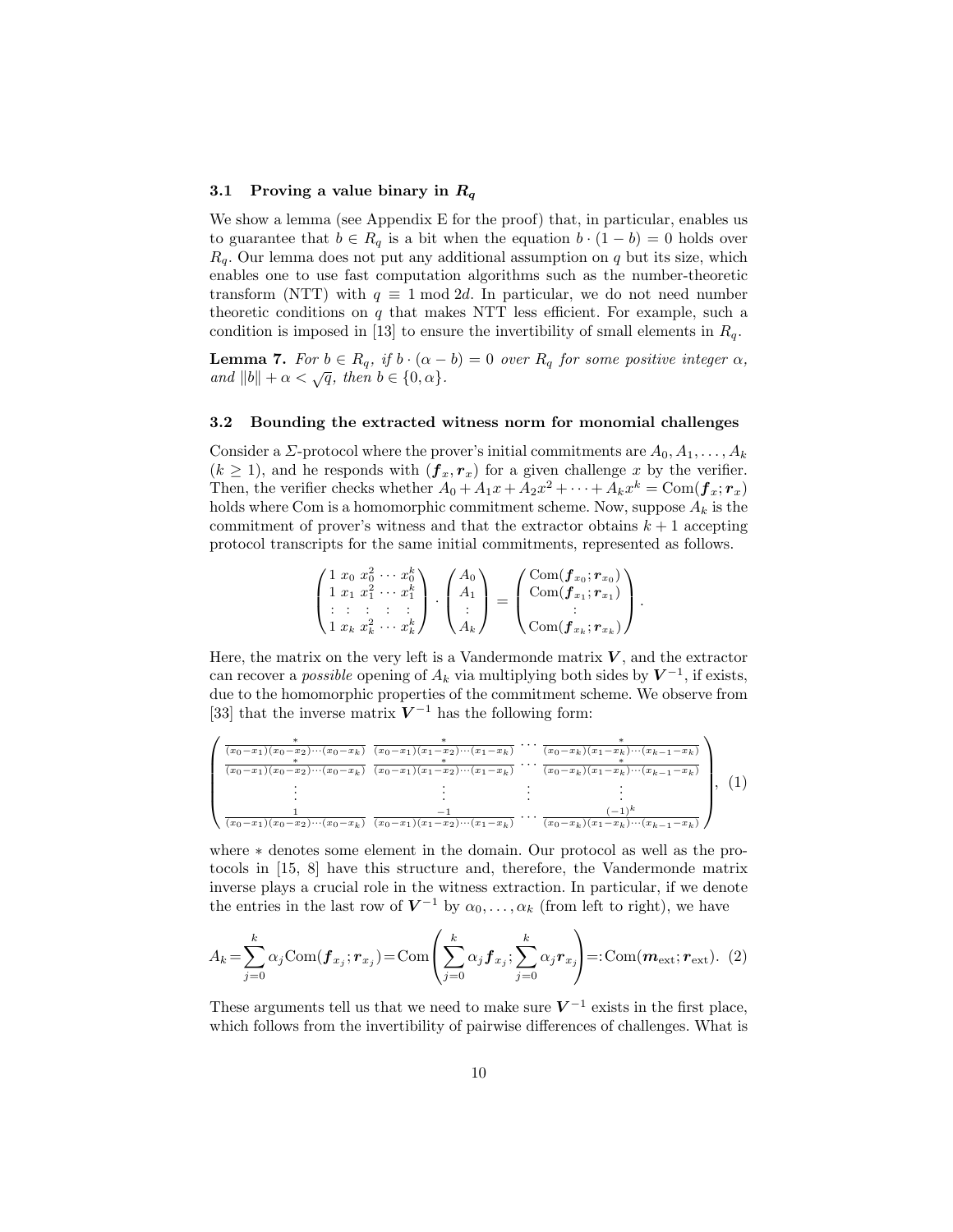more important in the case of lattice-based proofs is that  $\alpha_i$ 's (and, in general, the entries in  $V^{-1}$ ) must have small norm so that extracted witness (particularly,  $(m_{\text{ext}}; r_{\text{ext}})$  is a valid opening (of  $A_k$ ). To that end, we can make use of Lemma 5 to bound the entries in  $V^{-1}$ , which brings us to our first method below. In the rest, we focus on the last row of  $V^{-1}$ , which is enough for our purposes, but our results can be extended to the cases related to the other entries of  $V^{-1}$ . **Method 1.** Taking the first entry  $\alpha_0$  as an example, we have

$$
2^{k}\alpha_0 = \frac{2^{k}}{(x_0 - x_1)(x_0 - x_2)\cdots(x_0 - x_k)} = \frac{2}{x_0 - x_1} \cdot \frac{2}{x_0 - x_2} \cdots \frac{2}{x_0 - x_k}.
$$

For monomial challenges, using Lemma 3 and Lemma 5, we get

$$
\left\|2^{k}\alpha_{0}\right\| = \left\|\prod_{i=1}^{k} \frac{2}{x_{0}-x_{i}}\right\| \leq \left(\sqrt{d}\right)^{k-1} \prod_{i=1}^{k} \left\|2(x_{0}-x_{i})^{-1}\right\| \leq \left(\sqrt{d}\right)^{k-1} \left(\sqrt{d}\right)^{k} = d^{k-0.5}.
$$

Since all the entries in the last row have a similar form and the bound does not depend on the particular choice of monomials, the same bound holds for all entries in the last row of  $V^{-1}$ . Note that  $V^{-1}$  exists over  $R_q$  for odd q (though may not have small entries) since 2 is invertible for such  $q$ . We summarise these results in the following lemma, whose proof follows from the above discussion.

**Lemma 8.** For  $k \in \mathbb{Z}^+$ , let  $x_i = X^{\omega_i} \in R = \mathbb{Z}[X]/(X^d + 1)$  for  $0 \le \omega_i \le 2d - 1$ and  $0 \leq i \leq k$ . Define the Vandermonde matrix **V** of dimension  $k+1$  where *i*-th row is the vector  $(1, x_i, x_i^2, \ldots, x_i^k)$ . Then, V is invertible over  $R_q$  for odd q, and for any entry  $\alpha_j$   $(0 \le j \le k)$  in the last row of  $V^{-1}$ , we have  $||2^k \alpha_j|| \le d^{k-0.5}$ .

Using Lemma 8, we can now summarize the main result of Method 1.

**Lemma 9.** For the extracted opening  $(m_{\text{ext}}, r_{\text{ext}})$  of  $A_k$  in (2), we have

$$
||2^k r_{\text{ext}}|| \leq (k+1) \cdot d^k \cdot \max_{0 \leq j \leq k} ||r_{x_j}|| \quad \text{and} \quad ||2^k m_{\text{ext}}|| \leq (k+1) \cdot d^k \cdot \max_{0 \leq j \leq k} ||f_{x_j}||.
$$

The proof is deferred to Appendix E. This initial attempt succeeds, but the result may not be optimal. Thus, we deepen our analysis to get a tighter bound.

**Method 2.** We observe that all entries in  $V^{-1}$  are constructed by challenge values, which are public. Therefore, independent of a protocol run, anyone can take a set of challenges and compute, in particular,  $||2^k \alpha_j||$  for any entry  $\alpha_j$  in the last row of  $V^{-1}$ . The important part here is that one can indeed iterate through all the possible challenge sets (to be used in witness extraction) if the challenge space size and  $k$  are not too large. This means anyone can compute a global bound  $\mathbb{B}_{d,k}$  on  $||2^k \alpha_j||$  for any given k and d independent of the index j and the challenges used in the witness extraction.

Observing from (1), the total search space will be of size at most  $(k+1)\cdot |\mathcal{C}|^{k+1}$ where  $|\mathcal{C}| = 2d$  denotes the monomial challenge space size. However, note that, assuming w.l.o.g.  $i > j$ ,

$$
\left\| (X^{i} - X^{j})^{-1} \right\| = \left\| X^{2d-i} (1 - X^{j-i})^{-1} \right\| = \left\| (1 - X^{j-i})^{-1} \right\|
$$
 (3)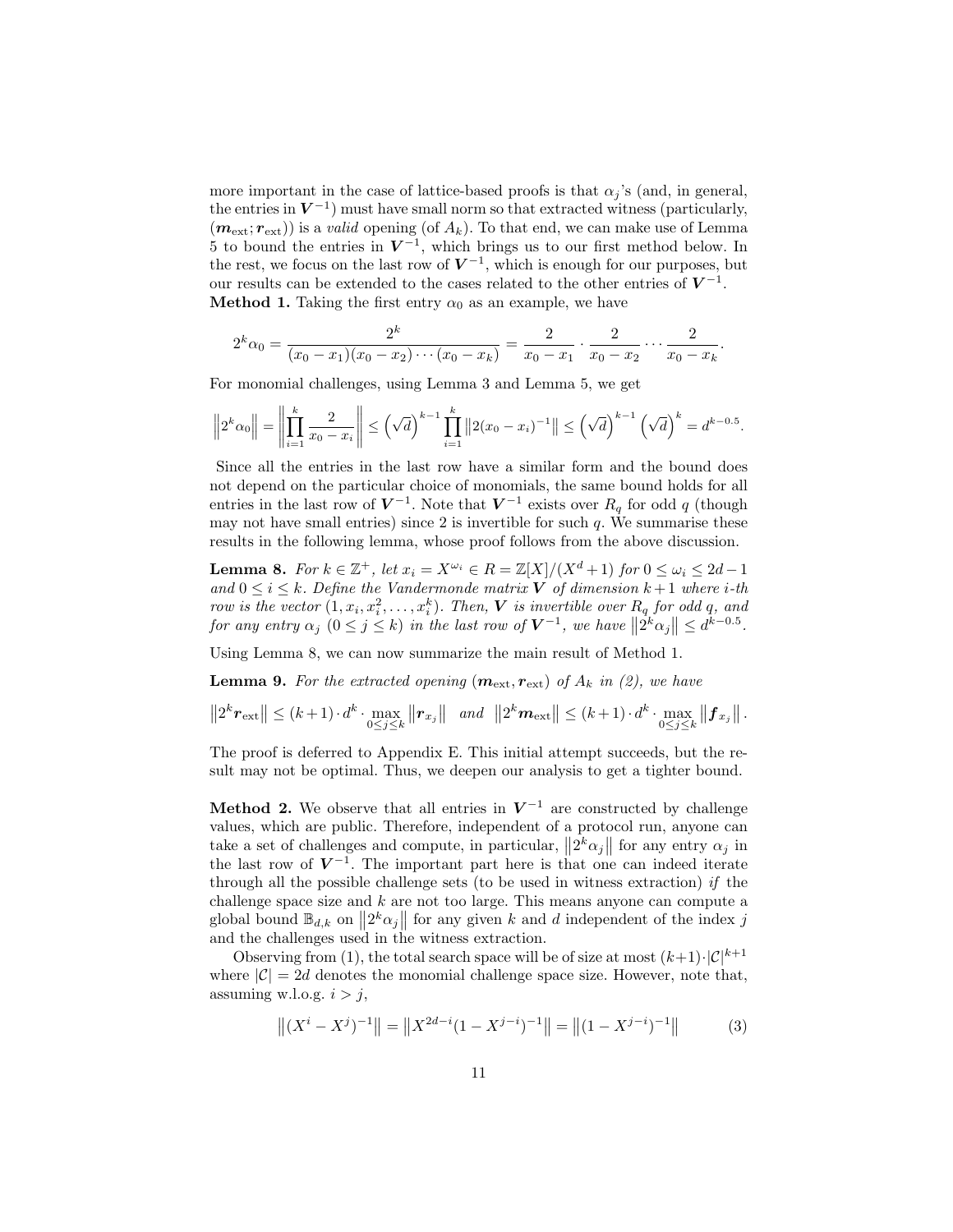since multiplication by a monomial in  $R$  simply performs a nega-cyclic rotation of the coefficients. Therefore, for any given  $k$ , it is enough to iterate through all subsets of  $\{1,\ldots,2d-1\}$  of size k, and compute  $\left\|\prod_{\omega\in U_k}2(1-X^{\omega})^{-1}\right\|$  for such a given subset  $U_k$ . As a result, the search space size is reduced to  $\binom{|C|-1}{k}$ . In our parameter setting for practical ring sizes of  $N \leq 2^{20}$ , we have  $k \leq 3$ . Therefore, for example, for  $d = 64$  and  $k = 3$ , this requires only  $\binom{127}{3} < 2^{18.4}$  iterations to be performed only ever once. Below is the result of Method 2 where the proof follows by replacing  $\max_{0 \le j \le k} ||2^k \alpha_j||$  in (13) in the proof of Lemma 9 by  $\mathbb{B}_{d,k}$ .

**Lemma 10.** For the extracted opening  $(m_{\text{ext}}, r_{\text{ext}})$  of  $A_k$  in (2), and any given d and k, there exists a constant  $\mathbb{B}_{d,k} \leq d^{k-0.5}$  and an algorithm to compute  $\mathbb{B}_{d,k}$ with a running time at most  $(k-1) \cdot {2d-1 \choose k}$  polynomial multiplications in  $R_q$ and  $\binom{2d-1}{k}$  Euclidean norm computations of degree d polynomials such that

$$
||2^{k} \boldsymbol{r}_{\text{ext}}|| \leq (k+1) \cdot \sqrt{d} \cdot \mathbb{B}_{d,k} \cdot \max_{0 \leq j \leq k} ||\boldsymbol{r}_{x_{j}}||, \text{ and } (4)
$$

$$
||2^k \mathbf{m}_{\text{ext}}|| \leq (k+1) \cdot \sqrt{d} \cdot \mathbb{B}_{d,k} \cdot \max_{0 \leq j \leq k} ||\mathbf{f}_{x_j}||. \tag{5}
$$

Method 3. The above two methods give us ways to bound the extracted witness length independent of a protocol run. The question now is "How much additional information can we use from a protocol run?"

Assume that the prover's response follows a discrete Gaussian distribution, i.e.,  $r_x \leftarrow \mathcal{D}_s^{md}$  for some  $s \in \mathbb{R}^+, m \in \mathbb{Z}^+$ . Instead of bounding  $||2^k \alpha_j||$ , we bound  $\left\| 2^k \alpha_j r_{x_j} \right\|$  for all j's. The product  $2^k \alpha_j r_{x_j}$  can be represented as  $(\text{Rot}(2^k \alpha_j) \otimes$  $I_m$ ) · Coeff( $r_{x_j}$ ) = Coeff( $2^k \alpha_j r_{x_j}$ ) where ⊗ denotes the Kronecker product. Let us denote  $\mathbf{R}_j = \text{Rot}(2^k \alpha_j) \otimes \mathbf{I}_{m}$ . Since  $\text{Coeff}(\mathbf{r}_{x_j}) \leftarrow \mathcal{D}_s^{md}$ , by Fact 2, we have  $\mathbf{R}_j \cdot \text{Coeff}(r_{x_j}) \in \mathcal{D}_{s\mathbf{R}_j^+}^{md}$ . Hence, by Lemma 2, with high probability, we get

$$
\left\|\operatorname{Coeff}(2^{k}\alpha_{j}\boldsymbol{r}_{x_{j}})\right\|=\left\|\boldsymbol{R}_{j}\cdot\operatorname{Coeff}(\boldsymbol{r}_{x_{j}})\right\|\leq\sigma_{1}(s\boldsymbol{R}_{j}^{\top})\sqrt{md}=\sigma_{1}(\boldsymbol{R}_{j})s\sqrt{md},\quad(6)
$$

if  $\sigma_n(s\mathbf{R}_j^{\top}) \geq \eta_{\epsilon}(\mathbb{Z}^{md})$ , which can be easily satisfied as shown in the proof of Lemma 11. We can now summarize the main result of Method 3 as below, where the proof is given in Appendix E.

**Lemma 11.** Let  $r_{\text{ext}} = \sum_{j=0}^{k} \alpha_j r_{x_j}$  be the randomness opening of  $A_k$  as in (2). Assume that  $s \geq 6$ ,  $d \in \{4, 8, \ldots, 512\}$  and  $md \leq 2^{32}$ . If  $r_{x_j} \leftarrow \mathcal{D}_s^{md}$  for all  $0 \leq j \leq k$ , then with probability at least  $1 - \frac{1+\epsilon}{1-\epsilon} 2^{-md}$  for  $\epsilon = 2^{-128}$ ,

$$
||2^k r_{\text{ext}}|| \le (k+1) \cdot \max_{0 \le j \le k} \sigma_1(\mathbf{S}_j) \cdot s\sqrt{md}, \tag{7}
$$

where  $S_j = \text{Rot}(2^k \alpha_j)$  for  $j = 0, ..., k$ .

Similar to the idea in Method 2, one can iterate through all  $S_j$ 's and compute a global bound  $\mathbb{S}_{d,k}$  on possible  $\sigma_1(\mathbf{S}_j)$ 's for a given d and k. When  $r_{x_j} \leftarrow \mathcal{D}_s^{md}$ , we have  $||\mathbf{r}_{x_j}|| \leq s\sqrt{md}$  (up to a small constant factor) by Lemma 2. As a result,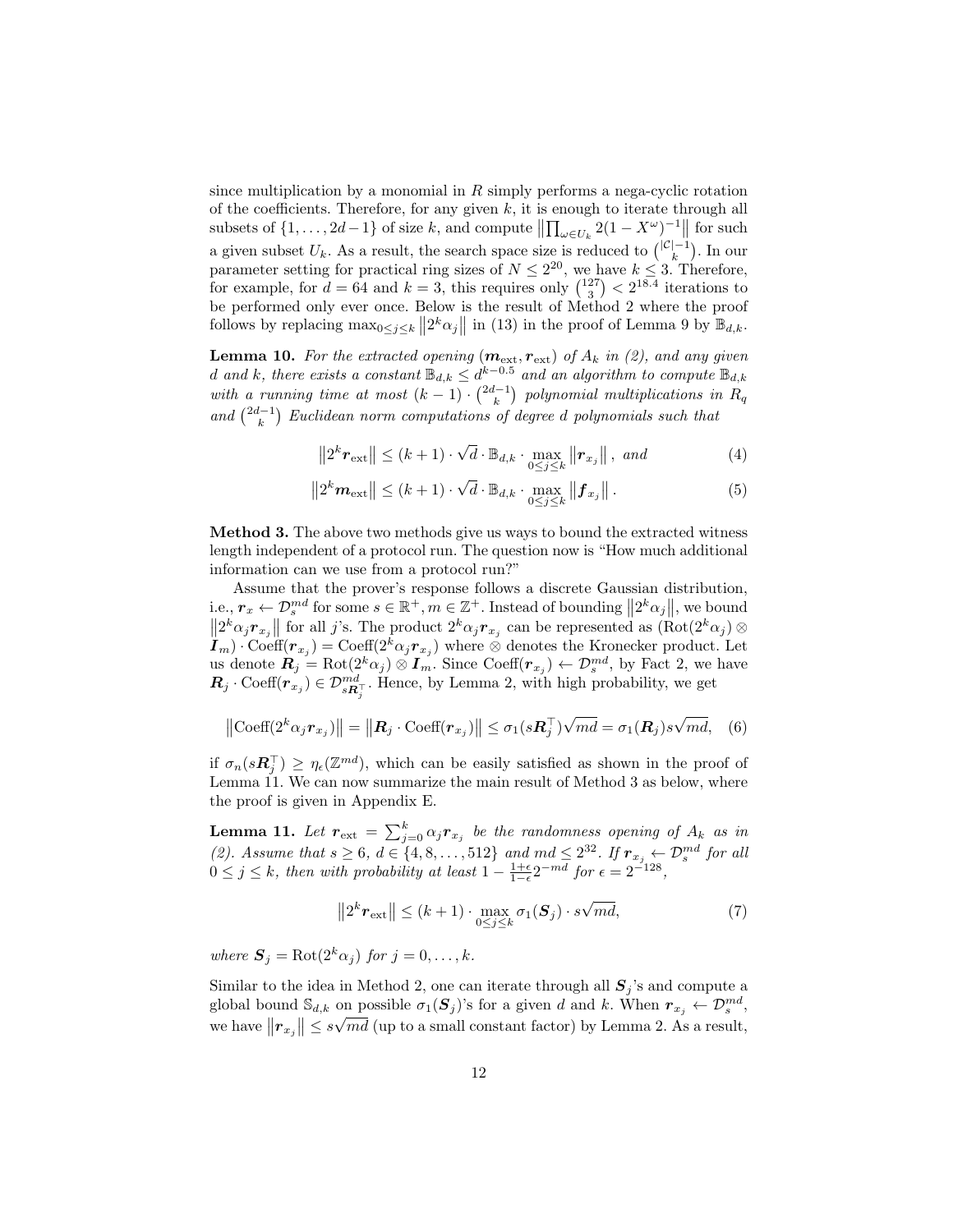|                | $k=2$        |                              |                                      |    | $k=3$                                                                  |          | $k=4$ |                           |                            |
|----------------|--------------|------------------------------|--------------------------------------|----|------------------------------------------------------------------------|----------|-------|---------------------------|----------------------------|
| $\overline{d}$ | $log(d^{k})$ | $\lq \log(\mathbb{B}_{d,k})$ | $ \log(\mathbb{S}_{d,k})  \log(d^k)$ |    | $\log(\mathbb{B}_{d,k}') \big  \log(\mathbb{S}_{d,k}) \big  \log(d^k)$ |          |       | $\log(\mathbb{B}_{d,k}')$ | $ \log(\mathbb{S}_{d,k}) $ |
| 16             |              | 7.21                         | 6.70                                 | 12 | 9.56                                                                   | 9.06     | 16    | 11.92                     | 11.42                      |
| 32             | 10           | 9.21                         | 8.70                                 | 15 | 12.55                                                                  | 12.05    | 20    | 15.90                     | 15.40                      |
| 64             | 12           | 11.21                        | 10.70                                | 18 | 15.55                                                                  | 15.05    | 24    | 19.90                     | 19.40                      |
| 128            | 14           | 13.21                        | 12.70                                | 21 | 18.55                                                                  | $18.05*$ | 28    | $23.90*$                  | $23.40*$                   |
| 256            | 16           | 15.21                        | 14.70                                | 24 | 21.55                                                                  | $21.05*$ | 32    |                           |                            |

Table 2: Comparison of Method 1, Method 2 and Method 3.  $*$  indicates that only a subset of the whole search space has been iterated through.

we may reduce the comparison of the three methods to the comparison of the values  $d^k$  (Method 1),  $\mathbb{B}'_{d,k} = \sqrt{d} \cdot \mathbb{B}_{d,k}$  (Method 2) and  $\mathbb{S}_{d,k}$  (Method 3).

However, there is an important detail in Method 3: it only works when the prover's response follows a discrete Gaussian distribution and the verifier cannot simply check if that is the case. To solve this problem, we introduce a new tool called, Pseudo Witness Extraction in Algorithm 2. If Algorithm 2 is used in protocol's verification with an input bound  $\beta$ , then  $||2^k r_{ext}|| \leq (k+1)\beta$ must hold. Hence, when the prover's responses  $r_{x_j}$ 's are from  $\mathcal{D}_s^{md}$ , setting  $\beta =$  $\mathbb{S}_{d,k} s \sqrt{md}$  ensures both that an honest prover's proof will be accepted and also that the extracted randomness will satisfy the norm-bound as in Lemma 11.

|  |  | Algorithm 2 Pseudo-witness-extraction |
|--|--|---------------------------------------|
|--|--|---------------------------------------|

1: **Input:** a vector  $r$ ; a challenge  $x_0 \in C$ ; an integer  $k \geq 1$ ; a norm bound  $\beta \in \mathbb{R}^+$ 2: for each k-tuple  $(x_1, \ldots, x_k) \in \mathcal{C}^k$  s.t.  $x_0 \neq x_1 \neq \cdots \neq x_k$  do  $3\colon\quad\quad \bm{r}_{\mathrm{p-ext}}=\left[\prod_{j=1}^{k}2(x_{0}-x_{j})^{-1}\right]\cdot\bm{r}$ 4: if  $||r_{\text{p-ext}}|| > \beta$  then return False 5: end for 6: return True

In Table 2, we provide a comparison between the three methods introduced. As can be seen from the table, as k increases, the advantage of Method 2 and Method 3 over Method 1 grows larger. There are also obvious patterns that can be observed from the table such as  $\mathbb{S}_{d,k}/\mathbb{B}_{d,k}' \approx \sqrt{2}$  for any d and k. We leave the investigation of these behaviours as an open problem. For larger values of  $k$ , for which it is infeasible to search the whole space, one can use Lemma 3 to upperbound  $\mathbb{B}_{d,k}$  (as  $\mathbb{B}_{d,k}$  is an upperbound on the norm of a product of polynomials) and Fact 1 to upper-bound  $\mathcal{S}_{d,k}$  (as  $\mathcal{S}_{d,k}$  is an upperbound on the singular value of a product of matrices). These still give better results over Method 1.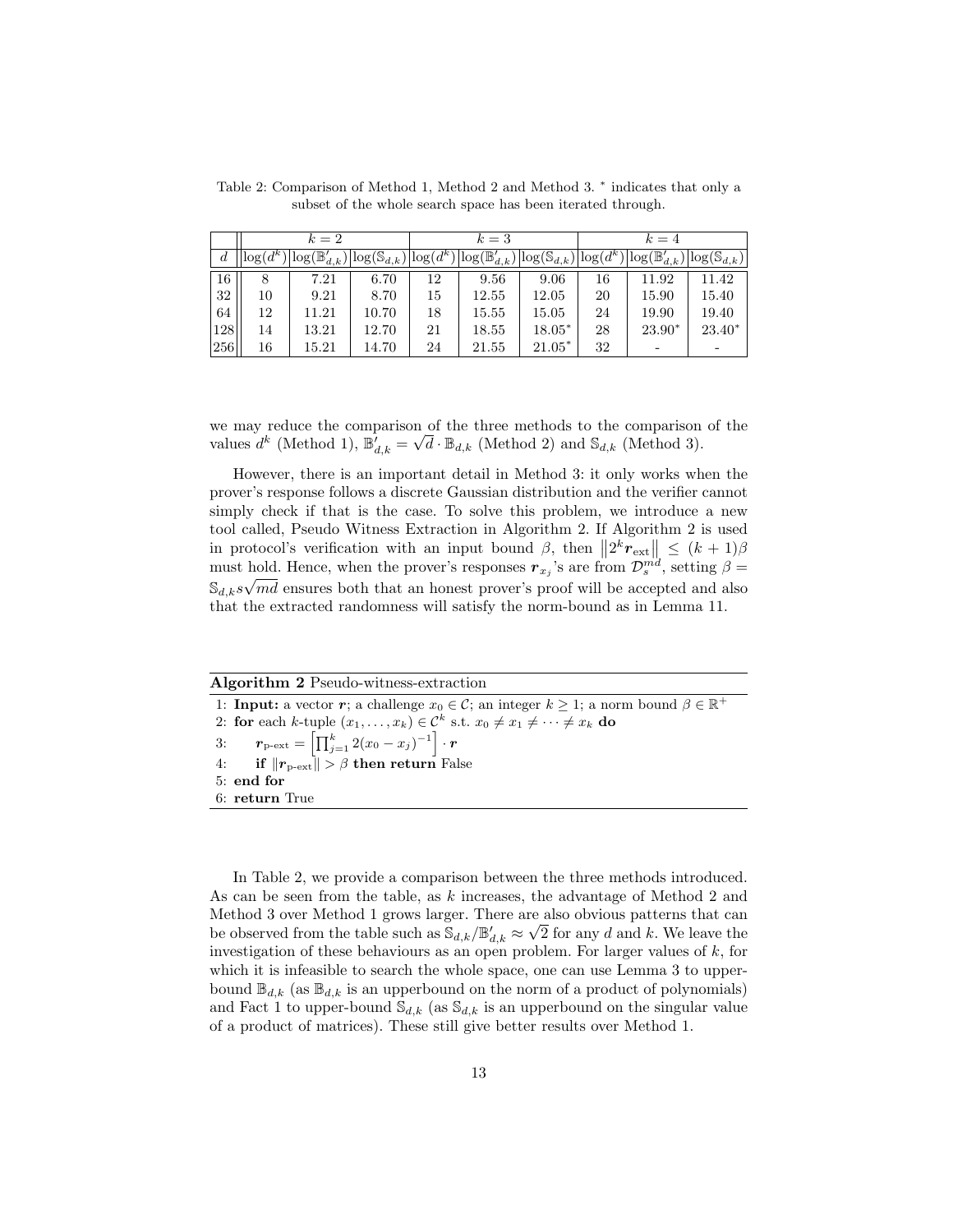## 4 Σ-protocol for Commitment to a Sequence of Bits

In this section, we describe a lattice-based  $\Sigma$ -protocol showing that a commitment  $B$  opens to sequences of binary values where the Hamming weight of each sequence is exactly one. Let  $N = \beta^k > 1$  and  $r, \hat{r} \in R_q^m$ , and define the relations to be proved in Definition 4.

**Definition 4.** For positive real numbers  $\mathcal{T}$  and  $\hat{\mathcal{T}}$ , we define the following relations to be used in Protocol 1.

$$
\mathcal{R}_{\text{bin}}(\mathcal{T}) = \begin{cases}\n((ck, B), (b_{0,0}, \ldots, b_{k-1, \beta-1}, r))\n\colon \|r\| \leq \mathcal{T} \land (b_{j,i} \in \{0, 1\} \forall j, i) \\
\land B = \text{Com}_{ck}(b_{0,0}, \ldots, b_{k-1, \beta-1}; r) \land (\sum_{i=0}^{\beta-1} b_{j,i} = 1 \forall j)\n\end{cases}.
$$
\n
$$
\mathcal{R}'_{\text{bin}}(\hat{\mathcal{T}}) = \begin{cases}\n((ck, B), (b_{0,0}, \ldots, b_{k-1, \beta-1}, \hat{r}))\n\colon \|\hat{r}\| \leq \hat{\mathcal{T}} \land (b_{j,i} \in \{0, 1\} \forall j, i) \\
\land 2B = \text{Com}_{ck}(2b_{0,0}, \ldots, 2b_{k-1, \beta-1}; \hat{r}) \land (\sum_{i=0}^{\beta-1} b_{j,i} = 1 \forall j)\n\end{cases}.
$$

Remark 1. The conditions on the norms of  $r$  and  $\hat{r}$  in the relations  $\mathcal{R}_{\text{bin}}$  and  $\mathcal{R}_{\text{bin}}'$ play a very crucial role, and is one of the main differences of a lattice-based zeroknowledge proof over its number-theoretic counterpart. Without that control, one cannot easily tie the security of the protocol to a hard lattice problem.

In the protocol, we first prove that each value in the sequences is binary, and then that the sum of each sequence equals one. This guarantees that there is only a single 1 in each sequence. The idea behind proving a value binary works as follows. Let b be the value we want to prove binary. Given a challenge x, the value b is multiplied by x and the resulting value is masked by a as  $f = x \cdot b + a$  in the protocol (Step 10 in Protocol 1). Now observe that  $f \cdot (x - f) =$  $b(1-b) \cdot x^2 + a(1-2b) \cdot x - a^2$  and proving that the coefficient of  $x^2$  is zero implies that  $b(1 - b) = 0$ . Then, using Lemma 7, for a sufficiently large q, this statement over  $R_q$  implies that b is binary.

Similar to [6], we make use of an auxiliary commitment scheme aCom (which is assumed to be hiding and binding) in order to be able to simulate aborts in the proof of zero-knowledge property.<sup>8</sup> One can treat aCom as a random oracle. However, if aCom is computationally binding, then the soundness of the protocol holds under the respective assumption and similarly if it is computationally hiding  $|6|$ . The protocol is described in Protocol 1, which will later be used in the one-out-of-many proof. The parameters  $\phi_1, \phi_2$  control the acceptance rate of two-step rejection sampling and can be adjusted as desired. The following summarizes the result of Protocol 1, and its proof is given in Appendix E.

**Theorem 1.** For  $T = (2d + 2) (5^4 \phi_1^4 d^3 k^3 \beta (\beta - 1) + 12 \phi_2^2 \mathcal{B}^2 m^2 d^2)^{1/2}$ , assume that the commitment scheme is T-binding and also hiding (i.e.,  $M\text{-}LWE_{m-n,n,q,\mathcal{B}}$ is hard). Let  $d \ge 7$ ,  $md \ge 86$ , and  $q > (10\phi_1 d\sqrt{kd(\beta-1)} + 2)^2$ . Then, Protocol 1 is a 3-special sound  $\Sigma$ -protocol (as in Definition 3) for relations  $\mathcal{R}_{\text{bin}}(\mathcal{B}\sqrt{md})$ *i* is a 3-special sound  $\Delta$ -protocol (as in Definition 3) for relations  $\kappa_{\text{bin}}(\Delta \sqrt{m}a)$ <br>and  $\kappa'_{\text{bin}}(4\sqrt{2}\phi_2 Bmd^2)$  with soundness error  $1/d$  and a completeness error  $1 1/(\mu(\phi_1)\mu(\phi_2)).$ 

<sup>&</sup>lt;sup>8</sup> In protocol's application to a ring signature (and for other applications in general), simulation of aborts is not needed as the protocol is made non-interactive.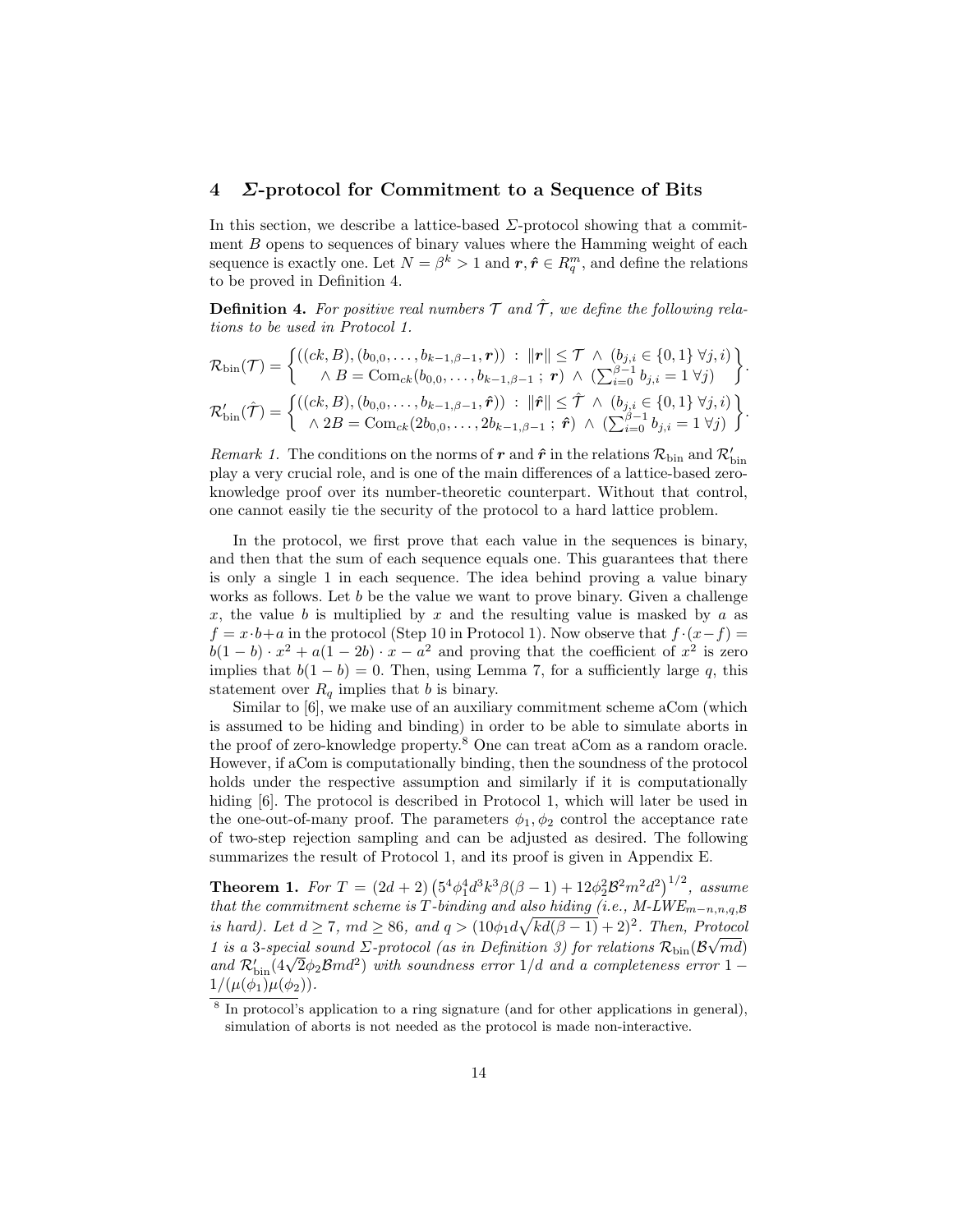$\mathcal{P}_{\text{bin}}(ck,B,(\{b_{j,i}\}_{j,i=0}^{k-1,\beta-1}; \boldsymbol{r})) \hspace{2cm} \mathcal{V}_{\text{bin}}(ck,B)$ 1:  $a_{0,1}, \ldots, a_{k-1,\beta-1} \leftarrow D_{\phi_1\sqrt{k}}^d$  $\left[{\color{black} 2\text{:}\; \bm{r}_c \gets \{-\mathcal{B},\dots,\mathcal{B}\}}^{md} \right]$ 3:  $\boldsymbol{r}_a, \boldsymbol{r}_d \leftarrow D^{md}_{\phi_2\mathcal{B}\sqrt{2md}}$ 4: for  $j = 0, ..., k - 1$  do 5:  $a_{j,0} = -\sum_{i=1}^{\beta-1} a_{j,i}$  $|6: A = \text{Com}_{ck}(a_{0,0}, \ldots, a_{k-1,\beta-1} ; r_a)$ 7:  $C = \text{Com}_{ck}(\{a_{j,i}(1-2b_{j,i})\}_{j,i=0}^{k-1,\beta-1} ; r_c)$ 8:  $D = \text{Com}_{ck}(-a_{0,0}^2, \ldots, -a_{k-1,\beta-1}^2; r_d)$  $\Theta: (c_a, d_a) = \operatorname{aCom}(A, C, D)$  $\sqrt{c_a}$  $x := X^{\omega}$   $\omega \leftarrow \{0, \ldots, 2d - 1\}$ 10:  $f_{j,i} = x \cdot b_{j,i} + a_{j,i} \; \forall j, \forall i \neq 0$  $\boldsymbol{f}_1 := (f_{0,1}, \ldots, f_{k-1,\beta-1}), \boldsymbol{b}_1 := (b_{0,1}, \ldots, b_{k-1,\beta-1})$ 11:  $\mathrm{Rej}(\boldsymbol{f}_1,x\boldsymbol{b}_1,\phi_1,$ √  $k)$ 12:  $z_b = x \cdot r + r_a$ 13:  $\boldsymbol{z}_c = x \cdot \boldsymbol{r}_c + \boldsymbol{r}_d$ 14։  $\mathrm{Rej}((\boldsymbol{z}_b, \boldsymbol{z}_c), x(\boldsymbol{r}, \boldsymbol{r}_c), \phi_2, \mathcal{B})$ √  $2md)$ Return  $\perp$  if aborted.  $f_{0,1}, \ldots, f_{k-1,\beta-1},$  $d_a, A, C, D, z_b, z_c$ 1: for  $j = 0, \ldots, k - 1$  do 2:  $f_{j,0} = x - \sum_{i=1}^{\beta-1} f_{j,i}$ 3:  $(c_a, d_a) \stackrel{?}{=} \mathrm{aCom}(A, C, D)$ 4:  $\|f_{j,i}\| \overset{?}{\leq} 5\phi_1$ √ dk ∀j,∀i ≠ 0 5:  $||f_{j,0}|| \overset{?}{\leq} 5\phi_1\sqrt{dk(\beta-1)} \ \ \forall j$ 6:  $||z_b||$  ,  $||z_c|| \overset{?}{\leq} 2\sqrt{2}\phi_2 \mathcal{B}md$  $f := (f_{0,0}, \ldots, f_{k-1,\beta-1})$  $\boldsymbol{g} := \{f_{j,i}(x-f_{j,i})\}_{j,i=0}^{k-1,\beta-1}$ 7:  $xB+A\stackrel{?}{=}\mathrm{Com}_{ck}(\boldsymbol{f}\ ;\ \boldsymbol{z}_b)$ 8:  $xC+D\stackrel{?}{=}\mathrm{Com}_{ck}(\bm{g}\; ;\; \bm{z}_c)$ 

Protocol 1: Lattice-based  $\Sigma$ -protocol for  $\mathcal{R}_{\text{bin}}$  and  $\mathcal{R}_{\text{bin}}'$ .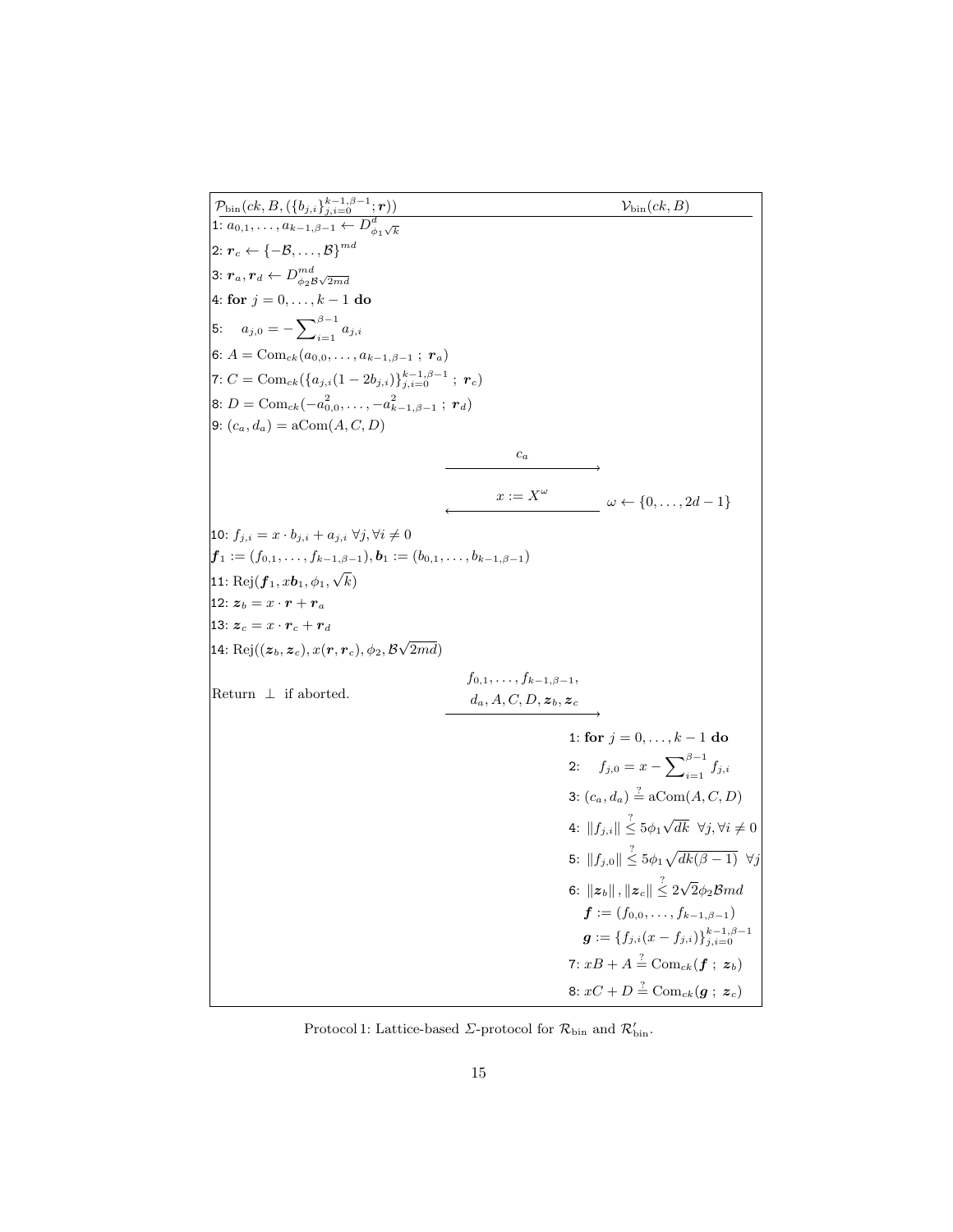Remark 2. The way the rejection sampling is done in Protocol 1 allows us to sample  $f_{j,i}$ 's from a narrower distribution, and to make their norm smaller. This as a result weakens the condition on the size of q.

## 5 Lattice-based One-out-of-Many Protocol

We are now ready to describe our main protocol. Let  $\delta_{i,i}$  denote the Kronecker's delta such that  $\delta_{i,i} = 1$  if  $j = i$ , and  $\delta_{i,i} = 0$  otherwise. The prover's goal in the protocol is to show that he knows the randomness within a commitment to zero among a list of N commitments. (Note that the commitments other than the prover's need not be commitments to zero, i.e., there is no need to assume that they are well-formed). Similar to the previous works [15, 8], we assume that the number of commitments satisfy  $N = \beta^k$ , which can be realised by using the same commitment multiple times until such an  $N$  is reached. Let  $c_{\ell}$ be the prover's commitment for  $0 \leq \ell \leq N-1$ , and  $L = \{c_0, \ldots, c_{N-1}\}\$ the list of all commitments. The main idea is to prove knowledge of the index  $\ell$  such that  $\sum_{i=0}^{N-1} \delta_{\ell,i} c_i$  is a commitment to zero. Note that  $\delta_{\ell,i} = \prod_{j=0}^{k-1} \delta_{\ell_j,i_j}$ where  $\ell = (\ell_0, \ldots, \ell_{k-1})$  and  $i = (i_0, \ldots, i_{k-1})$  are representations in base  $\beta$ . The relations for the protocol are given in Definition 5.

**Definition 5.** For positive real numbers  $\mathcal{T}$  and  $\hat{\mathcal{T}}$ , we define the following relations to be used in Protocol 2.

$$
\mathcal{R}_{1/N}(\mathcal{T}) = \left\{ \begin{array}{ll} \left( (ck, (c_0, \ldots, c_{N-1})), (\ell, \mathbf{r}) \right) \; : \; (c_i \in R_q^n \; \; \forall i \in [0, N-1]) \wedge \\ \ell \in \{0, \ldots, N-1\} \; \wedge \; \| \mathbf{r} \| \leq \mathcal{T} \; \wedge \; c_{\ell} = \text{Com}_{ck}(\mathbf{0} \; ; \; \mathbf{r}) \end{array} \right\}.
$$
\n
$$
\mathcal{R}_{1/N}'(\hat{\mathcal{T}}) = \left\{ \begin{array}{ll} \left( (ck, (c_0, \ldots, c_{N-1})), (\ell, \hat{\mathbf{r}}) \right) \; : \; (c_i \in R_q^n \; \; \forall i \in [0, N-1]) \wedge \\ \ell \in \{0, \ldots, N-1\} \; \wedge \; \| \hat{\mathbf{r}} \| \leq \hat{\mathcal{T}} \; \wedge \; 2^k c_{\ell} = \text{Com}_{ck}(\mathbf{0} \; ; \; \hat{\mathbf{r}}) \end{array} \right\}.
$$

For each  $0 \leq j \leq k-1$ , the prover commits to a sequence  $(\delta_{\ell_i,0}, \ldots, \delta_{\ell_i,\beta-1})$  and proves that it is a binary sequence with Hamming weight one using Protocol 1. As given in Protocol 1, the prover responds with  $f_{j,i} = x \cdot \delta_{\ell_j,i} + a_{j,i}$  upon receiving a challenge x. Now, let us concentrate on the product  $\prod_{j=0}^{k-1} f_{j,i_j} =: p_i(x)$ . Observe that for all  $i \in \{0, ..., N - 1\}$ ,

$$
p_i(x) = \prod_{j=0}^{k-1} (x\delta_{\ell_j, i_j} + a_{j, i_j}) = \prod_{j=0}^{k-1} x\delta_{\ell_j, i_j} + \sum_{j=0}^{k-1} p_{i, j} x^j = \delta_{\ell, i} x^k + \sum_{j=0}^{k-1} p_{i, j} x^j, \tag{8}
$$

for some coefficients  $p_{i,j}$ 's depending on  $\ell$  and  $a_{j,i}$ , which means that  $p_{i,j}$ 's can be computed by the prover before receiving a challenge. Now, since  $\delta_{\ell,i} = 1$  if and only if  $i = \ell$ , the only  $p_i$  of degree k is  $p_\ell$ . Then, the idea is to send some  $E_j$ 's in the initial message, which will later be used by the verifier to cancel out the coefficients of low order terms  $1, x, \ldots, x^{k-1}$ , and the coefficient of  $x^k$ will be  $\sum_{i=0}^{N-1} \delta_{\ell,i} c_i = c_{\ell}$ , which corresponds to the prover's commitment. The full protocol is described in Protocol 2. We summarize the results of Protocol 2 below, and defer its proof to Appendix E.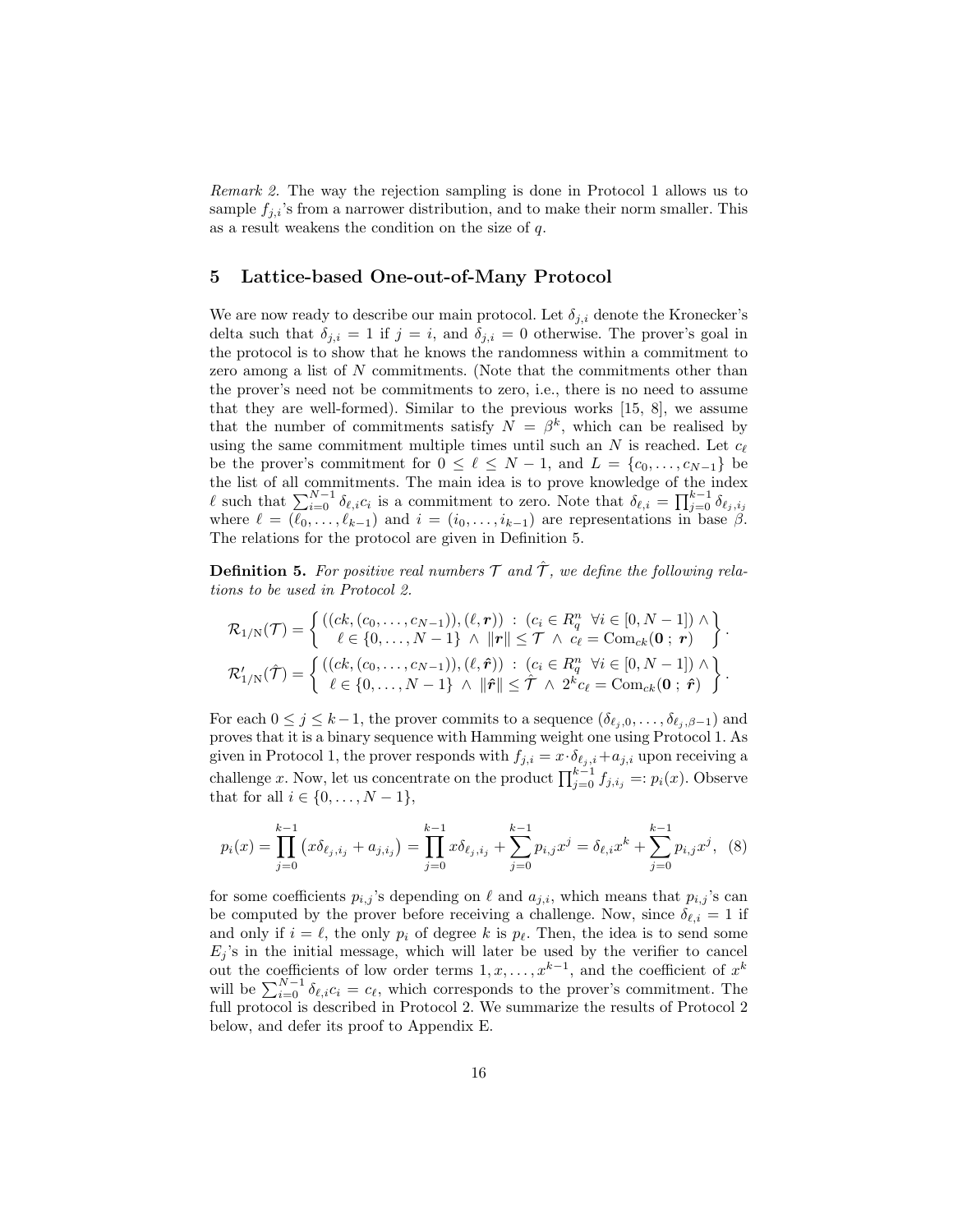$\mathcal{P}(ck,(c_0, \ldots, c_{N-1}),(\ell, \bm{r})) \qquad \qquad \qquad \mathcal{V}(ck,(c_0, \ldots, c_{N-1}))$  $\overline{ \mathbf{1} \colon \boldsymbol{r}_b \leftarrow \left\{ -\mathcal{B}, \dots, \mathcal{B}\right\}^{md} }$ 2:  $\delta = (\delta_{\ell_0,0}, \ldots, \delta_{\ell_{k-1},\beta-1})$ 3:  $B = \text{Com}_{ck}(\boldsymbol{\delta} \; ; \; \boldsymbol{r}_b)$  $4: A, C, D, r_c \leftarrow \mathcal{P}_{\text{bin}}(ck, B, (\delta, r_b))[1 - 8]$ 5: for  $j = 0, ..., k - 1$  do 6:  $\rho_j \leftarrow D^{md}_{\scriptscriptstyle{A=1}}$  $m d \ \phi_2 B \sqrt{3md/k}$ 7:  $E_j =$  $\sum^{N-1}$  $i=0$  $p_{i,j} c_i + \text{Com}_{ck}(\mathbf{0} ; \boldsymbol{\rho}_j)$ using  $p_{i,j}$ 's from (8) 8:  $(c_a, d_a) = aCom(A, B, C, D, {E_i})$  $c_a$  $x = X^{\omega}$   $\omega \leftarrow \{0, \ldots, 2d - 1\}$  $\left[\mathsf{9}\colon\bm{f}_{1},\bm{z}_{b},\bm{z}_{c}\leftarrow\mathcal{P}_{\text{bin}}(x)[10-13]\right]$ 10:  $\boldsymbol{z} = x^k \cdot \boldsymbol{r}$  –  $\sum^{k-1}$  $j=0$  $x^j\cdot\boldsymbol{\rho}_j$ 11: Rej $((\boldsymbol{z},\boldsymbol{z}_b,\boldsymbol{z}_c),(x^k\boldsymbol{r},x\boldsymbol{r}_b,x\boldsymbol{r}_c),\phi_2,\mathcal{B}$ √  $3md)$ Return ⊥ if aborted.  $d_a, \boldsymbol{f}_1, B, \boldsymbol{z}, \{E_j\}_{j=0}^{k-1}$  $\boldsymbol{R} := (A, C, D, \boldsymbol{z}_b, \boldsymbol{z}_c)$ 1:  $\mathcal{V}_{\text{bin}}(ck, B, x, f_1, R)[1, 2, 6, 7] \stackrel{?}{=} 1$ 2:  $(c_a, d_a) \stackrel{?}{=} \mathrm{aCom}(A, B, C, D, \{E_j\})$ 3:  $\|f_{j,i}\| \overset{?}{\leq} 5\phi_1$ √ dk ∀j,∀i ≠ 0 4:  $||f_{j,0}|| \overset{?}{\leq} 5\phi_1\sqrt{dk(\beta-1)} \ \ \forall j$ 5:  $\|z\|$  ,  $\|z_b\|$  ,  $\|z_c\| \overset{?}{\leq} 2\sqrt{3}\phi_2 \mathcal{B}md$ 6:  $\sum_{i=0}^{N-1} \left( \prod_{j=0}^{k-1} \right)$  $f_{j,i_j}$  $\setminus$  $c_i$  –  $\sum^{k-1}$  $j=0$  $E_jx^j$  $\stackrel{?}{=}$  Com<sub>ck</sub>(**0** ; z) for  $i = (i_0, \ldots, i_{k-1})$ .

Protocol 2: Lattice-based  $\Sigma$ -protocol for  $\mathcal{R}_{1/N}$  and  $\mathcal{R}_{1/N}'$ .

 $\mathcal{P}_{\text{bin}}(ck, B, (\delta, r_b))$ [1 – 8] denotes running the same steps from 1 to 8 done by  $\mathcal{P}_{\text{bin}}$  in Protocol 1. Similar notation is used for  $\mathcal{V}_{\text{bin}}$ .  $r_a$  and  $r_d$  in  $\mathcal{P}_{\text{bin}}(ck, B, (\delta, r_b))[1 - 8]$ are drawn from  $D_{\phi_2\mathcal{B}\sqrt{3md}}^{md}$  instead of  $D_{\phi_2\mathcal{B}\sqrt{2md}}^{md}$  as the rejection sampling is now done on a (3md)-dimensional vector.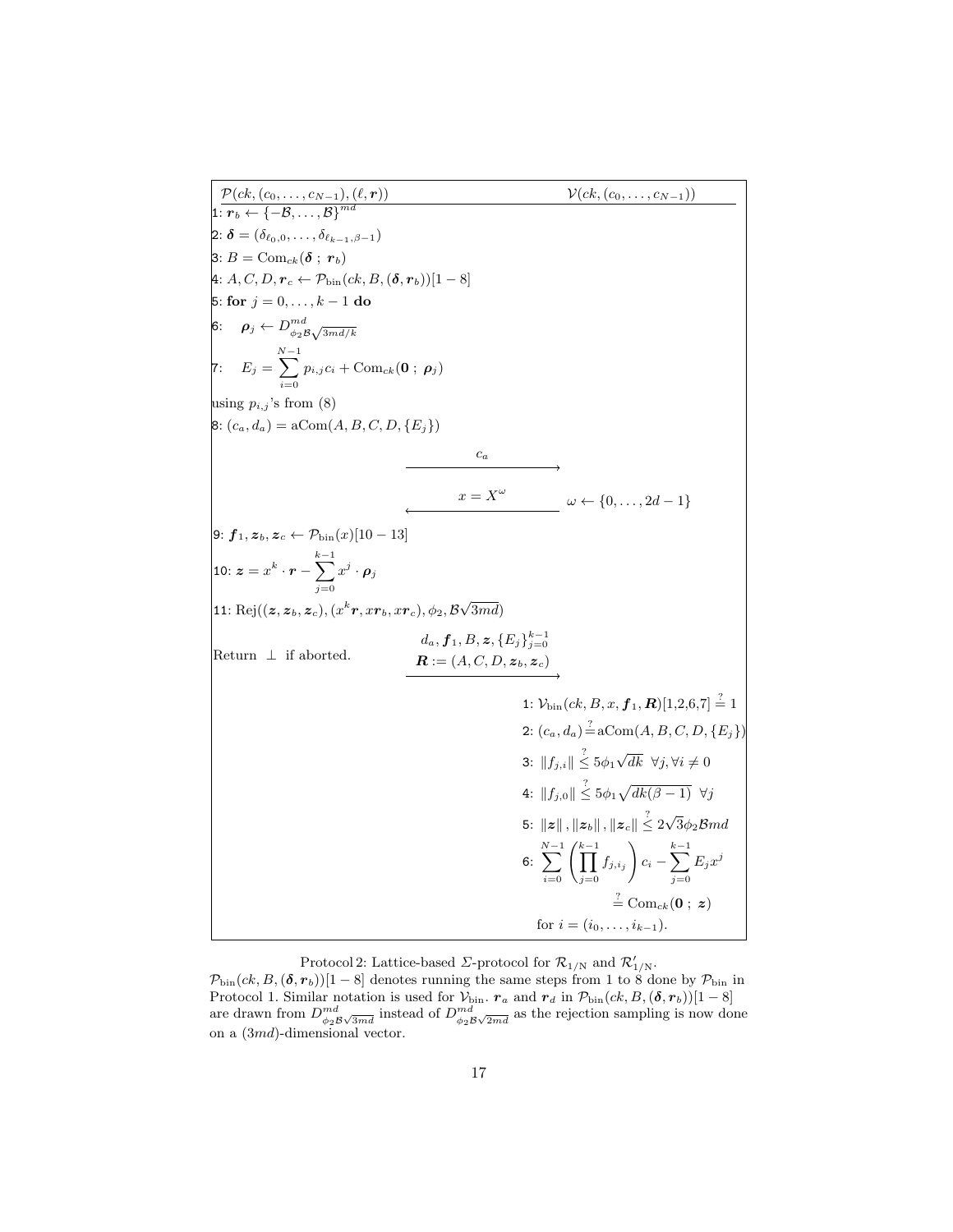**Theorem 2.** For  $T = (2d + 2) (5^4 \phi_1^4 d^3 k^3 \beta (\beta - 1) + 12 \phi_2^2 \mathcal{B}^2 m^2 d^2)^{1/2}$ , assume that the commitment scheme is T-binding and also hiding (i.e.,  $M\text{-}LWE_{m-n,n,q,\mathcal{B}}$ is hard). Let  $d \ge 7$ ,  $md \ge 86$ , and  $q > (10\phi_1 d\sqrt{dk(\beta-1)} + 2)^2$ . Then, Protocol 2 is a  $(k' + 1)$ -special sound  $\Sigma$ -protocol (as in Definition 3) for the relations  $\mathcal{R}_{1/N}(\mathcal{B}\sqrt{md})$  and  $\mathcal{R}'_{1/N}(2\sqrt{3}\phi_2 \mathcal{B}md\cdot(k+1)\cdot d^k)$  with a soundness error  $\frac{k'}{2d}$  $rac{k}{2d}$  and a completeness error  $1 - 1/(\mu(\phi_1)\mu(\phi_2))$  where  $k' = \max\{2, k\}.$ 

Proof (Theorem 2). Completeness and SHVZK proofs are given in Appendix E.  $(k+1)$ -special soundness: Given  $(k+1)$  distinct challenges  $x_0, \ldots, x_k$ , by the binding property of aCom, we have  $(k + 1)$  accepting responses with the same  $(A, B, C, D, \{E_j\})$ . Suppose that  $((f_{j,i}^{(0)}, z^{(0)}), \ldots, (f_{j,i}^{(k)}, z^{(k)}))$  are produced and  $k > 1$ . We first use 3-special soundness of Protocol 1 to extract openings  $\hat{b}_{j,i}$  and  $\hat{a}_{j,i}$  of 2B and 2A, respectively. We can also obtain  $b_{j,i}$  such that  $\hat{b}_{j,i} = 2b_{j,i}$ , and it is guaranteed that  $b_{j,i} \in \{0,1\}$  and  $\sum_{i=0}^{\beta-1} b_{j,i} = 1$ . From here, we can obtain the digits  $\ell_j$  by choosing  $\ell_j = i^*$  for which  $b_{j,i^*} = 1$ . Then, we construct the index  $\ell$  as  $\ell = \sum_{j=0}^{k-1} \beta^j \ell_j$ .

Using  $b_{j,i}$  and  $\hat{a}_{j,i}$ , we can compute  $\hat{p}_i(x) = 2^k \prod_{j=0}^{k-1} f_{j,i_j} = \prod_{j=0}^{k-1} 2f_{j,i_j} =$  $\prod_{j=0}^{k-1} (x \cdot 2b_{j,i_j} + \hat{a}_{j,i_j}).$  Note that  $\hat{p}_\ell(x)$  is the only such polynomial of degree k in x by the construction of  $\ell$ . Thus, the last verification step, when both sides are multiplied by  $2^k$ , can be rewritten as  $\sum_{i=0}^{N-1} \hat{p}_i(x)c_i - \sum_{j=0}^{k-1} 2^k E_j x^j =$ Com<sub>ck</sub>(**0**;  $2^k z$ ). Separating the term of degree k with respect to x, we get

$$
x^{k} \cdot 2^{k} c_{\ell} + \sum_{j=0}^{k-1} \tilde{E}_{j} x^{j} = \text{Com}_{ck}(\mathbf{0} \; ; \; 2^{k} \mathbf{z}), \tag{9}
$$

where  $\tilde{E}_j$ 's are the coefficients of the monomials  $x^j$  of degree strictly less than k. Now, we know that (9) holds for distinct challenges  $x_0, \ldots, x_k$ , which can be represented as a system of equations where  $x_0, \ldots, x_k$  form a Vandermonde matrix  $V$  as in Section 3.2. From the discussion in Section 3.2,  $V$  is invertible and we can obtain a linear combination  $\alpha_0, \ldots, \alpha_k$  of copies of (9) with respect to different challenges that produces the vector  $(0, \ldots, 0, 1)$ . This gives

$$
2^{k}c_{\ell} = \sum_{e=0}^{k} \alpha_{e} \left( x_{e}^{k} \cdot 2^{k} c_{\ell} + \sum_{j=0}^{k-1} \tilde{E}_{j} x_{e}^{j} \right) = \text{Com}_{ck}(\mathbf{0} \; ; \; 2^{k} \sum_{e=0}^{k} \alpha_{e} \mathbf{z}^{(e)}). \tag{10}
$$

An opening of  $2^k c_\ell$  to the message **0** with randomness  $r_{ext} = 2^k \sum_{e=0}^k \alpha_e \mathbf{z}^{(e)}$  is obtained. The bound on the norm of  $r_{\text{ext}}$  for  $\mathcal{R}_{1/N}$  follows easily by Lemma 9.

Finally, we assumed that  $k > 1$ . If  $k = 1$ , then we still need at least 3 challenges to be able to prove special soundness due to the 3-special soundness of Protocol 1. Thus, Protocol 2 is k'-special sound for  $k' = \max\{2, k\}$ , and since  $|\mathcal{C}| = 2d$ , the soundness error is  $k'/2d$ .  $\Box$ 

It is easy to see from the definition of  $\mathcal{R}_{1/N}'$  that the norm of the extracted randomness, and thus the size of q, grows with  $d^k = d^{\log_\beta N}$ . If one is to rely on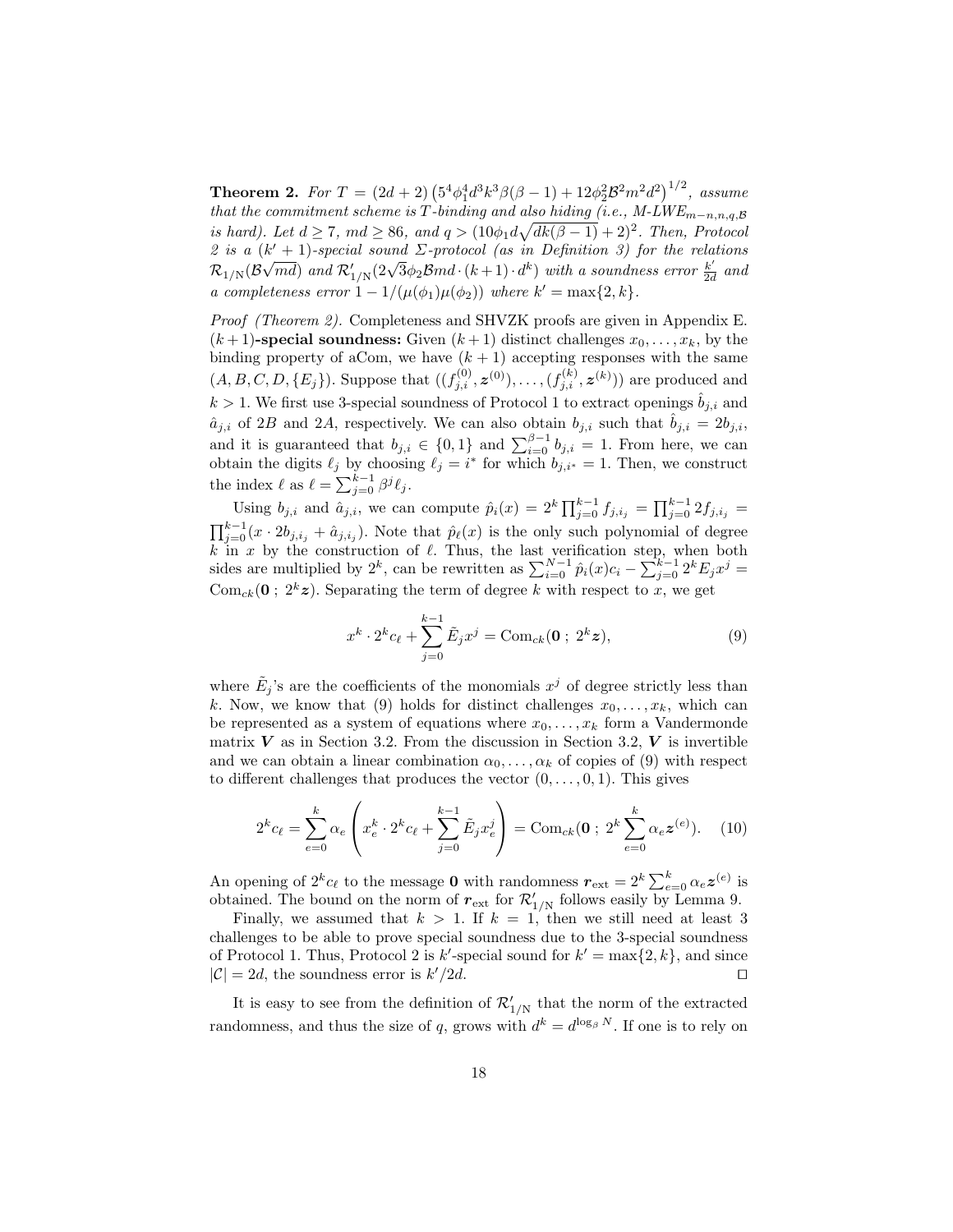Ring-SIS and use a base  $\beta = 2$ , then this growth would be very rapid, yielding a very inefficient scheme. This justifies our choice of working with M-SIS problem and choosing large base values  $\beta$  as given in Section 6.1. As discussed in Section 3.2, the bound on  $\Vert \mathbf{r}_{\text{ext}} \Vert$  can be tightened using Method 2 or Method 3.

# 6 Lattice-based Ring Signature

Let  $N = \beta^k$  for  $2 \le \beta \le N$ , and  $n, m$  be fixed positive integers. As a single run of Protocol 2 does not provide a small enough soundness error, suppose that  $r$ non-aborting executions of Protocol 2 gives negligible soundness error of  $2^{-\lambda}$ .

Recall that a single run of Protocol 2 produces an accepting transcript with probability  $1/(\mu(\phi_1)\mu(\phi_2))$ . Therefore, when it is repeated r times, the overall acceptance rate reduces to  $1/(\mu(\phi_1)\mu(\phi_2))^r$ , which is too small. Therefore, we introduce the tweaks below to Protocol 2 in order to get an overall completeness error of  $1 - 1/(\mu(\phi_1)\mu(\phi_2))$  for the *r*-repeated protocol.

Tweaks for r-repeated protocol. First, we apply the rejection sampling to rconcatenated vectors at once. That is, it is applied on  $(f_1^1, \ldots, f_1^r)$  and  $(z^1, z_b^1, z_c^1)$  $\ldots, z^r, z^r_b, z^r_c$ ). Thus, we need to sample  $f_{j,i} \leftarrow D^d_{12\sqrt{kr}}$   $(i \neq 0)$  and  $z, z_b, z_c \leftarrow$  $D_{12\mathcal{B}\sqrt{3mdr}}^{md}$ , and hence require  $q > (10\phi_1 d\sqrt{dkr(\beta-1)} + 2)^2$  as in Assumption 1. Furthermore, since the extracted randomness norm will be larger, the relation 1. Furthermore, since the extracted randomness norm will be larger, the relation  $\mathcal{R}'_{1/N}$  becomes  $\mathcal{R}'_{1/N}(24\sqrt{3r}\mathcal{B}md \cdot (k+1) \cdot d^k)$  and the commitment scheme is required to be binding in a larger domain. Therefore, the commitment scheme is set to be T<sub>1</sub>-binding for  $T_1 = (2d+2) (5^4 \phi_1^4 d^3 k^3 \beta (\beta - 1) r^2 + 12 \phi_2^2 \mathcal{B}^2 m^2 d^2 r)^{1/2}$ .

Note that these tweaks do not affect the soundness error of individual protocol runs as the extraction still works with  $k + 1$  accepting transcripts. Only the extracted witness norm is increased since the bound on  $||z||$  changes from the extracted witness norm is increased  $24\sqrt{3}$  *Bmd* to  $24\sqrt{3}$ *rBmd* in Protocol 2.

Construction. We now describe our lattice-based ring signature, which similarly builds on the one-out-of-many proof as in [15, 8]. First, we summarise the assumptions on the parameters, and also let  $CMT = (A, B, C, D, \{E_j\}_{j=0}^{k-1})$  and  $RSP = (\{f_{j,i}\}_{j=0,i=1}^{k-1,\beta-1}, \mathbf{z}, \mathbf{z}_b, \mathbf{z}_c)$  be the corresponding values from Protocol 2.

**Assumption 1.** Assume  $d \ge 7$ ,  $md \ge 86$  and  $q > (10\phi_1 d \sqrt{dkr(\beta-1)} + 2)^2$ .

- $-$  RSetup(1<sup> $\lambda$ </sup>): Run  $G \leftarrow$  CKeygen(1<sup> $\lambda$ </sup>) and pick a hash function  $H: \{0,1\}^* \rightarrow$  $\mathcal{C}^r$  for  $\mathcal{C} = \{X^{\omega} : \omega \in [0, 2d - 1]\}.$  Return  $ck = G$  and H as  $pp = (ck, H).$
- **RKeygen**(pp): Run  $r \leftarrow S^m_{\mathcal{B}}, c = \text{Com}_{ck}(\mathbf{0} ; r)$  and return  $(pk, sk) = (c, r)$ .
- **RSign**<sub>pp,sk</sub> $(M, L)$ : Parse  $L = (c_0, \ldots, c_{N-1})$  with  $c_{\ell} = \text{Com}_{ck}(0 ; sk)$  where  $\ell \in \{0, \ldots, N - 1\}$ . Continue as follows.
	- 1. Generate  $(CMT_1, \ldots, CMT_r)$  by running  $\mathcal{P}(ck, (c_0, \ldots, c_{N-1}), (\ell, sk))[1-\ell]$ 7] r-times in parallel with the described modifications.
	- 2. Compute  $x = (x_1, ..., x_r) = H(ck, M, L, (CMT_1, ..., CMT_r)).$
	- 3. Compute  $RSP_i$  by running  $\mathcal{P}(x_i)[9-11]$  with  $CMT_i$  for all  $i \in \{1, \ldots, r\}$ .
	- 4. If  $RSP_i \neq \perp$  for all  $i \in \{1, ..., r\}$ , return  $\sigma = (\{CMT_i\}_{i=1}^r, \mathbf{x}, \{RSP_i\}_{i=1}^r)$ .
	- 5. Otherwise go to Step 1.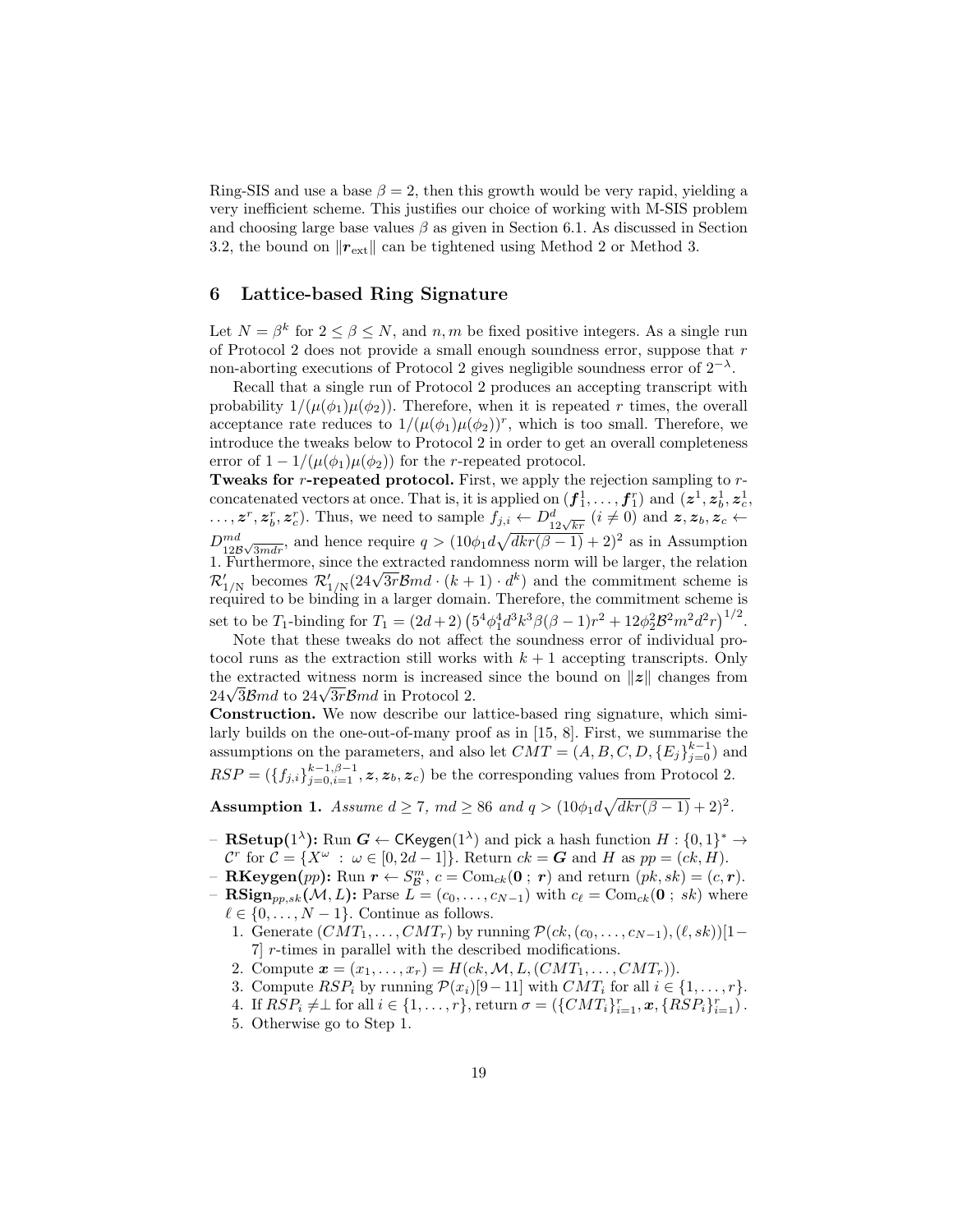- $-$  **RVerify**<sub>pp</sub>( $M, L, \sigma$ ): Parse  $\sigma = (\{CMT_i\}_{i=1}^r, x, \{RSP_i\}_{i=1}^r), x = (x_1, \ldots, x_r)$ and  $L = (c_0, \ldots, c_{N-1})$ . Proceed as follows.
	- 1. If  $x \neq H(ck, M, L, (CMT_1, \ldots, CMT_r)),$  return 0.
	- 2. For each  $i \in \{1, ..., r\}$ :
		- (a) Run Protocol 2's verification with  $CMT_i$ ,  $x_i$  and  $RSP_i$  except Step 2.
		- (b) If verification fails, return 0.
	- 3. Return 1.

We can remove  $A, D, E_0$  from the signature as they are uniquely determined by the remaining components, and Step 1 in RVerify ensures the relevant protocol verification steps hold. This is a standard technique and we skip the details.

The correctness and anonymity properties of the ring signature follow from the completeness and zero-knowledge properties of Protocol 2, respectively. In particular, the expected number of iterations in **RSign** is  $\mu(\phi_1)\mu(\phi_2)$ , which is upper-bounded by 3 in the parameter setting. However, the unforgeability proof of the ring signature is not straightforward due to the small challenge space and soundness gap issues. A detailed proof is given in Appendix E.

Theorem 3. If Assumption 1 holds and the commitment scheme defined in Section 2.2 is T'-binding where  $T' = \max\{T_1, \sqrt{(24\sqrt{3r} \cdot m\mathcal{B}(k+1)d^{k+1})^2 + 2^{2k}}\}$ for  $T_1$  described with the tweaks, then the ring signature scheme described is unforgeable with respect to insider corruption in the random oracle model.

#### 6.1 Parameter setting

First of all, we set  $\phi_1 = \phi_2 = 22$  to get an acceptance rate of more than 1/3 for the two-step rejection sampling. Such an acceptance rate is greater than or equal to the most commonly used ones such as those in [13, 22, 4, 3] and the expected number of iterations in **RSign** is 3 in this case. Also, we need to ensure that the commitment scheme  $T'$ -binding as in Theorem 3. Thus, from the discussion in Appendix C, to make M-SIS secure against lattice attacks, we ensure the following holds

$$
\min\left\{q, 2^{2\sqrt{n \cdot d \cdot \log q \log \delta}}\right\} > \max\left\{2T_1, 2 \cdot 24\sqrt{3r} \mathcal{B}md \cdot (k+1) \cdot \mathbb{B}_{d,k}\right\}.
$$
 (11)

That is, we use Method 2 to bound the extracted witness norm, which does not require the use of Algorithm 2 in the protocol's verification. For the set of  $(d, k)$ pairs used in Table 3, the exact value of  $\mathbb{B}_{d,k}$  is computed by iterating through the whole search space.

We also set  $\mathcal{B} = 1$  as in previous works [3, 23, 14], and make sure that M-LWE<sub>m−n,n,q,1</sub> is hard using Albrecht et al.'s estimator [2]. The root Hermite factor  $\delta$  is at most 1.0045 for both M-SIS and M-LWE security estimations. Finally, Assumption 1 is ensured to hold.

Table 3 shows several instances with respect to different ring sizes where the soundness error of the underlying (r-repeated) protocol is  $2^{-\lambda}$  and we restrict  $\log q \leq 64$ . The calculations are done as given in Table 4 in Appendix D. Note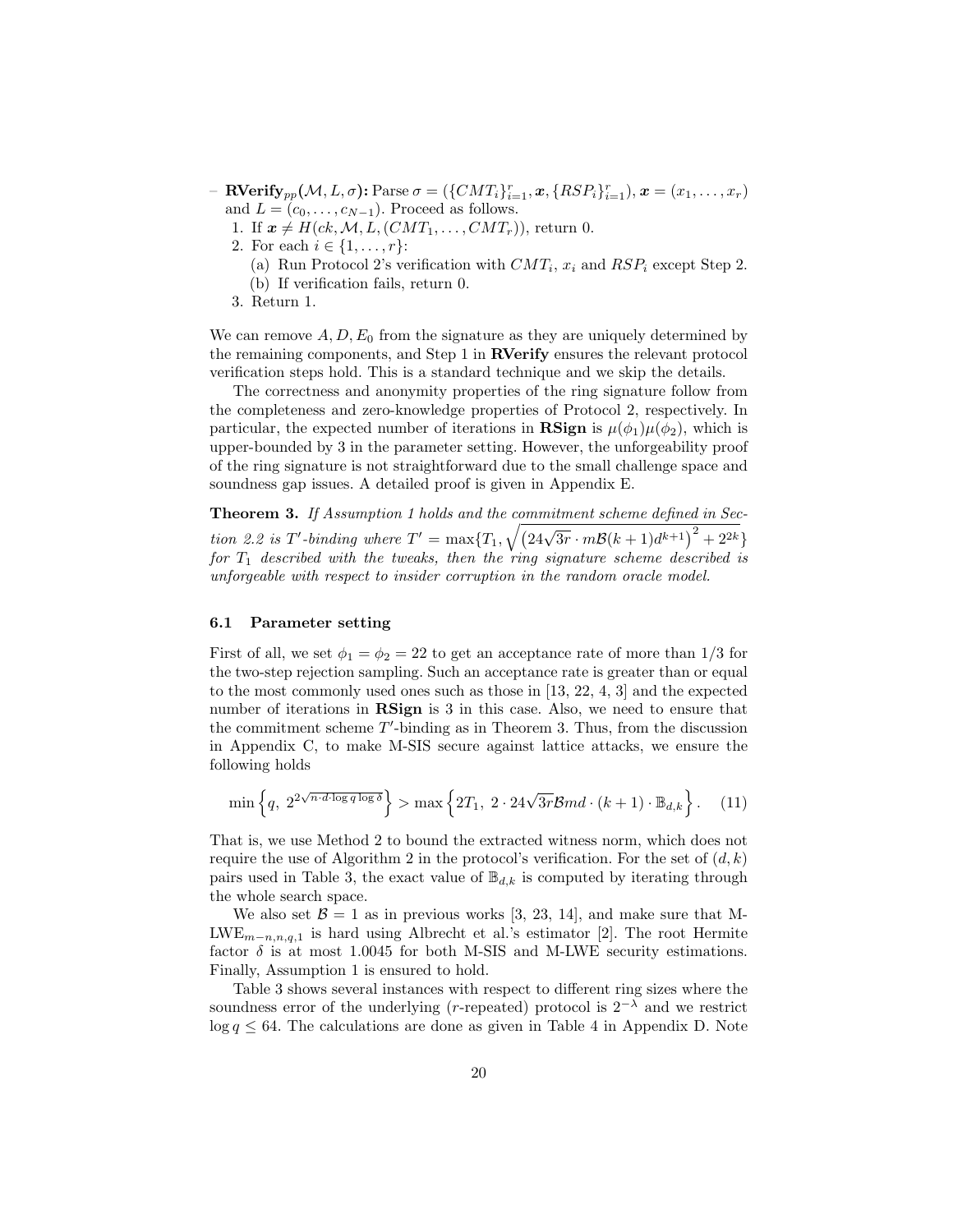| N                   | 64      | 256     | 1024                                                      | 4096    | $\sim 2^{16}$ | $\sim 2^{20}$                                                | $2^{30}$ |
|---------------------|---------|---------|-----------------------------------------------------------|---------|---------------|--------------------------------------------------------------|----------|
| (n, m)              | (5, 13) | (5, 13) |                                                           |         |               | $(11, 25)$ $ (21, 50)$ $ (20, 51)$ $ (40, 101)$ $ (41, 106)$ |          |
| $(d, \log q)$       |         |         | $(256, 50)$ $(256, 53)$ $(128, 46)$ $(64, 47)$ $(64, 50)$ |         |               | (32, 49)                                                     | (32, 52) |
| $(k,\beta)$         | (2,8)   | (2, 16) | (2,32)                                                    | (2, 64) | (3, 41)       | (3, 102)                                                     | (5, 64)  |
|                     | 16      | 16      | 19                                                        | 22      | 24            | 29                                                           | 35       |
|                     | 128.0   | 128.0   | 133.0                                                     | 132.0   | 129.96        | 128.04                                                       | 128.73   |
| Signature Size (KB) | 774     | 881     | 1021                                                      | 1178    | 1487          | 1862                                                         | 3006     |
| User PK Size (KB)   | 7.81    | 8.28    | 7.91                                                      | 7.71    | 7.81          | 7.66                                                         | 8.33     |
| User SK Size (KB)   | 0.81    | 0.81    | 0.78                                                      | 0.78    | 0.80          | 0.79                                                         | 0.83     |

Table 3: Parameters and sizes of our lattice-based ring signature for a root Hermite factor  $\delta \leq 1.0045$ . The signature sizes are rounded to the nearest integer.

that since r is rounded up, the security parameter  $\lambda$  may be slightly larger than 128. Also, the results from Lemma 4 used to bound the Euclidean norm of a discrete normal vector can be adjusted with respect to the vector dimension. In particular, the constant  $5^4$  in  $T_1$  (and also T) can be reduced depending on the choice of d. We take this optimization into consideration when setting the parameters.

Acknowledgements. The work of Ron Steinfeld and Amin Sakzad was supported in part by ARC grant DP150100285. Ron Steinfeld and Joseph K. Liu were also supported in part by ARC grant DP180102199.

# References

- [1] S. Agrawal, C. Gentry, S. Halevi, and A. Sahai. Discrete gaussian leftover hash lemma over infinite domains. In  $ASIACRYPT$ , pages 97–116. Springer, 2013.
- [2] M. R. Albrecht, R. Player, and S. Scott. On the concrete hardness of learning with errors. *Journal of Mathematical Cryptology*, 9(3):169–203, 2015.
- [3] C. Baum, I. Damgård, V. Lyubashevsky, S. Oechsner, and C. Peikert. More efficient commitments from structured lattice assumptions. In SCN, pages 368– 385. Springer, 2018.
- [4] C. Baum, H. Lin, and S. Oechsner. Towards practical lattice-based one-time linkable ring signatures. In ICICS, volume 11149 of LNCS, pages 303–322. Springer, 2018.
- [5] A. Bender, J. Katz, and R. Morselli. Ring signatures: Stronger definitions, and constructions without random oracles. Journal of Cryptology, 22(1):114–138, 2009.
- [6] F. Benhamouda, J. Camenisch, S. Krenn, V. Lyubashevsky, and G. Neven. Better zero-knowledge proofs for lattice encryption and their application to group signatures. In *ASIACRYPT*, pages 551–572. Springer, 2014.
- [7] F. Benhamouda, S. Krenn, V. Lyubashevsky, and K. Pietrzak. Efficient zeroknowledge proofs for commitments from learning with errors over rings. In ES-ORICS, pages 305–325. Springer, 2015.
- [8] J. Bootle, A. Cerulli, P. Chaidos, E. Ghadafi, J. Groth, and C. Petit. Short accountable ring signatures based on DDH. In ESORICS, pages 243–265. Springer, 2015.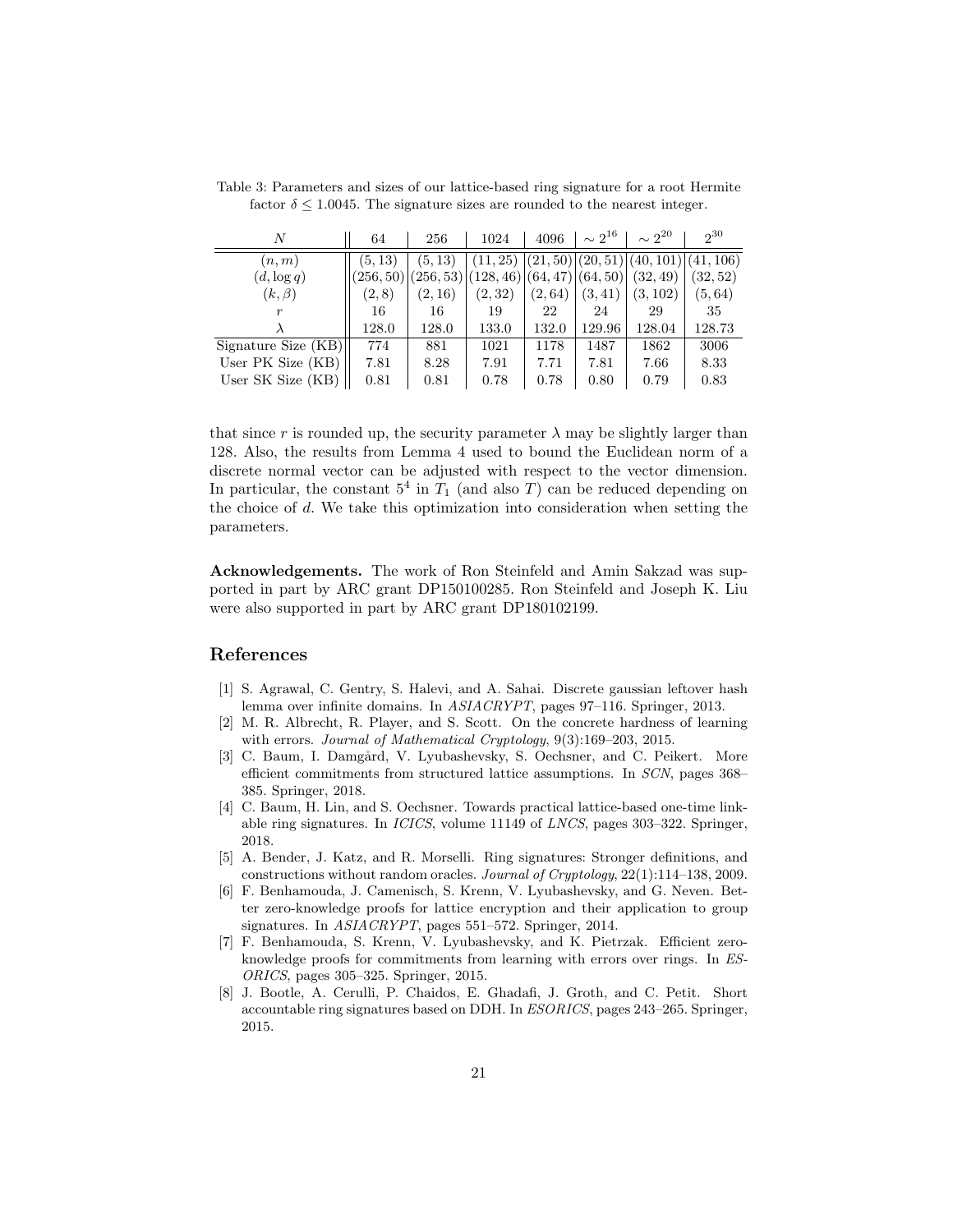- [9] J. Bootle, A. Cerulli, P. Chaidos, J. Groth, and C. Petit. Efficient zero-knowledge arguments for arithmetic circuits in the discrete log setting. In EUROCRYPT, pages 327–357. Springer, 2016.
- [10] E. Brickell, D. Pointcheval, S. Vaudenay, and M. Yung. Design validations for discrete logarithm based signature schemes. In PKC, pages 276–292. Springer, 2000.
- [11] B. Bünz, J. Bootle, D. Boneh, A. Poelstra, P. Wuille, and G. Maxwell. Bulletproofs: Short proofs for confidential transactions and more. In S&P. IEEE, 2018.
- [12] S. S. M. Chow, J. K. Liu, and D. S. Wong. Robust receipt-free election system with ballot secrecy and verifiability. In *NDSS*. The Internet Society, 2008.
- [13] R. del Pino, V. Lyubashevsky, G. Neven, and G. Seiler. Practical quantum-safe voting from lattices. In CCS, pages 1565–1581. ACM, 2017.
- [14] R. del Pino, V. Lyubashevsky, and G. Seiler. Lattice-based group signatures and zero-knowledge proofs of automorphism stability. In CCS, pages 574–591. ACM, 2018.
- [15] J. Groth and M. Kohlweiss. One-out-of-many proofs: Or how to leak a secret and spend a coin. In EUROCRYPT, volume 9057, pages 253–280. Springer, 2015.
- [16] A. Kawachi, K. Tanaka, and K. Xagawa. Concurrently secure identification schemes based on the worst-case hardness of lattice problems. In ASIACRYPT, volume 5350, pages 372–389. Springer, 2008.
- [17] A. Langlois and D. Stehlé. Worst-case to average-case reductions for module lattices. Designs, Codes and Cryptography, 75(3):565–599, 2015.
- [18] B. Libert, S. Ling, F. Mouhartem, K. Nguyen, and H. Wang. Signature schemes with efficient protocols and dynamic group signatures from lattice assumptions. In ASIACRYPT 2016, pages 373–403. Springer, 2016.
- [19] B. Libert, S. Ling, K. Nguyen, and H. Wang. Zero-knowledge arguments for lattice-based accumulators: logarithmic-size ring signatures and group signatures without trapdoors. In EUROCRYPT, pages 1-31. Springer, 2016.
- [20] S. Ling, K. Nguyen, H. Wang, and Y. Xu. Lattice-based group signatures: Achieving full dynamicity with ease. In ACNS, pages 293–312. Springer, 2017.
- [21] J. K. Liu, V. K. Wei, and D. S. Wong. Linkable spontaneous anonymous group signature for ad hoc groups (extended abstract). In ACISP, volume 3108 of LNCS, pages 325–335. Springer, 2004.
- [22] V. Lyubashevsky. Lattice signatures without trapdoors. In EUROCRYPT, pages 738–755. Springer, 2012. (Full version).
- [23] V. Lyubashevsky and G. Neven. One-shot verifiable encryption from lattices. In EUROCRYPT, pages 293–323. Springer, 2017.
- [24] D. Micciancio and C. Peikert. Hardness of sis and lwe with small parameters. In Advances in Cryptology–CRYPTO 2013, pages 21–39. Springer, 2013.
- [25] D. Micciancio and O. Regev. Worst-case to average-case reductions based on gaussian measures. SIAM Journal on Computing, 37(1):267–302, 2007. Preliminary version in FOCS 2004.
- [26] D. Micciancio and O. Regev. Lattice-based cryptography. In Post-quantum cryptography, pages 147–191. Springer, 2009.
- [27] S. Noether. Ring signature confidential transactions for monero. Cryptology ePrint Archive, Report 2015/1098, 2015. https://eprint.iacr.org/2015/1098.
- [28] D. Pointcheval and J. Stern. Security arguments for digital signatures and blind signatures. *Journal of cryptology*,  $13(3):361-396$ , 2000.
- [29] R. Rivest, A. Shamir, and Y. Tauman. How to leak a secret. ASIACRYPT, pages 552–565, 2001.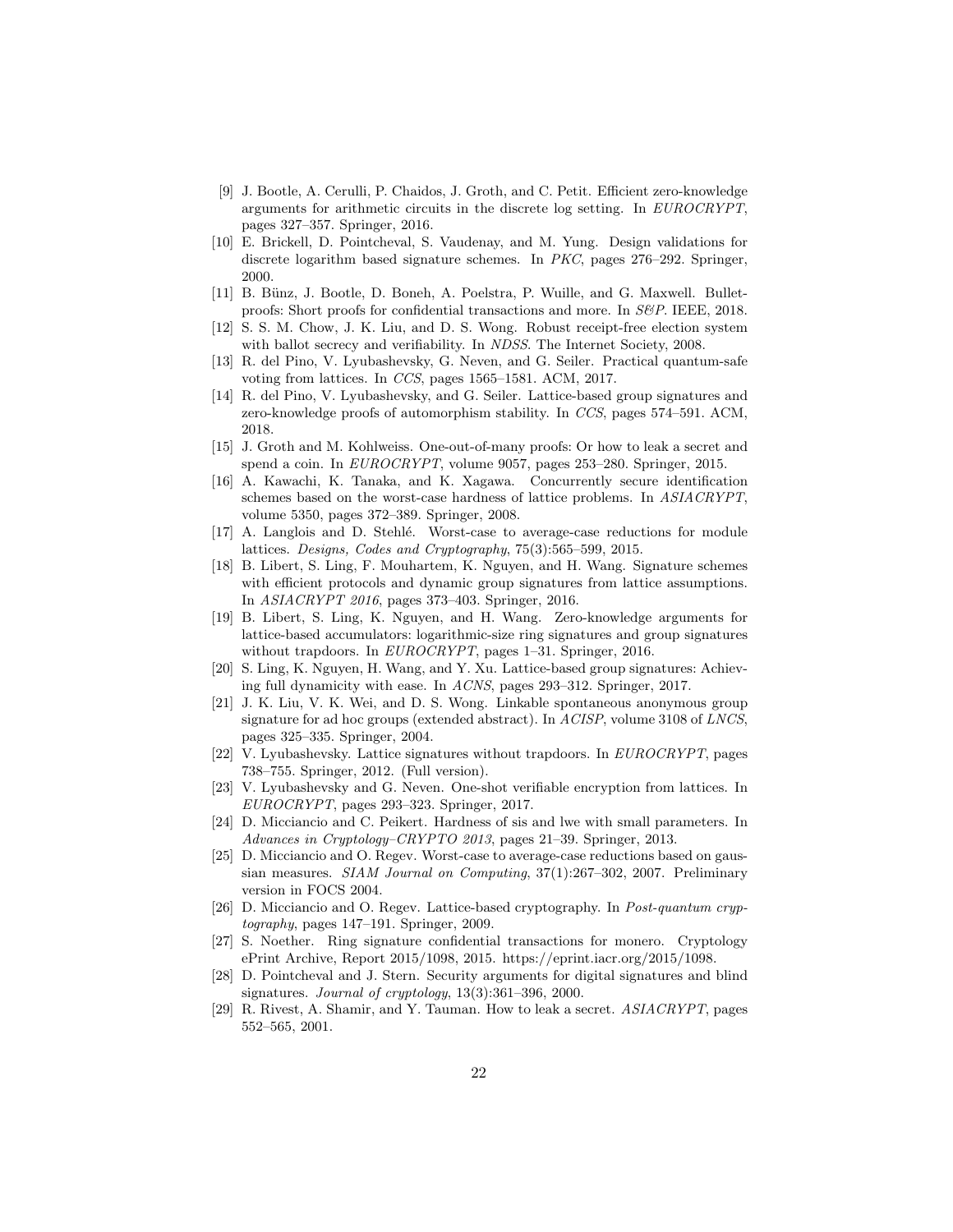- [30] J. Stern. A new paradigm for public key identification. IEEE Transactions on Information Theory, 42(6):1757–1768, 1996.
- [31] S. Sun, M. H. Au, J. K. Liu, and T. H. Yuen. Ringct 2.0: A compact accumulatorbased (linkable ring signature) protocol for blockchain cryptocurrency monero. In ESORICS, volume 10493 of LNCS, pages 456–474. Springer, 2017.
- [32] W. A. A. Torres, R. Steinfeld, A. Sakzad, J. K. Liu, V. Kuchta, N. Bhattacharjee, M. H. Au, and J. Cheng. Post-quantum one-time linkable ring signature and application to ring confidential transactions in blockchain (lattice ringct v1. 0). In ACISP, pages 558–576. Springer, 2018.
- [33] L. R. Turner. Inverse of the vandermonde matrix with applications. Technical Report NASA-TN-D-3547, Lewis Research Center, NASA, 1966.
- [34] R. Yang, M. H. Au, J. Lai, Q. Xu, and Z. Yu. Lattice-based techniques for accountable anonymity: Composition of abstract sterns protocols and weak prf with efficient protocols from lwr. Cryptology ePrint Archive, Report 2017/781, 2017. https://eprint.iacr.org/2017/781.
- [35] H. Zhang, F. Zhang, H. Tian, and M. H. Au. Anonymous postquantum cryptocash. Cryptology ePrint Archive, Report 2017/716, 2017. https://eprint.iacr.org/2017/716 (To appear in FC 2018).

## A A Brief Discussion on the Protocol in [35]

In this section, we list some of the issues in the security proofs given in [35]. In an earlier version of [35], it was claimed without providing an explicit definition of the underlying protocol that the anonymity and unforgeability of their ring signature scheme followed directly from the results of [15], provided that a perfectly hiding and computationally binding commitment scheme is used. Later, the authors revised their claims, and provided an explicit one-out-of-many protocol. However, we see that still not all security issues are addressed properly. Since the issues are related to the details of the protocol used as a building block for the ring signature, we focus on Appendix B of [35] (01-Apr-2018 version on IACR's eprint archive).

The authors first claim that for a prime q and a power-of-two  $n, X^n + 1 \in$  $\mathbb{Z}_q[X]$  is irreducible and  $\mathbb{Z}_q[X]/(X^n + 1)$  is a field, which clearly does not hold. Furthermore, the distribution of the prover's responses in their protocol depends on secret witness values (similar to our case). It is not mentioned at all how this issue is tackled as the simulator is unaware of these values and straightforward simulation (without using a technique such as rejection sampling) does not work.

Moreover, the authors also claim that the invertibility of a Vandermonde matrix formed by challenges  $x_0, \ldots, x_k$  over  $R_q$  follows when  $x_i$ 's are distinct and invertible in  $R_q$ . As we have clearly shown, we need the *differences* of challenges,  $(x_i - x_j)$ , to be invertible in  $R_q$ . The authors do not consider anything about the invertibility of the challenge differences with respect to the challenge space they use. In addition, in the special soundness proof for their one-out-of-many protocol, the authors assume that the accepting transcripts used for witness extraction are well-formed (as it would happen in an honest run of the protocol). No assumption on how the accepting transcripts are generated can be made as they are provided by a (possibly) cheating prover.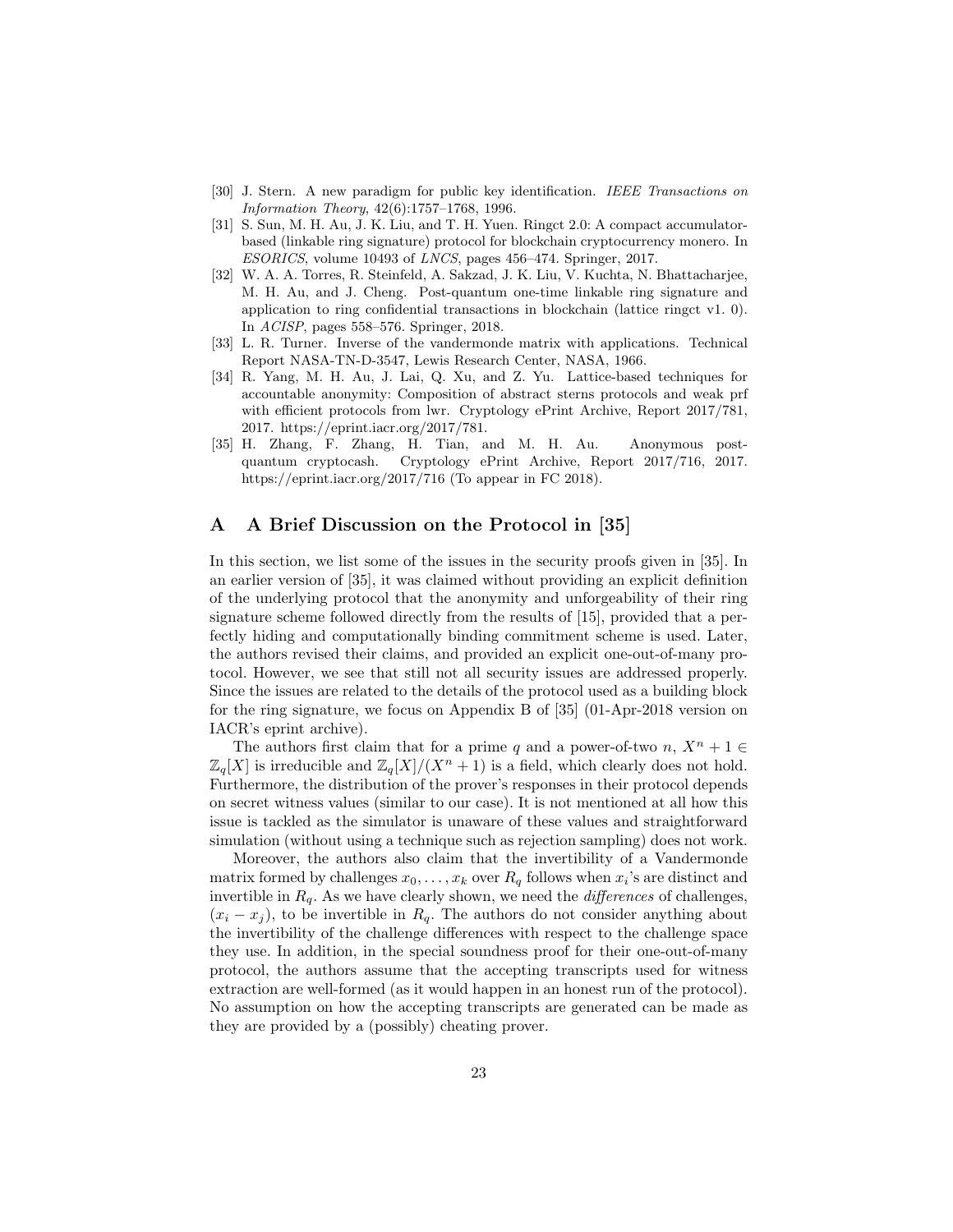## B Additional Related work

A ring signature enables one to sign a message on behalf of an ad hoc group, called ring, of users without revealing the actual signatory. The ring is formed by gathering public keys and no consent is required from the other users. Ring signatures were introduced by Rivest, Shamir and Tauman-Kalai [29] and the rigorous security notions were established in the work of Bender, Katz and Morselli [5]. The work in this area is relatively scarce and currently, the only log-size (in the number of ring members) ring signatures based on number-theoretic assumptions are due to [15] and [8], where the main ideas in the latter are borrowed from the former. In [15, 8], the authors first describe efficient (in terms of communication complexity) one-out-of-many proofs, which then enables them to design short ring signatures in the DL setting. On the side of lattice setting, most of the existing ring signature schemes (e.g., [16, 32, 4]) have linear size.

As mentioned earlier, [35] attempts to extend Groth-Kohlweiss' scheme [15] by replacing Pedersen commitment with a lattice-based commitment scheme. It is claimed that the security requirements for the instantiation with this latticebased commitment follows from the results of [15]. We found that this does not hold true without addressing the issues detailed in Section 1.1, which is also hinted in the works [19, 4] by noting that Groth-Kohlweiss' scheme does not easily extend to the lattice setting. Moreover, even if the security issues were to be solved, [35] leads to inefficient parameters without our techniques.

This leaves us with the work of Libert et al. [19] (and a follow-up by [34], adding linkability to [19]) as the only log-sized ring signature from lattices. In [19], the authors first design an accumulator through a Merkle tree using SISbased hash function. Zero-knowledge membership arguments are then built for this accumulator. Having these building blocks, the authors propose ring and group signatures, both of which are log-sized in the number of users involved. We therefore focus on [19] for efficiency comparison purposes.

Most of the existing lattice-based zero-knowledge proofs requiring an extraction of a small witness make use of either binary challenges or use Stern-type protocols [30], providing soundness errors of  $1/2$  and  $2/3$ , respectively. These approaches inherently require more than 100 repetitions to achieve a negligible soundness error, say 2<sup>−</sup>100. Benhamouda et al. [6] introduced a different challenge space in the Ring-LWE setting consisting of monomial challenges of the form  $\overline{X}^i \in R = \mathbb{Z}[X]/(\overline{X}^d + 1)$  and proved that the (Euclidean) norm of the doubled  $X^{\circ} \in R = \mathbb{Z}[X]/(X^{\alpha} + 1)$  and proved that the (Euclidean) norm of the doubled<br>inverse differences of such challenges is at most  $\sqrt{d}$  (i.e.,  $||2(X^{i} - X^{j})^{-1}|| \leq \sqrt{d}$ ). If we consider a ring dimension  $d = 2^{10}$ , this approach requires only 10 repetitions to achieve the same soundness error of  $2^{-100}$ .

## C More Discussion about the Commitment Scheme

It is clear that as  $\theta$  gets smaller, M-SIS problem becomes harder. That's why if the commitment scheme is  $T_{\text{com}}$ -binding, it is also T-binding for any  $T \leq T_{\text{com}}$ .

It is also well known that M-LWE problem gets harder if the error is sampled from a wider distribution (i.e., as the standard deviation of the distribution gets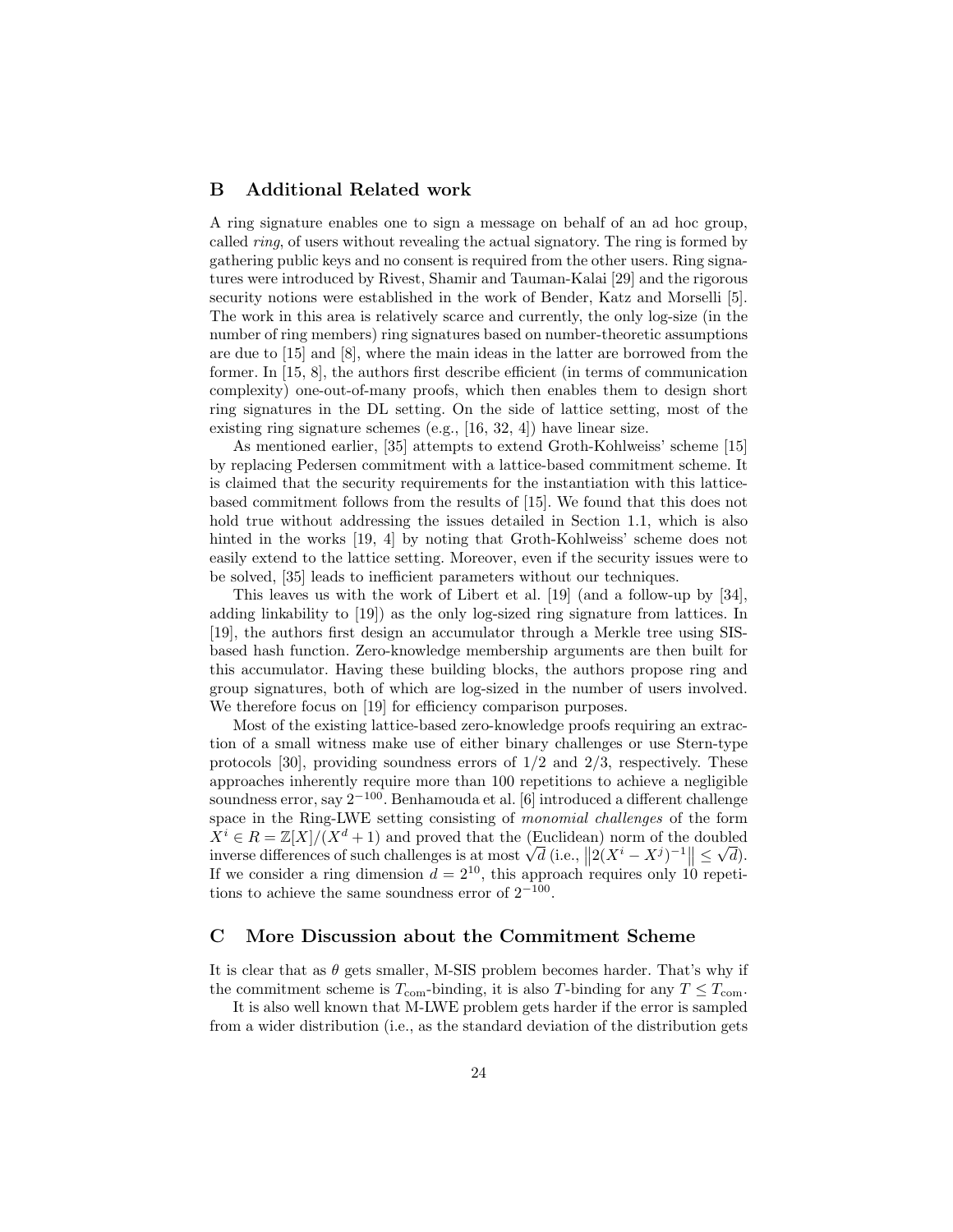larger). In our instantiation, we will measure the security of M-LWE with respect to the easiest case when  $e \leftarrow S_B$ , and this ensures that the commitment scheme is also hiding with respect to the harder cases when the error is sampled from a wider distribution.

For estimating M-LWE hardness, we use the well-known LWE estimator by Albrecht et al. [2]. For the computational hardness of M-SIS, similar to previous works [22, 3], we use the results of [26]. For  $n_L = n \cdot d$ , they show that state-ofthe-art lattice reduction algorithms find a non-zero vector of length

$$
\min\left\{q, 2^{2\sqrt{n_L \log q \log \delta}}\right\},\tag{12}
$$

where  $\delta$  is the root Hermite factor depending on the quality of the lattice reduction algorithm. Albrecht et al.'s LWE estimator (when run using both sieving and enumeration techniques) shows that a root Hermite factor of  $\delta = 1.0045$  provides 128-bit post-quantum security. Hence, we adapt  $\lambda = 128$  and  $\delta = 1.0045$  for both M-SIS and M-LWE. By Lemma 1, to ensure T-binding property for  $T \in \mathbb{R}^+$ , we make sure that  $2T$  is strictly smaller than  $(12)$ . Finally, the following homomorphic properties hold:  $\text{Com}_{ck}(a; r_1) + \text{Com}_{ck}(b; r_2) = \text{Com}_{ck}(a + b; r_1 + r_2)$ and  $\gamma \cdot \text{Com}_{ck}(\boldsymbol{a} ; \boldsymbol{r}) = \text{Com}_{ck}(\gamma \cdot \boldsymbol{a} ; \gamma \cdot \boldsymbol{r})$  for any  $\gamma \in R_q$ .

# D Additional Material about Ring Signature

|                                     | Notation/Formula                                              | <b>Notes</b>                                                                           |  |  |
|-------------------------------------|---------------------------------------------------------------|----------------------------------------------------------------------------------------|--|--|
| Security parameter                  | $\lambda$                                                     |                                                                                        |  |  |
| Dimension of                        |                                                               | Chosen based on                                                                        |  |  |
| randomness vector                   | m                                                             | LWE estimator of $ 2 $                                                                 |  |  |
| Soundness error                     | $\eta = \frac{\max\{2, \log_\beta N\}}{2d}$                   | Recall that $k = \log_{\beta} N$                                                       |  |  |
| Number of                           |                                                               |                                                                                        |  |  |
| protocol repetitions                | $r = \lceil -\frac{\lambda}{\log n} \rceil$                   |                                                                                        |  |  |
| Number of commitments $N_c = k + 1$ |                                                               | $B, C, E_1, \ldots, E_{k-1}$                                                           |  |  |
| Number of $f_{j,i}$ values          | $N_f = k \cdot (\beta - 1)$                                   | $\overline{f_{0,1},\ldots,f_{k-1}}_{,\beta-1}\in D_{\phi_1\sqrt{kr}}$                  |  |  |
| Number of randomness                | $N_B=3$                                                       | $\overline{\ket{\bm{z}, \bm{z}_b, \bm{z}_c \in}D^{md}_{\phi_2\mathcal{B}\sqrt{3mdr}}}$ |  |  |
|                                     | $r \cdot [N_c \cdot (nd \log q)]$                             |                                                                                        |  |  |
| Ring Signature size                 | $+N_f \cdot d \cdot \log(12\phi_1\sqrt{kr})$                  |                                                                                        |  |  |
|                                     | $+N_R \cdot (md \cdot \log(12\phi_2 \mathcal{B}\sqrt{3mdr}))$ |                                                                                        |  |  |
| User public key size                | $nd \log q$                                                   | A commitment in $R_o^{n \times 1}$                                                     |  |  |
|                                     |                                                               | A randomness vector in                                                                 |  |  |
| User secret key size                | $md \cdot \log(2\mathcal{B}+1)$                               | $\{-\mathcal{B}, \ldots, \mathcal{B}\}^{md}$ . For $\mathcal{B} = 1$ , we              |  |  |
|                                     |                                                               | simply take $\log(2\mathcal{B}+1)=2$ .                                                 |  |  |

Table 4: Calculation of parameters and sizes for the ring signature in Section 6.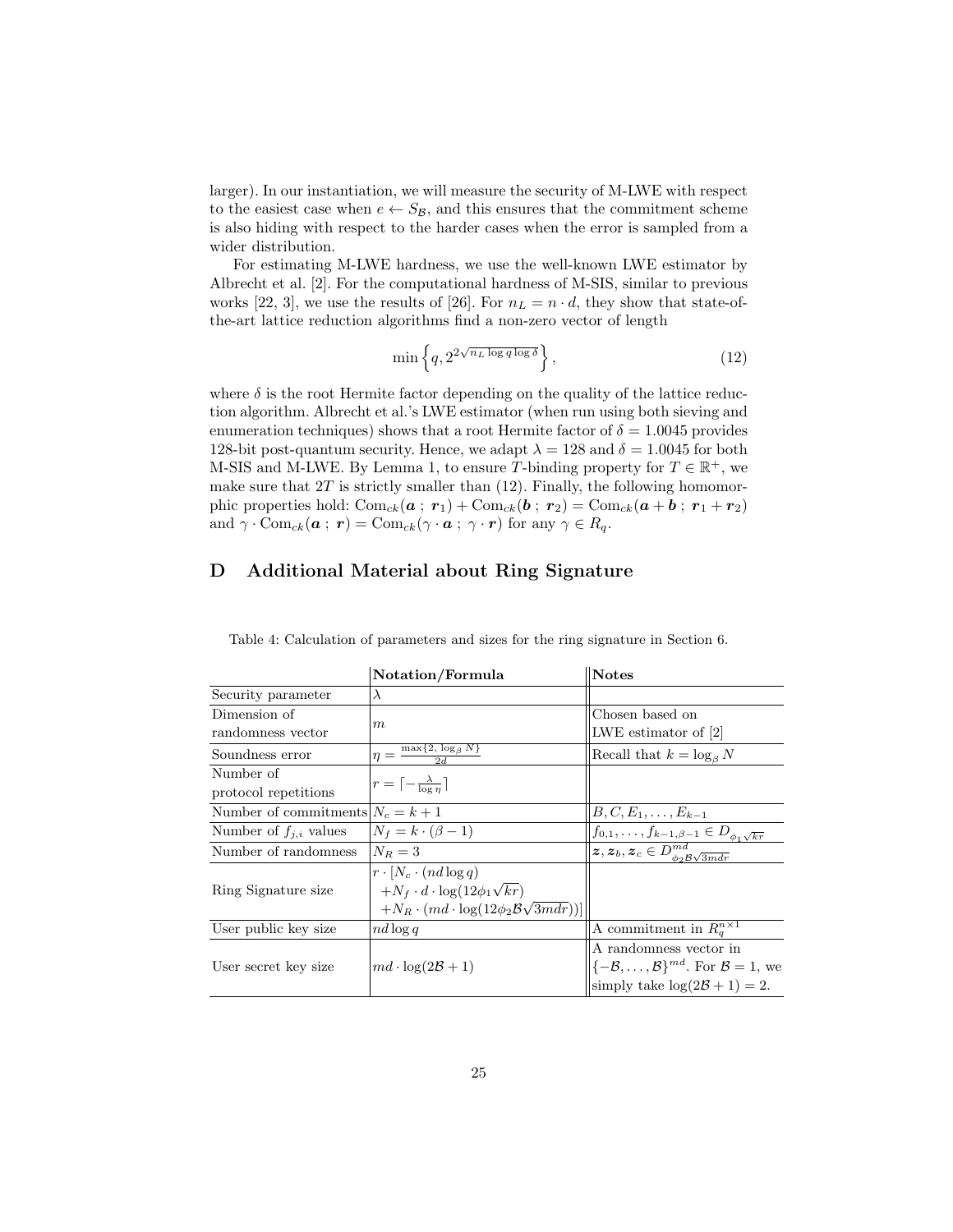#### D.1 Definitions

We recall the standard definitions and properties of a ring signature, which consists of four algorithms (RSetup, RKeygen, RSign, RVerify) as follows.

- $pp \leftarrow \text{RSetup}(1^{\lambda})$ : On input a security parameter  $\lambda$ , generates the public parameters pp, which are assumed to be made available to everyone.
- $-(pk, sk) \leftarrow \mathbf{RKeygen}(pp)$ : Given pp, outputs a public-secret key pair  $(pk, sk)$ .
- $-\sigma \leftarrow \text{RSign}_{pp,sk}(\mathcal{M}, L)$ : On input a message M and a ring L of public keys, outputs a signature  $\sigma$  on M with respect to L. It is required that sk is generated by  $\mathbf{RKeygen}(pp)$ , and the corresponding public key pk is in L.
- $\{0,1\} \leftarrow \text{RVerify}_{nn}(\mathcal{M}, L, \sigma)$ : On input a purported signature  $\sigma$  on a message M with respect to a ring L, checks the validity of  $\sigma$ . If it is valid, outputs 1 or outputs 0 otherwise.

Definition 6 (Correctness). A ring signature (RSetup, RKeygen, RSign, **RVerify**) provides statistical correctness if for any  $pp \leftarrow \textbf{RSetup},$  any  $(pk, sk)$  $\leftarrow$ **RKeygen**(pp), any L such that pk  $\in$  L, and any  $\mathcal{M} \in \{0,1\}^*$ , the following is satisfied

$$
Pr[ \text{ RVerify}_{pp}(\mathcal{M}, L, \text{RSign}_{pp,sk}(\mathcal{M}, L)) = 1 ] = 1 - negl(\lambda).
$$

Definition 7 (Anonymity). A ring signature (RSetup, RKeygen, RSign, **RVerify**) provides statistical anonymity if for any (possibly unbounded) adversary A

$$
\Pr\left[ \begin{matrix} pp\ \leftarrow \ \textbf{RSetup}(1^{\lambda});(\mathcal{M},i_0,i_1,L) \leftarrow \mathcal{A}^{\textbf{RKeygen}(pp)}\text{: } \mathcal{A}(\sigma) = b \end{matrix} \right] = \frac{1}{2} + \text{negl}(\lambda),\\ \textbf{PSign}_{pp}(sk_{i_b},\mathcal{M},L) \qquad \qquad \textbf{RSign}_{pp}(sk_{i_b},\mathcal{M},L) \qquad \qquad \textbf{RFSgen}(\lambda),
$$

where  $pk_{i_0}, pk_{i_1} \in L$  and  $(pk_{i_0}, sk_{i_0}), (pk_{i_1}, sk_{i_1}) \leftarrow \textbf{RKeygen}(pp)$ .

Definition 8 (Unforgeability w.r.t. insider corruption). A ring signature (RSetup, RKeygen, RSign, RVerify) is unforgeable with respect to insider collusion if for all PPT adversary A

$$
\Pr\left[\begin{matrix}pp\leftarrow\textbf{RSetup}(1^{\lambda});\\(\mathcal{M},L,\sigma)\leftarrow\mathcal{A}^{\text{PKGen,Sign,Corrupt}}(pp):\textbf{RVerify}(\mathcal{M},L,\sigma)=1\end{matrix}\right]=\text{negl}(\lambda),
$$

where

- $-$  PKGen: on the *i*-th query, picks a randomness  $\rho_i$ , runs  $(pk_i, sk_i) \leftarrow$  $\mathbf{RKeygen}(pp; \rho_i)$  and returns  $pk_i$ .
- $-$  Sign $(i, M, L)$ : returns  $\sigma \leftarrow \mathbf{RSign}_{pp, sk_i}(\mathcal{M}, L)$ , provided  $(pk_i, sk_i)$  has been generated by PKGen.
- Corrupt(i): returns  $\rho_i$  (enabling the computation of  $sk_i$ ), provided ( $pk_i, sk_i$ ) has been generated by PKGen.
- $-$  A outputs  $(M, L, \sigma)$  such that  $Sign(\cdot, M, L)$  has not been queried and L only contains  $pk_i$ 's generated by PKGen where Corrupt $(i)$  has not been queried.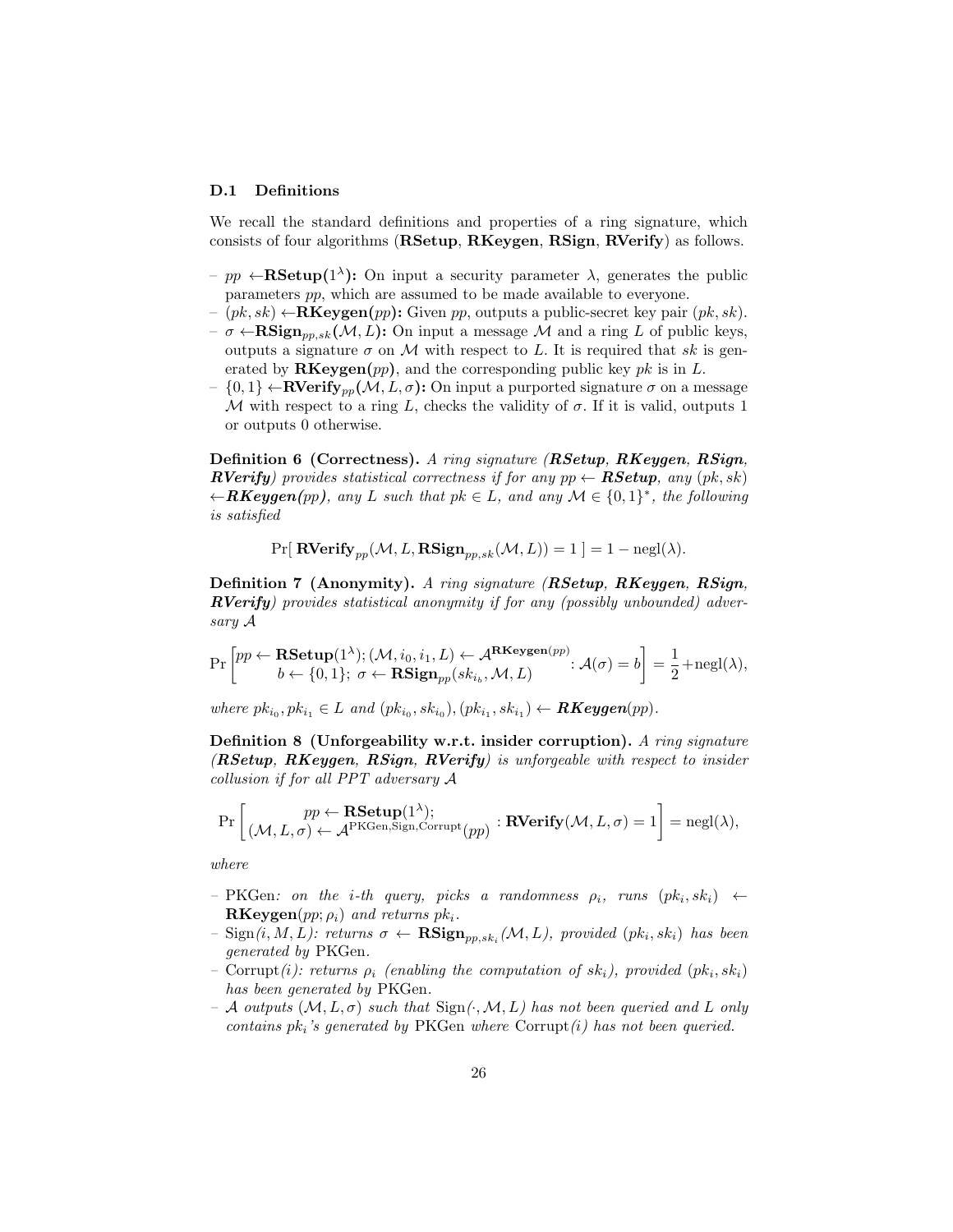# E Proofs of Theorems and Lemmas

*Proof (Lemma 1).* Let  $(y, m, r)$  and  $(y, m', r')$  with  $(r, m) \neq (r', m')$  be two valid openings of a commitment  $C$ . That is,

$$
yC = \text{Com}_{ck}(\boldsymbol{m} \; ; \; \boldsymbol{r}) = \text{Com}_{ck}(\boldsymbol{m}' \; ; \; \boldsymbol{r}') \quad \text{and} \quad \|(\boldsymbol{r}, \boldsymbol{m})\| \, , \|( \boldsymbol{r}', \boldsymbol{m}') \| \leq T_{\text{com}}.
$$

Therefore, we have  $yC = G \cdot (r, m) = G \cdot (r', m')$ , which implies  $G \cdot (r - r', m - r')$  $m'$ ) = 0. Hence,  $(r - r', m - m')$  is a solution to M-SIS<sub>n,m+v,q,2T<sub>com</sub> problem</sub> (in Hermite normal form). This proves the computational strong binding with respect to the same relaxation factor y.

For the hiding property, we can write  $Com_{ck}(m ; r) = G_r \cdot r + G_m \cdot m =$  $r_0 + \mathbf{G}'_r \cdot \mathbf{r}_1 + \mathbf{G}_m \cdot \mathbf{m}$  where  $\mathbf{r} = (\mathbf{r}_0, \mathbf{r}_1)$  since  $\mathbf{G}_r = [\mathbf{I}_n || \mathbf{G}'_r]$ . The result of the computation  $r_0 + G'_r \cdot r_1$  gives n M-LWE samples with  $r_1 \in S_{\mathcal{B}}^{m-n}$  as the secret key. Therefore, if M-LWE<sub>m−n,n,q,B</sub> is hard,  $r_0 + G'_r \cdot r_1$  looks uniformly random in  $R_q^n$  and so does commitments to any message.

*Proof (Lemma 7).* Since  $||b|| + \alpha < \sqrt{q}$ , we have  $||b|| < \sqrt{q}$ . Then, we get

$$
||b \cdot (\alpha - b)||_{\infty} \le ||b|| \cdot ||\alpha - b|| \le ||b|| \cdot (||b|| + \alpha) < \sqrt{q} \cdot \sqrt{q} = q.
$$

Therefore,  $b \cdot (\alpha - b) = 0$  holds over R. Since  $X^d + 1$  is irreducible over Q, we get  $b \in \{0, \alpha\}.$ 

Proof (Lemma 9).

$$
||2^{k} \mathbf{r}_{\text{ext}}|| = \left\| \sum_{j=0}^{k} 2^{k} \alpha_{j} \mathbf{r}_{x_{j}} \right\| \leq (k+1) \cdot \max_{0 \leq j \leq k} ||2^{k} \alpha_{j} \mathbf{r}_{x_{j}}||
$$
  
 
$$
\leq (k+1) \sqrt{d} \max_{0 \leq j \leq k} ||2^{k} \alpha_{j}|| \max_{0 \leq j \leq k} ||\mathbf{r}_{x_{j}}|| \leq (k+1) \cdot d^{k} \max_{0 \leq j \leq k} ||\mathbf{r}_{x_{j}}||. (13)
$$

A similar result follows analogously for  $m_{\text{ext}}$ .

$$
\Box
$$

Proof (Lemma 11). By Fact 1,  $\sigma_n(\mathbf{R}_j^{\top}) = \sigma_n(\mathbf{R}_j) = \sigma_n(\mathbf{S}_j \otimes \mathbf{I}_m) = \sigma_n(\mathbf{S}_j)$  for any  $0 \leq j \leq k$ . Again, by Fact 1, we have

$$
\sigma_n(\boldsymbol{S}_j) = \sigma_n\left(\prod_{i=0, i\neq j}^k \mathrm{Rot}\left(\frac{2}{x_j - x_i}\right)\right) \ge \prod_{i=0, i\neq j}^k \sigma_n\left(\mathrm{Rot}\left(\frac{2}{x_j - x_i}\right)\right).
$$

We have verified by computation that  $\sigma_n\left(\text{Rot}\left(\frac{2}{x_j-x_i}\right)\right) \geq 1$  for any pair of monomial challenges  $x_j$ ,  $x_i$  and any  $d \in \{4, 8, ..., 512\}$ . As a result,  $\sigma_n(\mathbf{R}_j^{\top}) \geq 1$ is always satisfied with the given assumptions. Thus, using Fact 1 and Fact 3, we have

$$
\sigma_n(s\mathbf{R}_j^{\top}) \geq s \cdot \sigma_n(\mathbf{R}_j^{\top}) \geq 6 > \eta_{\epsilon}(\mathbb{Z}^{md}).
$$

Since  $\sigma_1(\mathbf{S}_j) = \sigma_1(\mathbf{R}_j)$  by Fact 1, the rest follows from Lemma 2 as sketched in Method 3.  $\Box$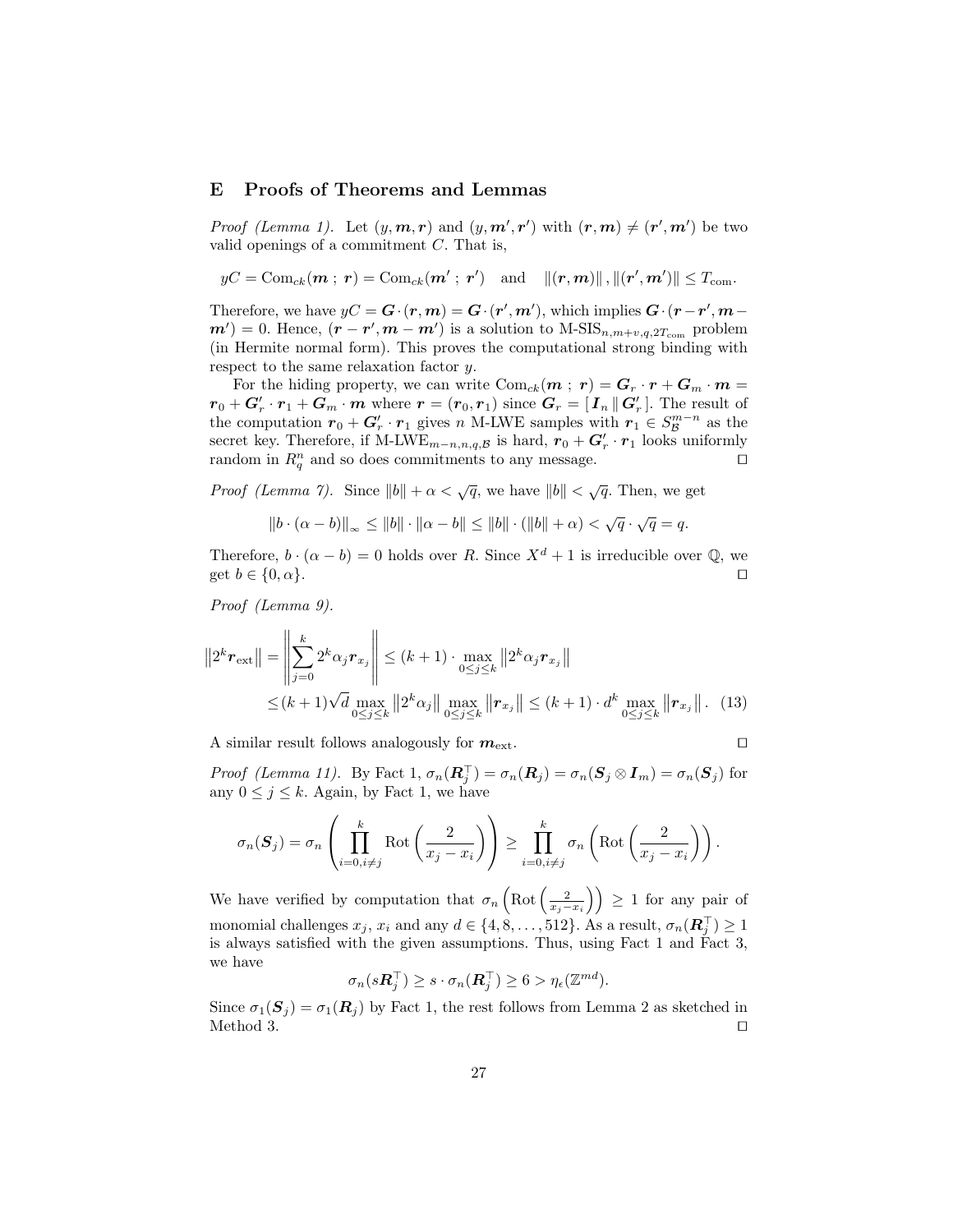*Proof (Theorem 1).* **Completeness:** By Lemma 6, prover responds with probability statistically close to  $1/(\mu(\phi_1)\mu(\phi_2))$ , and distributions of  $f_{j,i}$ 's  $(i \neq 0)$  are statistically close to  $D^d_{\phi_1\sqrt{k}}$  and that of  $\bm{z}_b$ ,  $\bm{z}_c$  are statistically close to  $D^{md}_{\phi_2\mathcal{B}\sqrt{2md}}$ since

$$
||(x \cdot b_{0,1}, \dots, x \cdot b_{k-1,\beta-1})|| \leq \sqrt{k}, \quad \text{and} \quad ||(x \cdot r, x \cdot r_c)|| \leq \mathcal{B}\sqrt{2md}.
$$

Since the standard deviation of all sampled discrete normal coefficients are much larger than 6, the sum of discrete normal samples behave as in the continuous case by Fact 3 and [24, Theorem 3.3]. That is, the distribution of  $\sum_{i=1}^{\beta-1} f_{j,i}$  is statistically close to  $D^d_{\phi_1\sqrt{k(\beta-1)}}$ . Therefore, if the prover does not abort, and since  $d \geq 7$  and  $md \geq 86$ , by Lemma 4 except with probability at most  $2^{-100}$ , we have,

$$
||f_{j,i}|| \le 5 \cdot \phi_1 \sqrt{k} \cdot \sqrt{d} = 5\phi_1 \sqrt{dk}, \qquad \forall j \in [0, k-1], \forall i \in [1, \beta-1],
$$
  

$$
||f_{j,0}|| = ||x - \sum_{i=1}^{\beta-1} f_{j,i}|| \le 5 \cdot \phi_1 \sqrt{k(\beta-1)} \cdot \sqrt{d} = 5\phi_1 \sqrt{dk(\beta-1)}, \ \forall j \in [0, k-1],
$$

and  $||z_b||$  ,  $||z_c|| \leq 2 \cdot \phi_2 \mathcal{B}$ √  $2md \cdot$ √  $md = 2\phi_2$ √  $2Bmd$ , proving the bounds on the norms. The other verification steps follow via straightforward investigation.

**SHVZK:** Given a challenge x, the simulator outputs  $(aCom(0), x, \perp)$  indicating an abort with probability  $1 - 1/(\mu(\phi_1)\mu(\phi_2))$ . Otherwise, it picks  $C \leftarrow R_q^n$ ,  $f_{j,i} \leftarrow D_{\phi_1\sqrt{k}}^d$  for all  $0 \leq j \leq k-1$  and  $1 \leq i \leq \beta-1$ , and also  $z_b, z_c \leftarrow$  $D_{\phi_2\mathcal{B}\sqrt{2md}}^{md}$ . Then, it sets  $f_{j,0} = x - \sum_{i=1}^{\beta-1} f_{j,i}$  for all  $j = 0, \ldots, k-1$ . Finally, it computes  $A = \text{Com}_{ck}(\boldsymbol{f} ; \boldsymbol{z}_b) - xB, D = \text{Com}_{ck}(\{f_{j,i}(x - f_{j,i})\}_{j,i} ; \boldsymbol{z}_c) - xC$ and  $(c_a, d_a) = \text{aCom}(A, C, D)$  where  $\boldsymbol{f} = (f_{0,0}, \ldots, f_{k-1,\beta-1})$ . It outputs the simulated transcript  $(c_a, x, (d_a, \{f_{j,i}\}_{j=0,i=1}^{k-1,\beta-1}, A, C, D, z_b, z_c)).$ 

Note that the narrowest distribution where a randomness coefficient is sampled from is  $\mathcal{U}(\{-B,\ldots,B\})$  and M-LWE<sub>m−n,n,q,B</sub> is assumed to be hard. Therefore, by Lemma 1, all of the commitments are computationally indistinguishable from uniformly random elements in  $R_q^n$ . Hence, if the protocol is not aborted, the real and simulated transcripts are indistinguishable by Lemma 6 and the hiding property of the commitment scheme. If an abort occurs, then the indistinguishability is satisfied due to hiding property of aCom and the fact that the probability of having an abort is the same for all  $x$ .

3-special soundness: Given 3 accepting transcripts, by the binding property of aCom, we have the tuples  $(A, C, D, x, f_{0,1}, \ldots, f_{k-1,\beta-1}, z_b, z_c)$ ,  $(A, C, D, x', f'_{0,1}, \ldots, f'_{k-1,\beta-1}, \mathbf{z}'_b, \mathbf{z}'_c), \quad (A, C, D, x'', f''_{0,1}, \ldots, f''_{k-1,\beta-1}, \mathbf{z}''_b, \mathbf{z}''_c).$ Let  $\boldsymbol{f} = (f_{0,0}, \ldots, f_{k-1,\beta-1}), \boldsymbol{f}' = (f'_{0,0}, \ldots, f'_{k-1,\beta-1}), \boldsymbol{f}'' = (f''_{0,0}, \ldots, f''_{k-1,\beta-1})$ where  $f_{j,0}, f'_{j,0}, f''_{j,0}$ 's are computed as in the verification. Then, by Step 7 in the verification, we have  $xB + A = \text{Com}_{ck}(f; z_b)$  and  $x'B + A = \text{Com}_{ck}(f'; z'_b)$ . By subtracting the equations and multiplying both sides by  $2(x - x')^{-1}$ , we get

$$
2B = \text{Com}_{ck}(2(x-x')^{-1}(\bm{f}-\bm{f}')); \ 2(x-x')^{-1}(\bm{z}_b-\bm{z}'_b)) =: \text{Com}_{ck}(\hat{\bm{b}}; \ \hat{\bm{r}}_b).
$$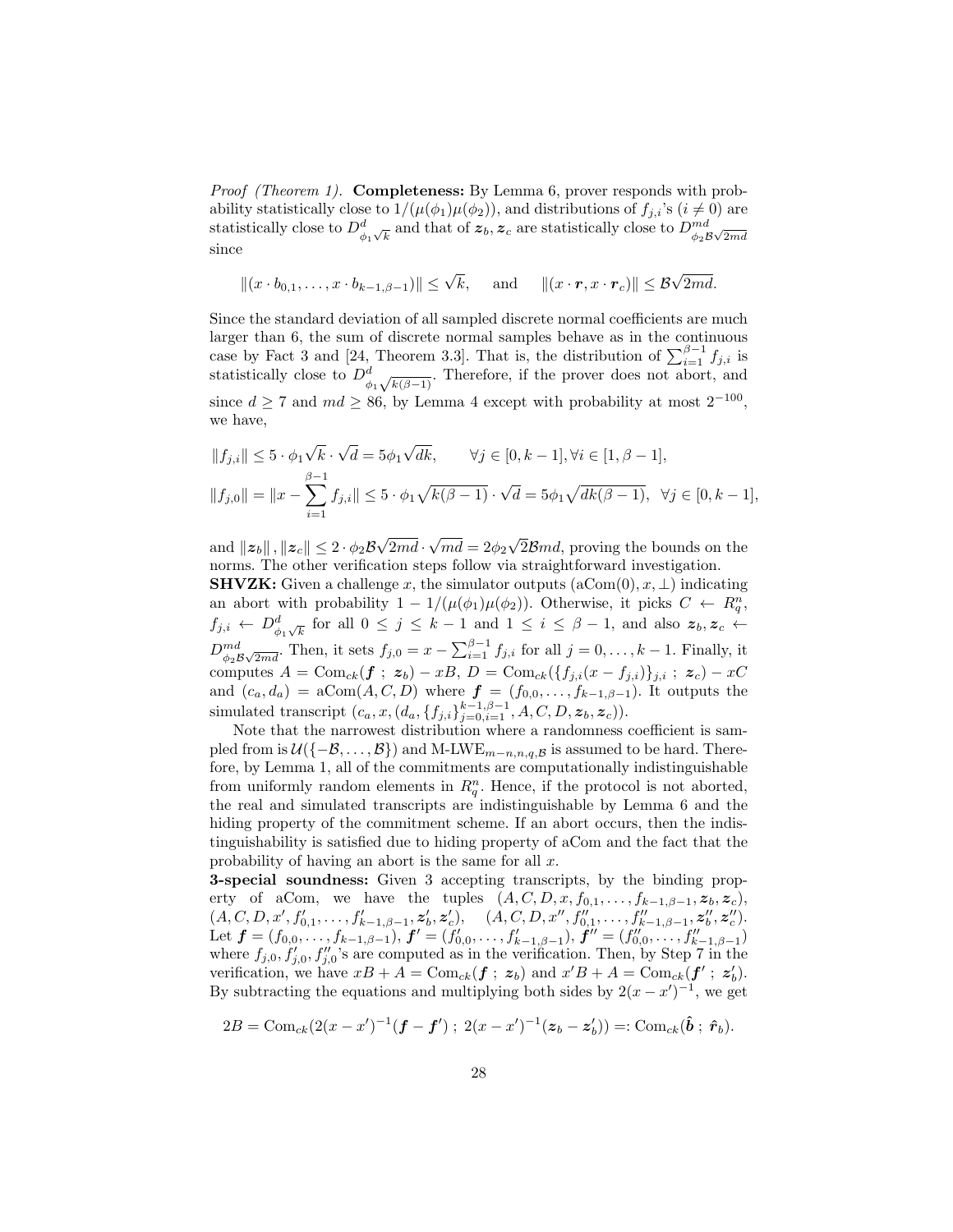This gives us openings of 2B as  $\hat{\boldsymbol{b}} = (\hat{b}_{0,0}, \dots, \hat{b}_{k-1,\beta-1})$  and  $\hat{\boldsymbol{r}}_b$ . Note that

$$
\|\hat{\boldsymbol{r}}_b\| = \|2(x - x')^{-1}(\boldsymbol{z}_b - \boldsymbol{z}'_b)\| \le \sqrt{d} \cdot \|2(x - x')^{-1}\| \cdot \|(\boldsymbol{z}_b - \boldsymbol{z}'_b)\|
$$
  
\$\le d \cdot \|(\boldsymbol{z}\_b - \boldsymbol{z}'\_b)\| \le d \cdot 2 \cdot 2\sqrt{2}\phi\_2 \mathcal{B}md = 4\sqrt{2}\phi\_2 \mathcal{B}md^2\$,

which proves the required norm-bound on the extracted randomness for  $\mathcal{R}_{{\rm bin}}^{\prime}.$ 

We can also recover openings of 2A by computing  $\hat{a}_{j,i} = 2f_{j,i} - x \cdot \hat{b}_{j,i}$  and  $\hat{\mathbf{r}}_a = 2\mathbf{z}_b - x \cdot \hat{\mathbf{r}}_b$ . Similarly, by Step 8 of the verification, we get openings  $\hat{c}_{j,i}$ and  $\hat{d}_{j,i}$  of 2C and 2D, respectively, such that  $2g_{j,i} = x\hat{c}_{j,i} + \hat{d}_{j,i}$  and  $g_{j,i} =$  $f_{j,i}(x - f_{j,i})$ . From here, by multiplying the former by 2, we get

$$
2 \cdot \left(x \cdot \hat{c}_{j,i} + \hat{d}_{j,i}\right) = 2 \cdot 2g_{j,i} = 2 \cdot (2f_{j,i}(x - f_{j,i})) = 2f_{j,i}(2x - 2f_{j,i})
$$

$$
= x^2 \left[\hat{b}_{j,i}(2 - \hat{b}_{j,i})\right] + x \left[2\hat{a}_{j,i}(1 - \hat{b}_{j,i})\right] - \hat{a}_{j,i}^2,
$$

which implies

$$
x^{2} \left[ \hat{b}_{j,i} (2 - \hat{b}_{j,i}) \right] + x \left[ 2 \hat{a}_{j,i} (1 - \hat{b}_{j,i}) - 2 \hat{c}_{j,i} \right] - \hat{a}_{j,i}^{2} - 2 \hat{d}_{j,i} = 0.
$$
 (14)

By Lemma 13 in the appendices, norms of the openings of  $2A, 2B, 2C, 2D$  are all smaller than T. By the T-binding property of the commitment scheme, PPT prover cannot know other openings of  $2A, 2B, 2C$  or  $2D$ . Thus, (14) also holds for the other challenges x' and x'' with the same  $\hat{a}_{j,i}, \hat{b}_{j,i}, \hat{c}_{j,i}, \hat{d}_{j,i}$ 's. Then, we can write this system of equations as

$$
\begin{pmatrix} 1 & x & x^2 \\ 1 & x' & x'^2 \\ 1 & x'' & x''^2 \end{pmatrix} \cdot \begin{pmatrix} -\hat{a}_{j,i}^2 - 2\hat{d}_{j,i} \\ 2\hat{a}_{j,i}(1-\hat{b}_{j,i}) - 2\hat{c}_{j,i} \\ \hat{b}_{j,i}(2-\hat{b}_{j,i}) \end{pmatrix} = \mathbf{0} \quad \text{over } R_q.
$$

The left-most matrix is a Vandermonde matrix  $V$ , which is invertible by Lemma 8. Therefore, we get  $\tilde{b}_{j,i}(2 - \tilde{b}_{j,i}) = 0$  over  $R_q$ . Further, we have

$$
\|\hat{b}_{j,i}\| = \|2(x - x')^{-1}(f_{j,i} - f'_{j,i})\| \le \sqrt{d} \cdot \|2(x - x')^{-1}\| \cdot \|f_{j,i} - f'_{j,i}\|
$$
  

$$
\le d \cdot \|f_{j,i} - f'_{j,i}\| \le d \cdot 2 \cdot (5\phi_1 \sqrt{dk(\beta - 1)}) = 10\phi_1 d\sqrt{dk(\beta - 1)}.
$$

Since  $q > (10\phi_1 d \sqrt{dk(\beta - 1)} + 2)^2 \ge (||\hat{b}_{j,i}|| + 2)^2$ , we have  $\hat{b}_{j,i} = 2b_{j,i}$  for  $b_{j,i} \in \{0,1\}$  by Lemma 7. Moreover, by construction, for all  $j = 0, \ldots, k - 1$ ,

$$
2x = \sum_{i=0}^{\beta-1} 2f_{j,i} = x \cdot \sum_{i=0}^{\beta-1} 2b_{j,i} + \sum_{i=0}^{\beta-1} \hat{a}_{j,i} = 2x \cdot \sum_{i=0}^{\beta-1} b_{j,i} + \sum_{i=0}^{\beta-1} \hat{a}_{j,i}.
$$

If this is true for 2 distinct challenges x and x', then  $\sum_{i=0}^{\beta-1} b_{j,i} = 1$  for all  $j = 0, \ldots, k - 1$  as desired. Finally, since the protocol is 3-special sound and  $|\mathcal{C}| = 2d$ , the soundness error is  $2/(2d) = 1/d$ .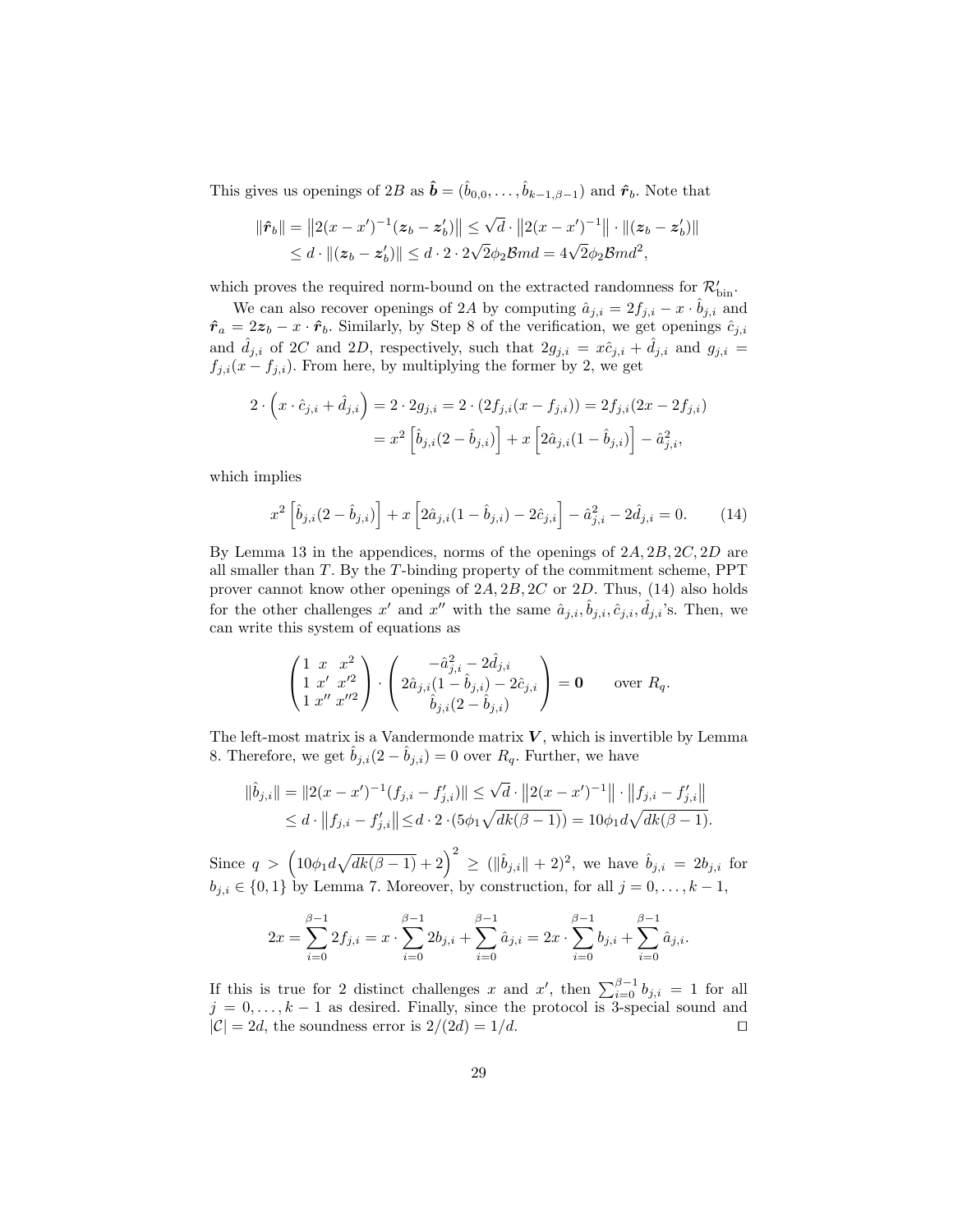*Proof (Theorem 2).* Completeness: Note that multiplication by x in  $R_q$  simply performs a nega-cyclic rotation of the coefficients of a polynomial and thus the distribution of  $\sum_{j=0}^{k-1} x^j \rho_j$  is statistically close to  $D_{\phi_2}^{md}$  due to the fact that sum of independent discrete normal variables behave as in the continuous case as discussed in the proof of Theorem 1. From here the bounds on the norms of each component follow similar to the completeness proof of Theorem 1.

All the remaining but the last verification steps also follow straightforwardly. To prove that the last verification step holds for honestly generated values, we have, for  $c_{\ell} = \text{Com}_{ck}(m_{\ell} ; r),$ 

$$
\sum_{i=0}^{N-1} \left( \prod_{j=0}^{k-1} f_{j,i_j} \right) c_i - \sum_{j=0}^{k-1} E_j x^j = \sum_{i=0}^{N-1} p_i(x) c_i - \sum_{j=0}^{k-1} \left( \sum_{i=0}^{N-1} p_{i,j} c_i + \text{Com}_{ck}(\mathbf{0} ; \boldsymbol{\rho}_j) \right) x^j
$$
\n
$$
= \sum_{i=0}^{N-1} p_i(x) c_i - \sum_{j=0}^{k-1} \sum_{i=0}^{N-1} p_{i,j} c_i x^j - \sum_{j=0}^{k-1} x^j \cdot \text{Com}_{ck}(\mathbf{0} ; \boldsymbol{\rho}_j)
$$
\n
$$
= \sum_{i=0}^{N-1} c_i \left( p_i(x) - \sum_{j=0}^{k-1} p_{i,j} x^j \right) - \sum_{j=0}^{k-1} x^j \cdot \text{Com}_{ck}(\mathbf{0} ; \boldsymbol{\rho}_j)
$$
\n
$$
= \sum_{i=0}^{N-1} c_i \delta_{\ell,i} x^k - \sum_{j=0}^{k-1} x^j \cdot \text{Com}_{ck}(\mathbf{0} ; \boldsymbol{\rho}_j) = x^k \cdot c_\ell - \sum_{j=0}^{k-1} x^j \cdot \text{Com}_{ck}(\mathbf{0} ; \boldsymbol{\rho}_j)
$$
\n
$$
= \text{Com}_{ck}(x^k \boldsymbol{m}_\ell ; x^k \boldsymbol{r} - \sum_{j=0}^{k-1} x^j \boldsymbol{\rho}_j) = \text{Com}_{ck}(x^k \boldsymbol{m}_\ell ; \boldsymbol{z}) = \text{Com}_{ck}(\mathbf{0} ; \boldsymbol{z}) \text{ if } \boldsymbol{m}_\ell = \mathbf{0}.
$$

**SHVZK:** Given a challenge x, the simulator outputs  $(aCom(0), x, \perp)$  indicating an abort with probability  $1-\frac{1}{\mu(\phi_1)\mu(\phi_2)}$ . Otherwise, it picks  $B, C, E_1, \ldots, E_{k-1} \leftarrow$  $R_q^n$  and  $f_{j,i} \leftarrow D_{\phi_1\sqrt{k}}^d$  for all  $0 \leq j \leq k-1$  and  $1 \leq i \leq \beta-1$ , and also picks  $z, z_b, z_c \leftarrow D^{md}_{\phi_2 B \sqrt{3md}}$ . Then, it calculates  $f_{j,0} = x - \sum_{i=1}^{\beta-1} f_{j,i}$  for all  $0 \leq j \leq k-1$ , and computes  $E_0$  so as to ensure that the last verification equation is satisfied. Similarly, it computes  $A$  and  $D$  so that the corresponding verification equations are satisfied. Then, it calculates  $(c_a, d_a) = \text{aCom}(A, B, C, D, \{E_j\}_{j=0}^{k-1})$ and outputs the simulated transcript

$$
(c_a, x, (d_a, \{f_{j,i}\}_{i\neq 0}, A, B, C, D, \{E_j\}_{j=0}^{k-1}, \mathbf{z}, \mathbf{z}_b, \mathbf{z}_c)).
$$

Note that the narrowest distribution where a randomness coefficient is sampled from is  $\mathcal{U}(\{-\mathcal{B}, \ldots, \mathcal{B}\})$  and M-LWE<sub>m−n,n,q,B</sub> is assumed to be hard. Therefore, by Lemma 1, all of the commitments are computationally indistinguishable from uniformly random elements in  $R_q^n$ . Hence, if the protocol is not aborted, the real and simulated transcripts are indistinguishable by Lemma 6, the hiding property of the commitment scheme and the fact that  $A, D, E_0$  are uniquely determined by the verification equations given all the other components in both the real proof and the simulation. If an abort occurs, then the indistinguishability is satisfied due to hiding property of aCom and the fact that the probability of having an abort is the same for all x.  $\square$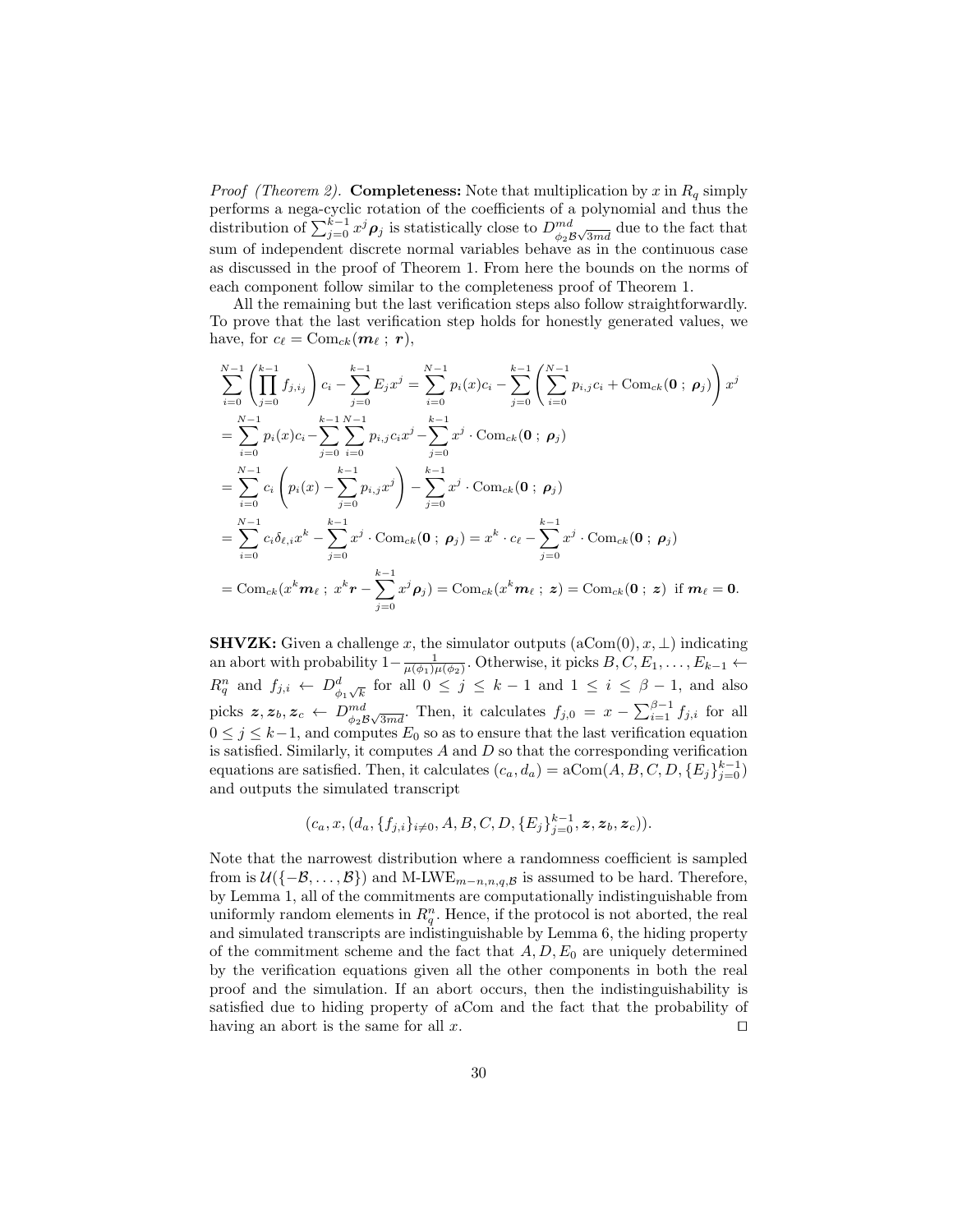Proof (Theorem 3). We prove the unforgeability by showing if there exists a PPT forger with a polynomial running time and a non-negligible success probability, then one can break the binding property of the commitment scheme ability, then one can break the binding property of the commitment scheme for message and randomness of maximum Euclidean norms  $2^k$  and  $24\sqrt{3r}$ .  $m\mathcal{B}(k+1)d^{k+1}$ , respectively. This implies that one can find a solution to Module- $\text{SIS}_{n,m+k\beta,q,\theta}$  problem for  $\theta = 2\sqrt{\left(24\sqrt{3r}\cdot m\mathcal{B}(k+1)d^{k+1}\right)^2+2^{2k}}$  by Lemma 1.

Let  $\mathcal{C}^r$  be the range of H (i.e., each output component of H is in C),  $\Psi$ 

be the set of all random tapes that could be used by a PPT adversary  $A$ , and  $\Phi$  be the set of all random tapes defining the random oracle H. Let  $x_j =$  $(x_{j,1},\ldots,x_{j,r})$  be the output of j-th random oracle query. We partition  $\Phi$  into  $\Phi_{j-}$ ,  $\mathbf{x}_j$  and  $\Phi_{j+}$  so that  $\Phi_{j-}$ ,  $\Phi_{j+}$  represent the sets of random tapes defining the random oracle outputs up to j-th query (i.e.,  $x_1, \ldots, x_{j-1}$ ) and after j-th query (i.e.,  $x_{j+1}, \ldots, x_Q$ ), respectively. Therefore, the tuple  $(\phi_{j-}, x_j, \phi_{j+})$  defines all the random oracle outputs. Further, assume that A makes  $q_P, q_S, q_H$  queries to PKGen, Sign and the random oracle, respectively. Hence, A makes at most  $Q = q<sub>S</sub> + q<sub>H</sub>$  random oracle queries in total. Suppose that A has running time  $T_A = \text{poly}(\lambda)$  and a probability  $\varepsilon = 1/\text{poly}(\lambda) > 4Q\eta$  of generating a successful forgery where  $\eta = (k/|\mathcal{C}|)^r$ .

We construct an adversary  $\mathcal D$  against the binding property of the commitment scheme with a running time  $T_B = \text{poly}(\lambda)$  and non-negligible success probability  $\varepsilon_B = 1/\text{poly}(\lambda)$ . On input a commitment key ck, D works as follows.

- 1. Pick  $t \leftarrow \{1, \ldots, q_P\}.$
- 2. Set  $pk_t = \text{Com}_{ck}(1 ; r_t)$  for some randomness  $r_t \in \{-B, \ldots, B\}^{md}$  where Set  $p_{k_t} = \text{Com}_{ck}(\mathbf{1}; r_t)$  for some randomness  $r_t \in \{1, 0, ..., 0\} \in \{0, 1\}^k$  (observe that  $||r_t|| \leq \mathcal{B}\sqrt{md}$ ).
- 3. Pick  $j \leftarrow \{1, ..., Q\}.$
- 4. Pick  $\psi \leftarrow \Psi$ .
- 5. Pick  $(\phi_{j_-}, \boldsymbol{x}_j, \phi_{j_+}) \leftarrow \Phi_{j_-} \times C \times \Phi_{j_+}$
- 6. Run 0: run  $\mathcal{A}(\psi, \phi_{j_-}, x_j, \phi_{j_+})$  with access to the oracles PKGen, Sign, Corrupt and the random oracle  $H(\phi_{i_-}, \mathbf{x}_i, \phi_{i_+})$  simulated as follows. Whenever A queries PKGen,  $D$  answers as in the real case except for t-th query where  $pk<sub>t</sub>$  is returned. If A ever queries Corrupt(t), D aborts (abort Type I). If A queries  $Sign(t, M, L)$ , it picks a random challenge vector x and uses SHVZK simulator of Protocol 2 to simulate the proof  $(\{CMT_i\}_{i=1}^r, \{RSP_i\}_{i=1}^r)$  (note that only the simulation of non-aborted protocols is used here). Then, the random oracle is programmed as  $H(ck, M, L, \{CMT_i\}_{i=1}^r) = \boldsymbol{x}$ , except if  $(ck, M, L, \{CMT_i\}_{i=1}^r)$  has been queried before (abort Type II).
	- (a) If A outputs a forgery  $\sigma^0$  using j-th random oracle query output  $\mathbf{x}_j^0$ , fix  $\psi$  and  $\phi_{i-}$ .
	- (b) Otherwise, abort.
- 7. Pick  $\phi'_1, \ldots, \phi'_N \leftarrow \Phi_{j_+}$
- 8. Run *i* (for  $i \in \{1, ..., \mathcal{N}\}\$  where  $\mathcal N$  is defined below in the analysis): run  $\mathcal{A}(\psi, \phi_{j-}, \mathbf{x}_j^i, \phi'_i)$  with access to the oracles PKGen, Sign, Corrupt and the random oracle  $H(\phi_{j_-}, \boldsymbol{x}_j^i, \phi_i')$  where  $\boldsymbol{x}_j^i$  is the response of the j-th random oracle query at iteration i.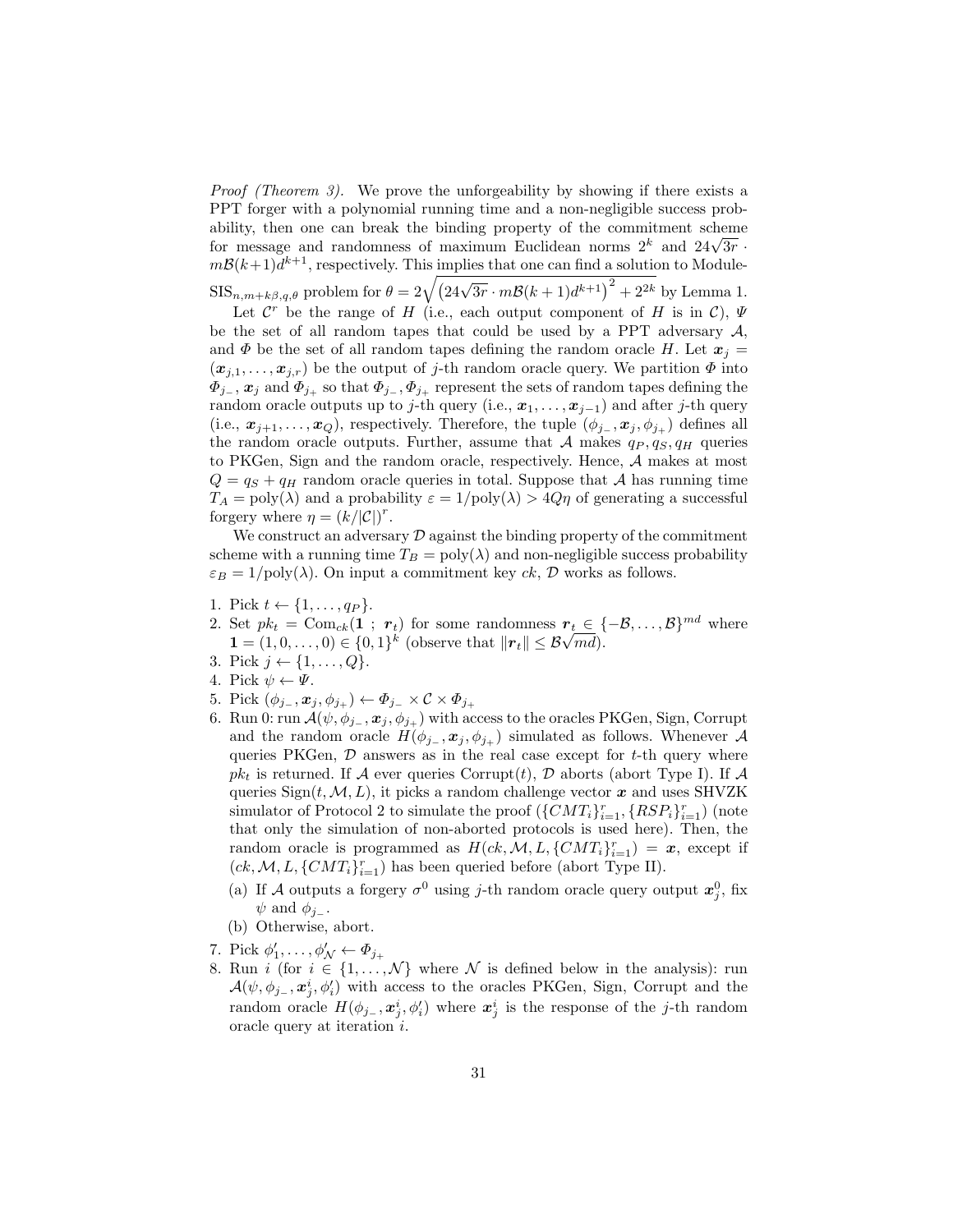- (a) A outputs a forgery  $\sigma^i$ . We say that Run *i* is *j*-successful if  $\sigma^i$  was forged with respect to  $x_j^i$ .
- 9. If there exists  $i^* \in [1, r]$  and  $S^* \subseteq \{0, \ldots, \mathcal{N}\}\$  with  $|S^*| = k+1$  such that  $\mathcal{G}^* := \{x_{j,i^*}^u : u \in S^*\}\$ contains  $k+1$  distinct challenges and  $\sigma^u$  is jsuccessful for all  $u \in S^*$ , then run  $(k+1)$ -special soundness extractor  $\mathcal E$  of Protocol 2 on input  ${\{\sigma^u\}}_{u \in S^*}$  to extract an opening of  $2^k p k_{t'}$  to  $(0, s_{t'})$  for Protocol 2 on input  $\{\sigma^* \}_{u \in S^*}$  to extract an opening of  $\mathcal{Z}^* p$ <br>some  $1 \le t' \le q_P$  where  $||s_{t'}|| \le 24\sqrt{3r} \cdot m\mathcal{B} \cdot (k+1) \cdot d^{k+1}$ .
- 10. If  $t = t'$ , return  $((2^k \cdot 1, 2^k \cdot r_t), (0, s_{t'}))$  as a binding collision pair for the commitment scheme. Note that multiplication of  $(1, r_t)$  by  $2^k$  gives a valid opening of  $2^k p k_t$ , because  $d^{k+1} > 2^k$  since  $d \ge 7$ .
- 11. Otherwise, abort.

Note that when  $D$  returns a binding collision, there cannot be Type I aborts as the forged signature must be for a ring comprised only of uncorrupted users.

Now, let us analyse this procedure in more details and denote  $\varepsilon_{\rm LWE} = O(2^{-\lambda})$ as the advantage of solving M-LWE problem. First, we observe that in each run of  $A$ , the view of  $A$  is simulated by  $D$  with the same distribution as in the real attack except for:

- $pk_t$  is a commitment to 1 in the simulation by  $D$  whereas it is a commitment to 0 in the real attack. By the hiding property of the commitment scheme, this reduces the success probability of A by at most  $\varepsilon_{LWF}$ .
- There is a statistical distance of at most  $O(q_S \cdot 2^{-\lambda})$  between the distribution of signing oracle simulator and that of the real signing oracle.
- A Type II abort occurs during a signing oracle query with probability at most  $Q \cdot 2^{-\lambda}$ .

By the simulation statistical distance argument above, each run of  $A$  with  $pk<sub>t</sub>$ and signing oracle simulated by  $\mathcal D$  succeeds with probability  $\tilde{\varepsilon} \geq \varepsilon - O(Q \cdot 2^{-\lambda}).$ We say that  $(\psi, \phi_{j_-}, \mathbf{x}_j, \phi_{j_+}, j)$  is 'winning' if  $\mathcal{A}(\psi, \phi_{j_-}, \mathbf{x}_j, \phi_{j_+})$  outputs a valid forgery using  $x_j$  after Q random oracle queries. Note that there exists a  $j^* \in$  $\{1,\ldots,Q\}$  such that Pr[ $(\psi,\phi_{j^*},\mathbf{x}_{j^*},\phi_{j^*},j^*)$  winning  $]\geq \tilde{\varepsilon}/Q$ . By the Splitting Lemma (Lemma 7 of [28]), there exists a subset  $S \subseteq \Psi \times \Phi_{j_{\perp}^*}$  such that

$$
\Pr_{\psi \in \Psi, \phi_{j^*_-} \in \Phi_{j^*_-}} [(\psi, \phi_{j^*_-}) \in S] \geq \tilde{\varepsilon}/(2Q), \text{ and}
$$

$$
\varepsilon' := \Pr_{\mathbf{x}_{j^*} \in \mathcal{C}, \phi_{j^*_+} \in \Phi_{j^*_+}} [(\psi, \phi_{j^*_-}, \mathbf{x}_{j^*}, \phi_{j^*_+}, j^*) \text{ winning } ] \geq \tilde{\varepsilon}/(2Q) \qquad \forall (\psi, \phi_{j^*_-}) \in S.
$$

Now, for  $(\psi, \phi_{j_{\perp}}) \in S$ ,  $c \in \mathcal{C}$  and  $1 \leq i \leq r$ , define  $p_i(c)$  as the probability with respect to  $x_{j^*} \in C$  and  $\phi_{j^*_{+}} \in \Phi_{j^*_{+}}$  that  $(\psi, \phi_{j^*_{-}}, x_{j^*}, \phi_{j^*_{+}}, j^*)$  is winning and  $x_{j^*} = (x_{j^*,1}, \ldots, x_{j^*,r})$  with  $x_{j^*,i} = c$ .

**Claim 1** If  $\varepsilon' > (k/|\mathcal{C}|)^r$ , then there exists an  $i^* \in [1, r]$  and  $\mathcal{G} \subseteq \mathcal{C}$  with  $|\mathcal{G}| =$  $k + 1$  such that

$$
p_{i^*}(c) \geq \frac{\varepsilon' - (k/|\mathcal{C}|)^r}{(|\mathcal{C}| - k) \cdot r} =: p \qquad \forall c \in \mathcal{G}.
$$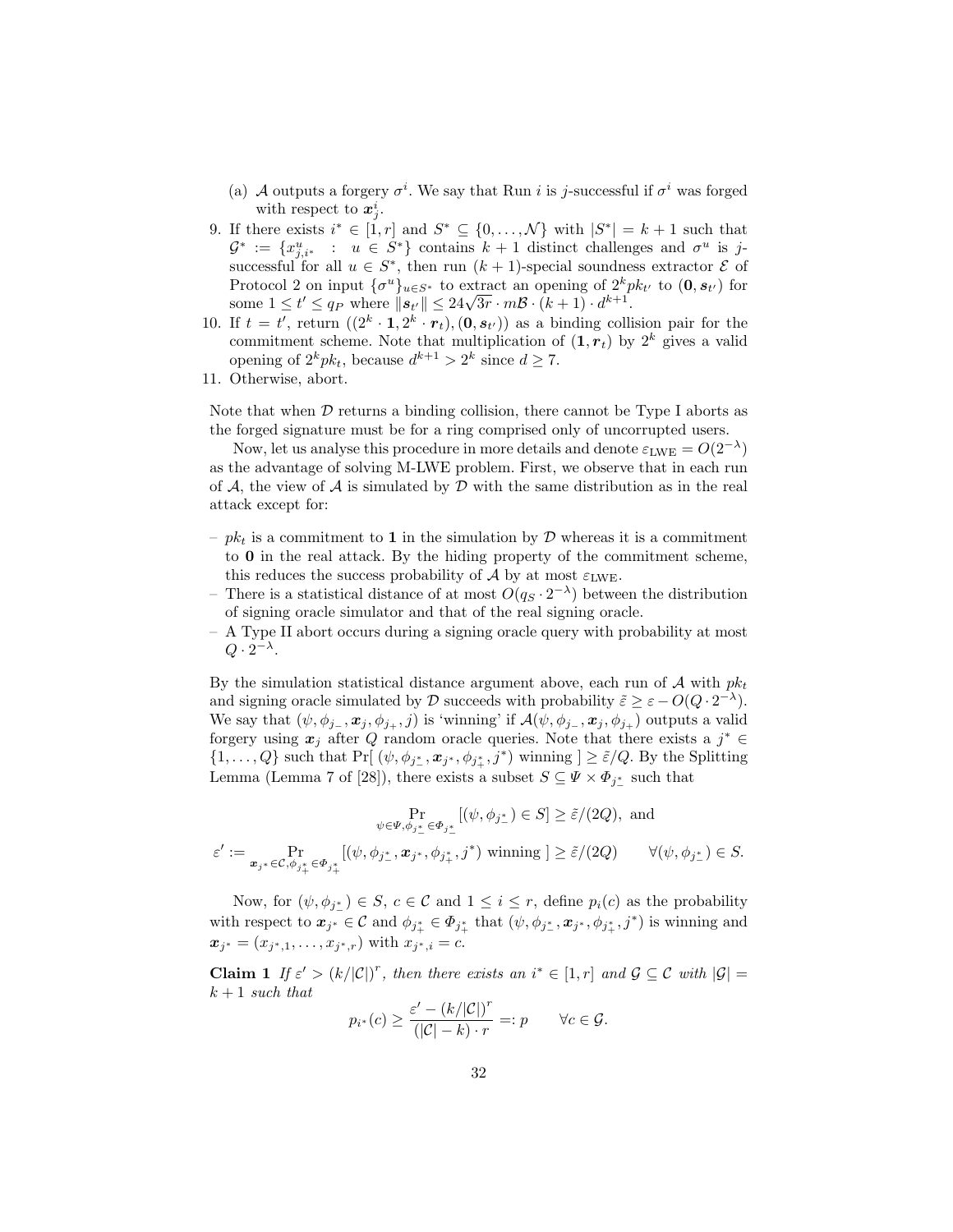If the claim holds, then a sample of  $\mathcal{N} := (k+1) \cdot p^{-1}$  independent and identically  $\text{distributed winning tuples } (\psi, \phi_{j_-}, \bm{x}_j, \phi_{j_+}, j) \text{ will yield a set } \big\{\bm{x}_j^1, \dots, \bm{x}_j^{k+1} \big\} \text{ such}$ that  $\mathcal{G} = \{x_{j,i^*}^1, \ldots, x_{j,i^*}^{k+1}\}\$  with a probability at least  $1-(k+1)e^{-(k+1)}$ , which is greater than 7/10 for  $k \geq 1$  (this comes from the fact that the probability that N samples do not contain c for some  $c \in \mathcal{G}$  is at most  $(k+1) \cdot (1-p)^N$ ). That is, after  $\mathcal{N}/\varepsilon'$  rewindings, we obtain a set of  $(k+1)$  distinct challenge values of Protocol 2 with respect to the same initial commitment with a high probability.

Now,  $\mathcal{N} = \text{poly}(\lambda)$  if  $k, |\mathcal{C}|, r = \text{poly}(\lambda)$  and  $(\varepsilon' - (k/|\mathcal{C}|)^r)^{-1} \leq \text{poly}(\lambda)$ . It is easy to see that the first requirement holds since  $|\mathcal{C}| = 2d$ ,  $r = \frac{\lambda}{\log(2d) - \log k}$  and  $k$  is a small constant. For the second requirement, we have

$$
(\varepsilon'-(k/|\mathcal{C}|)^r)^{-1}=(\varepsilon'-\eta)^{-1}\leq (\varepsilon'-\varepsilon'/2)^{-1}=2/\varepsilon'\leq \mathrm{poly}(\lambda),
$$

where the first inequality holds since  $\varepsilon' > 2\eta$ . Now, by  $(k+1)$ -special soundness of Protocol 2, we can use the set  $G$  to extract an opening of  $2^k p k_{t'}$  to  $(0, s_{t'})$  for some  $t' \in \{1, \ldots, q_P\}$ . By the hiding property of the commitment scheme,  $t' = t$ with probability at least  $\frac{1}{q_P} - \varepsilon_{\text{LWE}}$ . Also,  $j = j^*$  with probability  $\frac{1}{Q}$ . Hence,  $\mathcal{D}$ succeeds to output a binding collision pair with probability

$$
\Pr[j = j^*] \cdot \Pr[(\psi, \phi_{j-}) \in S] \cdot \Pr\left[\int j\text{-successful distinct challenges}\right] \cdot \Pr[t = t']
$$
  

$$
\geq \frac{1}{Q} \cdot \frac{\tilde{\varepsilon}}{2Q} \cdot \frac{7}{10} \cdot \left(\frac{1}{q_P} - \varepsilon_{\text{LWE}}\right) = \frac{1}{\text{poly}(\lambda)}.
$$

This leaves us with the proof of the claim, which is based on a pigeonhole argument. For each  $i \in [1, r]$ , let  $M_i$  with  $|M_i| = k$  be the set of  $c \in \mathcal{C}$  such that  $p_i(c') \leq p_i(c)$  for all  $c' \notin M_i$  and all  $c \in M_i$ . Further, let B be the set of  $(x_j, \phi_{j_+}) \in \mathcal{C}^r \times \Phi_{j_+}$  for  $x_j = (x_{j,1}, \ldots, x_{j,r})$  such that  $x_{j,i} \in M_i$  for all  $i \in [1, r]$ . Since  $|M_i|=k$ ,

$$
\Pr[(\boldsymbol{x}_j, \phi_{j_+}) \in B] \le \Pr[x_{j,i} \in M_i \quad \forall i \in [1, r]] \le (k/|\mathcal{C}|)^r.
$$

For each  $(\mathbf{x}_j, \phi_{j+}) \in S \setminus B$ , there exists  $i \in [1, r]$  and  $c \in \mathcal{C} \setminus M_i$  such that  $x_{j,i} = c$ . This implies that

$$
\sum_{i=1}^r \sum_{c \in \mathcal{C} \setminus M_i} p_i(c) \geq \Pr[(\boldsymbol{x}_j, \phi_{j_+}) \in S \setminus B] \geq \Pr[(\boldsymbol{x}_j, \phi_{j_+}) \in S] - \Pr[(\boldsymbol{x}_j, \phi_{j_+}) \in B]
$$
  

$$
\geq \varepsilon' - (k/|\mathcal{C}|)^r.
$$

From here, we can deduce that there exists  $i^* \in [1, r]$  and  $c^* \in \mathcal{C} \setminus M_i$  such that  $p_{i^*}(c^*) \geq \frac{\varepsilon' - (k/|\mathcal{C}|)^r}{(|\mathcal{C}| - k) \cdot r}$  $\frac{f'-(k/|C|)^r}{(|C|-k)\cdot r}$ . Hence, for all  $c \in \mathcal{G} := M_{i^*} \cup \{c^*\}, p_{i^*}(c) \geq \frac{\varepsilon'-(k/|C|)^r}{(|C|-k)\cdot r}$  $\frac{-\left(\kappa/\left|\mathcal{C}\right|\right)}{\left(\left|\mathcal{C}\right| - k\right)\cdot r},$ proving the claim.  $\Box$ 

**Lemma 12.** The vector  $g$  defined in the verification of Protocol 1 satisfy the  $\left| \int_{\mathcal{B}}^{\mathcal{B}} |g|^{2} \leq 5^{4} \phi_{1}^{4} d^{3} k^{3} \beta (\beta - 1).$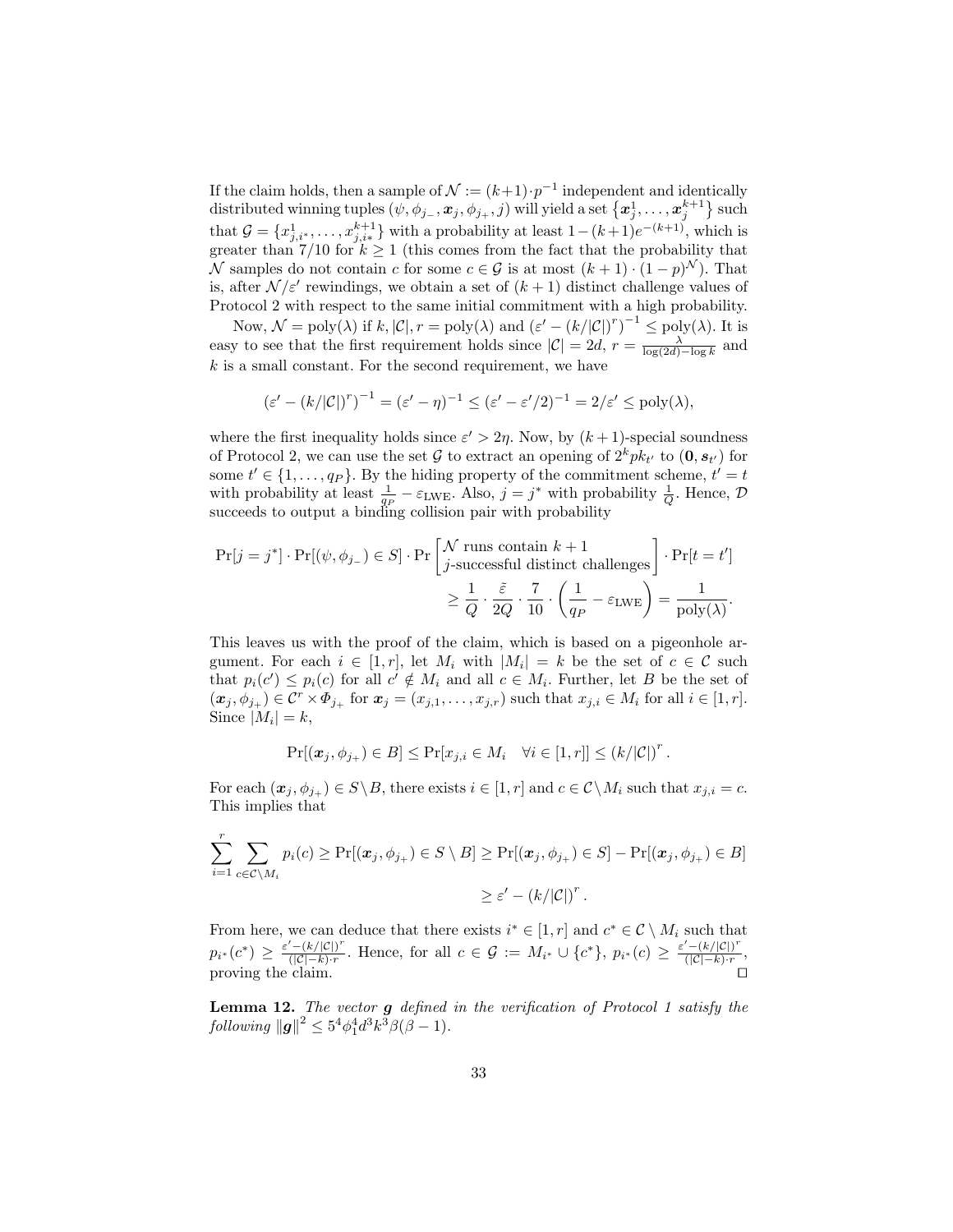*Proof.* Since x is a monomial, we simply upper-bound  $||x - f_{j,i}||$  by  $||f_{j,i}||$  below.

$$
\|\mathbf{g}\|^{2} = \sum_{j=0}^{k-1} \sum_{i=0}^{\beta-1} \|f_{j,i}(x - f_{j,i})\|^{2} \leq \sum_{j=0}^{k-1} \sum_{i=0}^{\beta-1} d \|f_{j,i}\|^{2} \|x - f_{j,i}\|^{2}
$$
  
\n
$$
= \sum_{j=0}^{k-1} \sum_{i=1}^{\beta-1} d \|f_{j,i}\|^{2} \|x - f_{j,i}\|^{2} + \sum_{j=0}^{k-1} d \|f_{j,0}\|^{2} \|x - f_{j,0}\|^{2}
$$
  
\n
$$
\leq \sum_{j=0}^{k-1} \sum_{i=1}^{\beta-1} d \left( 5\phi_{1} \sqrt{dk} \right)^{2} \left( 5\phi_{1} \sqrt{dk} \right)^{2} + \sum_{j=0}^{k-1} d \left( 5\phi_{1} \sqrt{dk(\beta-1)} \right)^{2} \left( 5\phi_{1} \sqrt{dk(\beta-1)} \right)^{2}
$$
  
\n
$$
\leq dk(\beta-1) \left( 5\phi_{1} \sqrt{dk} \right)^{4} + dk \left( 5\phi_{1} \sqrt{dk(\beta-1)} \right)^{4}
$$
  
\n
$$
= 5^{4} \phi_{1}^{4} d^{3} k^{3} (\beta - 1) + 5^{4} \phi_{1}^{4} d^{3} k^{3} (\beta - 1)^{2}
$$
  
\n
$$
= 5^{4} \phi_{1}^{4} d^{3} k^{3} \beta(\beta - 1)
$$

**Lemma 13.** The opening  $(\hat{\mathbf{d}}, \hat{\mathbf{r}}_d)$  of 2D in the special soundness proof of Protocol 1 satisfy the following

$$
\left\|(\hat{\bm{d}}, \hat{\bm{r}}_d)\right\| \leq (2d+2) \left(5^4 \phi_1^4 d^3 k^3 \beta (\beta-1) + 12 \phi_2^2 \mathcal{B}^2 m^2 d^2\right)^{1/2}.
$$

Furthermore, the same bound applies to the openings of 2A, 2B and 2C.

*Proof.* For distinct challenges x and x', recall the opening  $(\hat{\boldsymbol{b}}, \hat{\boldsymbol{r}}_b)$  of 2B in the special soundness proof of Protocol 1. We have

$$
\hat{\boldsymbol{b}} = 2(x - x')^{-1}(\boldsymbol{f} - \boldsymbol{f}') \text{ and } \hat{\boldsymbol{r}}_b = 2(x - x')^{-1}(z_b - z'_b).
$$
 (15)

Similarly, recalling the opening  $(\hat{a}, \hat{r}_a)$  of 2A, we have

$$
\hat{\mathbf{a}} = 2\mathbf{f} - x\hat{\mathbf{b}} \quad \text{and} \quad \hat{\mathbf{r}}_a = 2\mathbf{z}_b - x\hat{\mathbf{r}}_b. \tag{16}
$$

Following the same procedure using the last verification step of Protocol 1, we can get the following openings  $(\hat{c}, \hat{r}_c)$  and  $(\hat{d}, \hat{r}_d)$  of 2C and 2D, respectively,

$$
(\hat{c}, \hat{r}_c) = (2(x - x')^{-1}(\mathbf{g} - \mathbf{g}'), 2(x - x')^{-1}(\mathbf{z}_c - \mathbf{z}_c')),
$$
\n(17)

$$
(\hat{\mathbf{d}}, \hat{\mathbf{r}}_d) = (2\mathbf{g} - x\hat{\mathbf{c}}, 2\mathbf{z}_c - x\hat{\mathbf{r}}_c). \tag{18}
$$

We bound the norm of  $(\hat{\mathbf{d}}, \hat{\mathbf{r}}_d)$ , which also involves bounding the norm of  $(\hat{\mathbf{c}}, \hat{\mathbf{r}}_c)$ . Without loss of generality, assume that  $||g|| \ge ||g'||$  and  $||z_c|| \ge ||z'_c||$ . We use